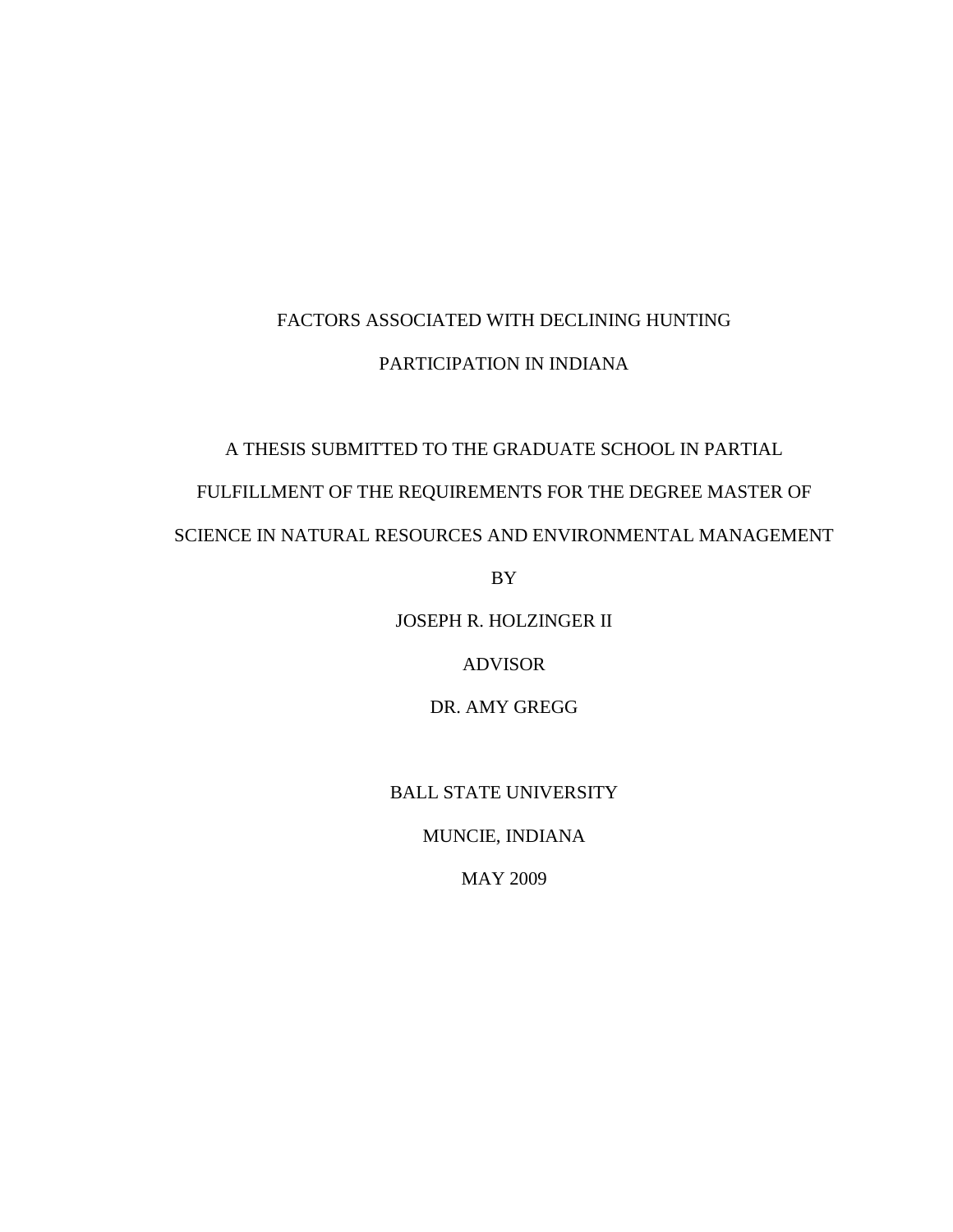## FACTORS ASSOCIATED WITH DECLINING HUNTING

### PARTICIPATION IN INDIANA

## A THESIS

## SUBMITTED TO THE GRADUATE SCHOOL

## IN PARTIAL FULFILLMENT OF THE REQUIREMENTS

## FOR THE DEGREE

### MASTER OF SCIENCE IN NATURAL RESOURCES AND ENVIRONMENTAL

### MANAGEMENT

### BY

## JOSEPH R. HOLZINGER II

Committee Approval:

Amy Gregg Committee Chairperson Date

Paul Chandler **Committee Member** Date

Timothy Carter **Committee Member** Date

Department Approval:

Department Chairperson Date

Dean of Graduate School Date

### BALL STATE UNIVERSITY MUNCIE, INDIANA MAY 2009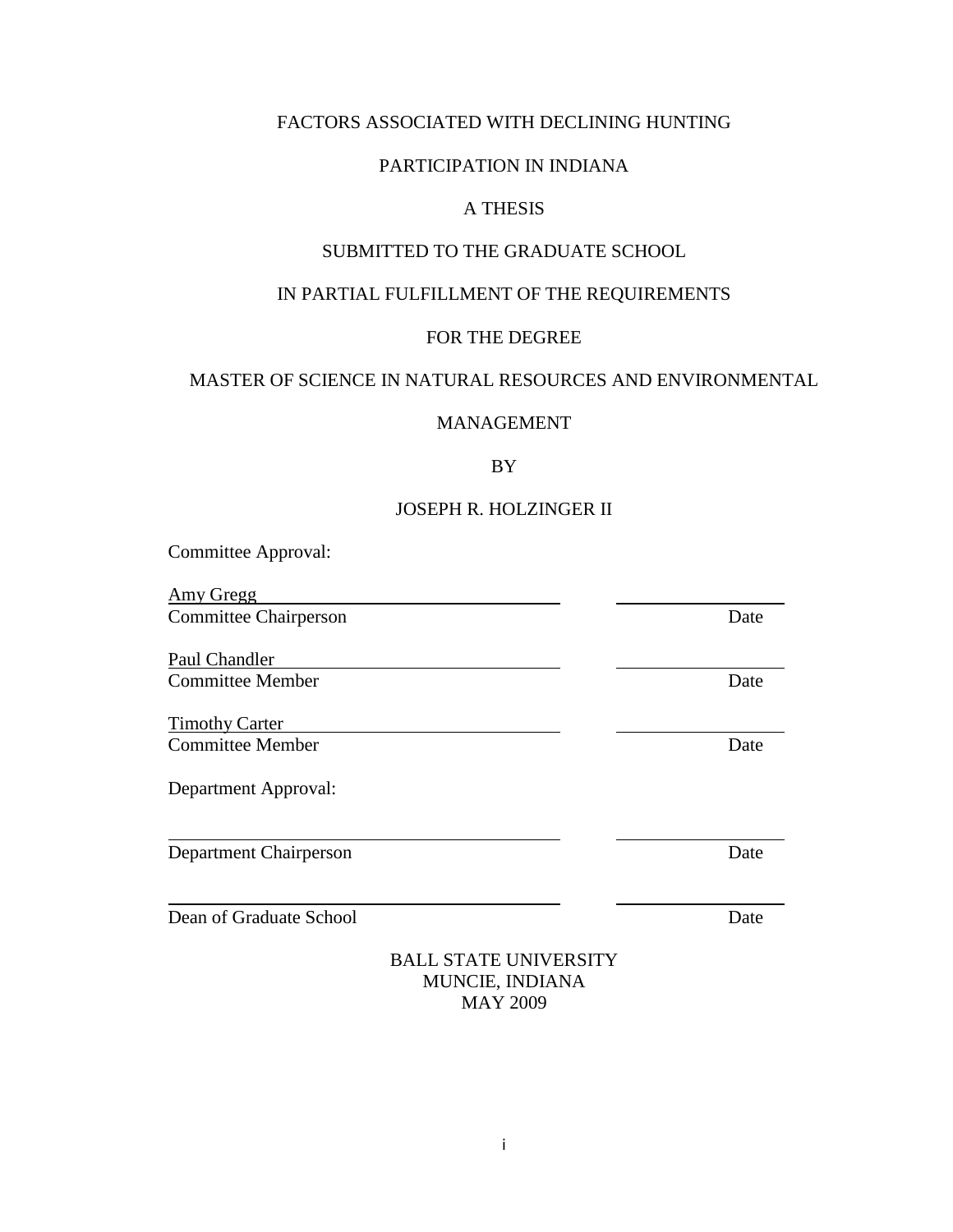#### **ABSTRACT**

- THESIS: Factors associated with declining hunting participation in Indiana
- STUDENT: Joseph R. Holzinger II
- DEGREE: Master of Science
- COLLEGE: Sciences and Humanities
- DATE: May 2009
- PAGES: 78

This study documents the most salient factors associated with the decline in hunting participation in Indiana. Data for the study were obtained from interviews and a survey of Indiana residents conducted in 2008. Respondents were classified as current hunters, former hunters, nonhunters, or anti-hunters. The most salient reasons respondents cited for the decline in hunting participation in Indiana were: less access to private land, lack of time, urbanization, and changing values among the younger generation. The major reasons that former hunters discontinued participation were lack of time, loss of interest, cost of licenses and equipment, and lack of available hunting partners. For nonhunters, the major reasons for non-participation were that they were not brought up into hunting, had other leisure activities during the hunting season, and were not willing to kill animals. The major reasons anti-hunters did not participate were that they had ethical problems with hunting, were not willing to kill animals, were not brought up into hunting, and don"t eat meat. The results of this study found that declining participation in hunting is the result of changing socio-economic factors in American society and not of any adverse ecological factors in America"s natural environment.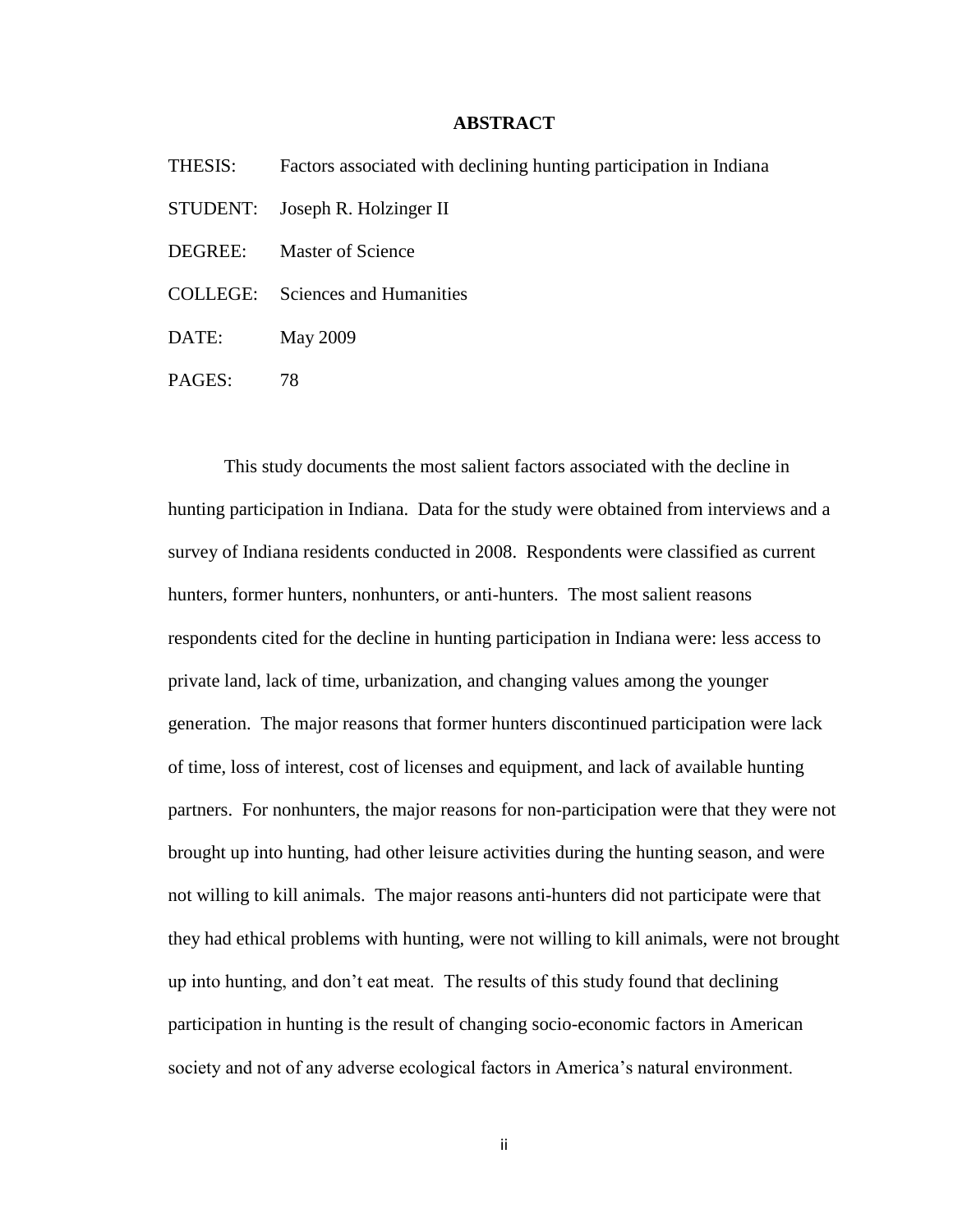Based on the results and comments from respondents, wildlife management agencies would gain the most from efforts to retain hunters, as opposed to try to recruit new hunters from the ranks of people who have no interest in it or are former hunters.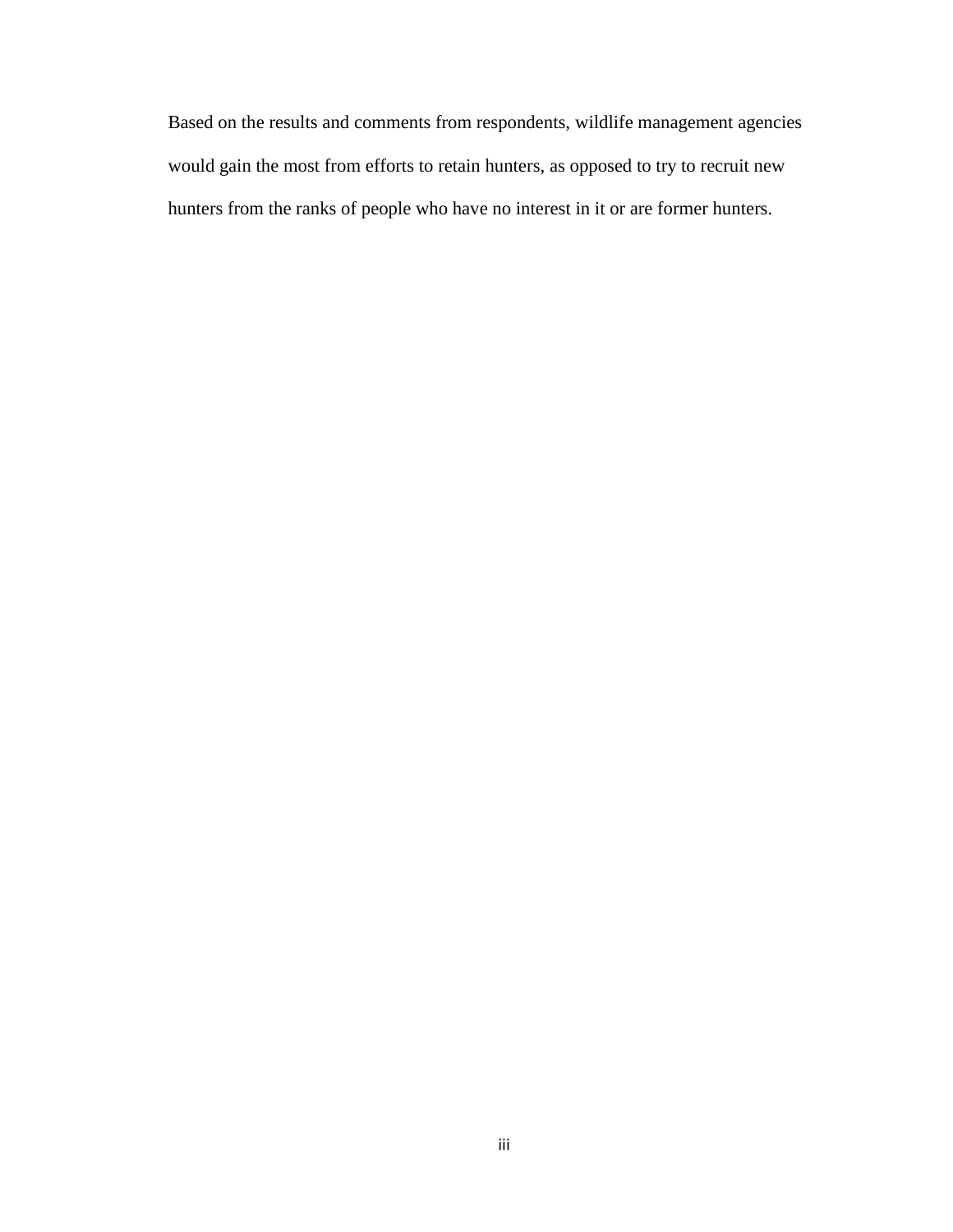#### **ACKNOWLEDGEMENTS**

Special thanks are expressed to Dr. Amy Gregg, graduate advisor and committee chairperson, for the time, assistance, support, and development of this project. Thanks to Dr. Paul Chandler and Dr. Timothy Carter for draft revision and advice. Thanks to Dr. James Jones for statistical assistance. Thanks are expressed to Dr. James Eflin, Natural Resources and Environmental Management department chair, for the assistance and support in the development of this project. Thanks to the Indiana Department of Natural Resources, Division of Fish and Wildlife for providing the mailing addresses for the survey. Thanks to the Muncie Bureau of Motor Vehicles, Blue River Valley Elementary School, and the New Castle Rose Bowl for the opportunity to conduct research at their facilities. Special thanks are expressed to my loving parents, Mark and Cindy, and other family members and friends for the additional, much needed support and patience. Funding for this research was provided by the BSU Office of Academic Research and Sponsored Programs.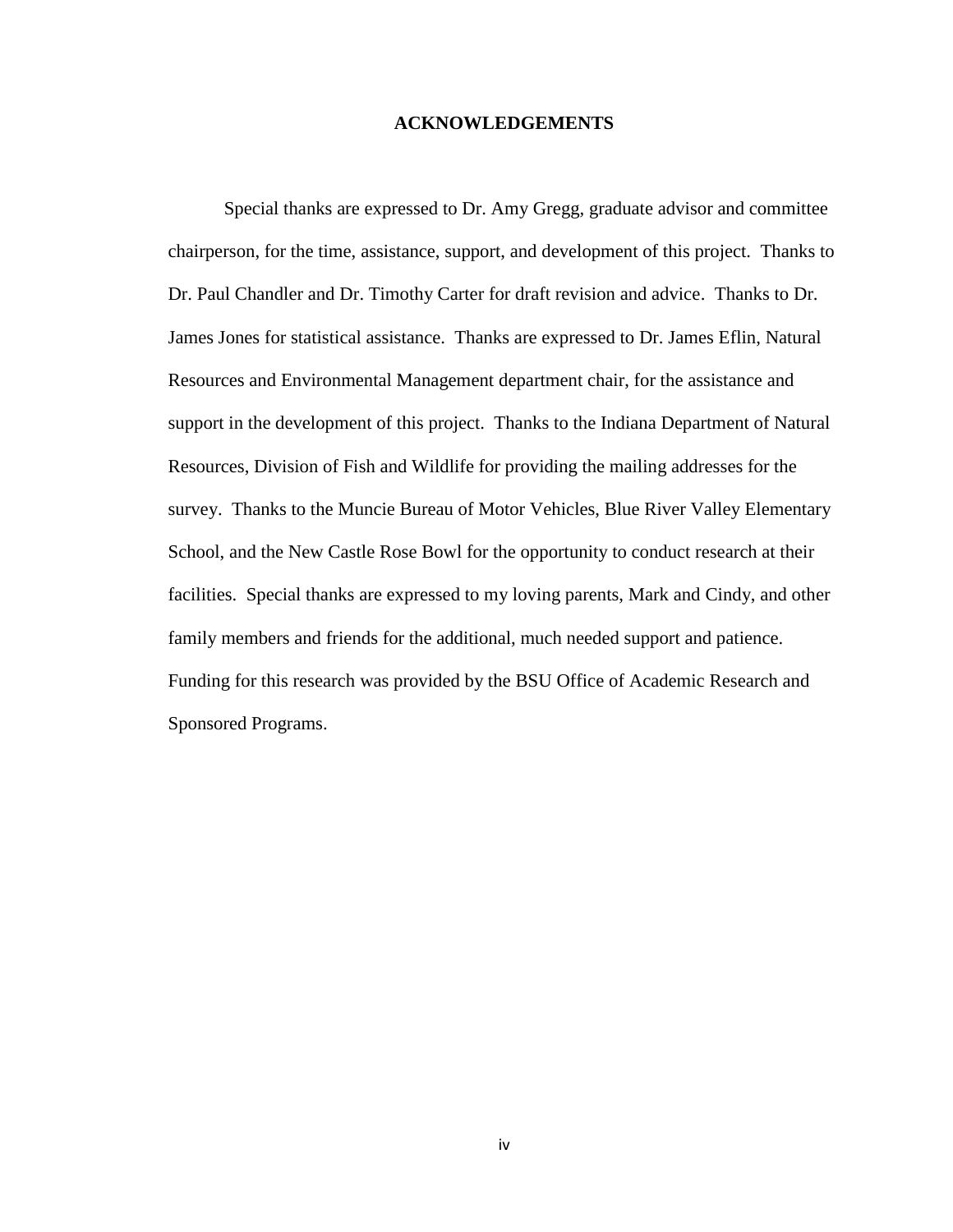## **TABLE OF CONTENTS**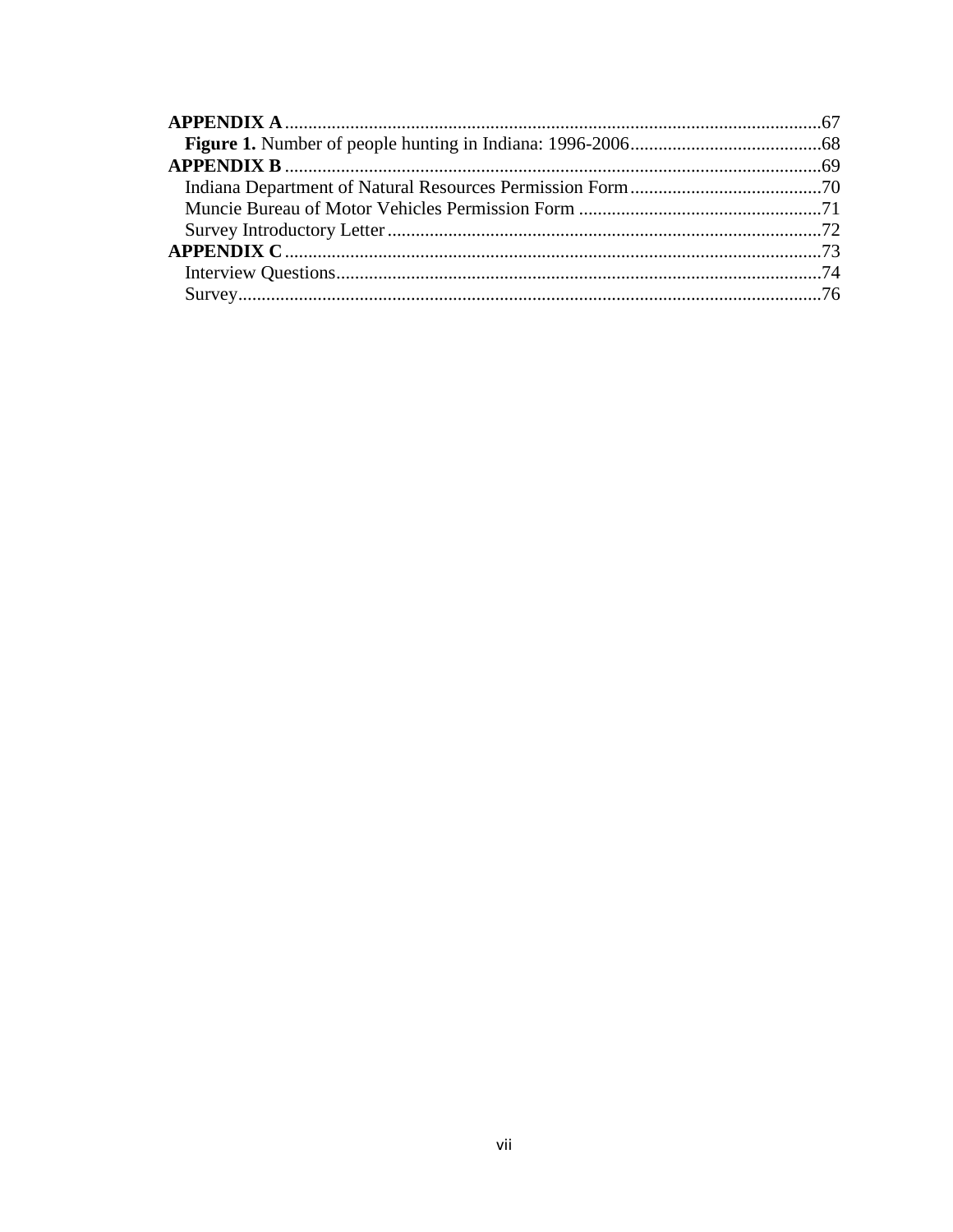## **LIST OF TABLES**

| Table 1. Reasons interview respondents don't participate in hunting33                 |  |
|---------------------------------------------------------------------------------------|--|
| Table 2. Reasons interview respondents no longer participate in hunting33             |  |
|                                                                                       |  |
|                                                                                       |  |
|                                                                                       |  |
|                                                                                       |  |
| Table 7. Interview respondents reasons for discontinuing participation43              |  |
| Table 8. Survey respondents reasons for discontinuing participation44                 |  |
| Table 9. Interview respondents reasons for changing participation rates in Indiana 46 |  |
| Table 10. Survey respondents reasons for changing participation rates in Indiana 47   |  |
|                                                                                       |  |
|                                                                                       |  |
|                                                                                       |  |
|                                                                                       |  |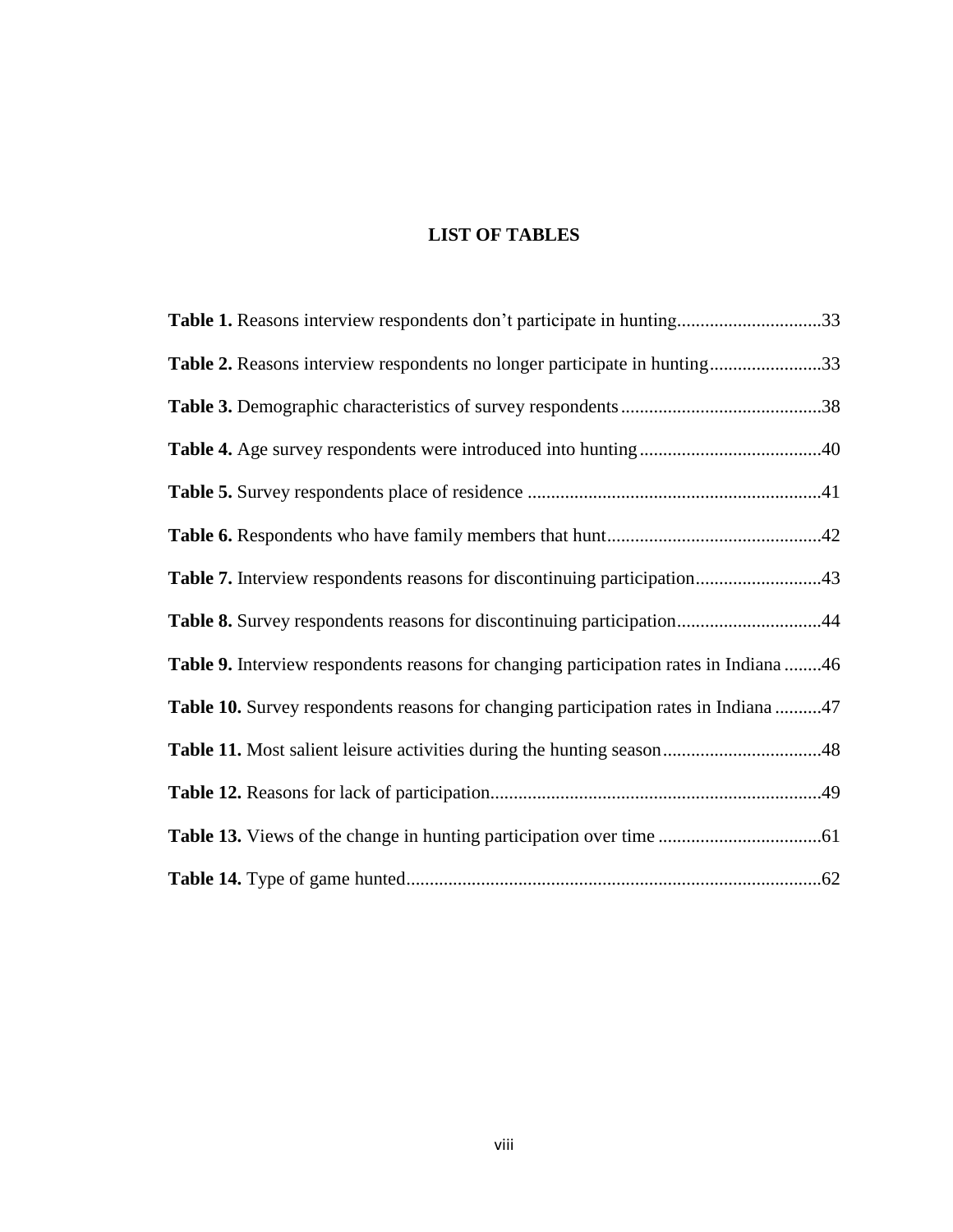#### **EXPLANATION OF FORMAT**

This thesis is divided into three chapters. Chapter One is a general introduction and extended literature review. Chapter Two is the embedded technical paper. Chapter Three is the summary and conclusions.

Chapter One covers the following topics: background of hunting participation, participation trends, public support and economic issues, wildlife management status, and factors associated with the decline in hunting participation. This chapter also reviews hunter retention and recruitment strategies.

Chapter Two is the technical paper. This chapter was written based on the format criteria for peer-reviewed journals with the intent of publication in the *Human Dimensions of Wildlife*. Chapter two includes the following: abstract, introduction, methods, results and discussion, and conclusions.

Chapter Three is a general summary. Data that were not included in the technical paper are presented in this section, such as respondents' view of the change in hunting participation over time. The type of game current and former hunters hunt is also discussed. Management recommendations and suggestions for future research are also noted in this section based on literature, survey data, observations, and study results.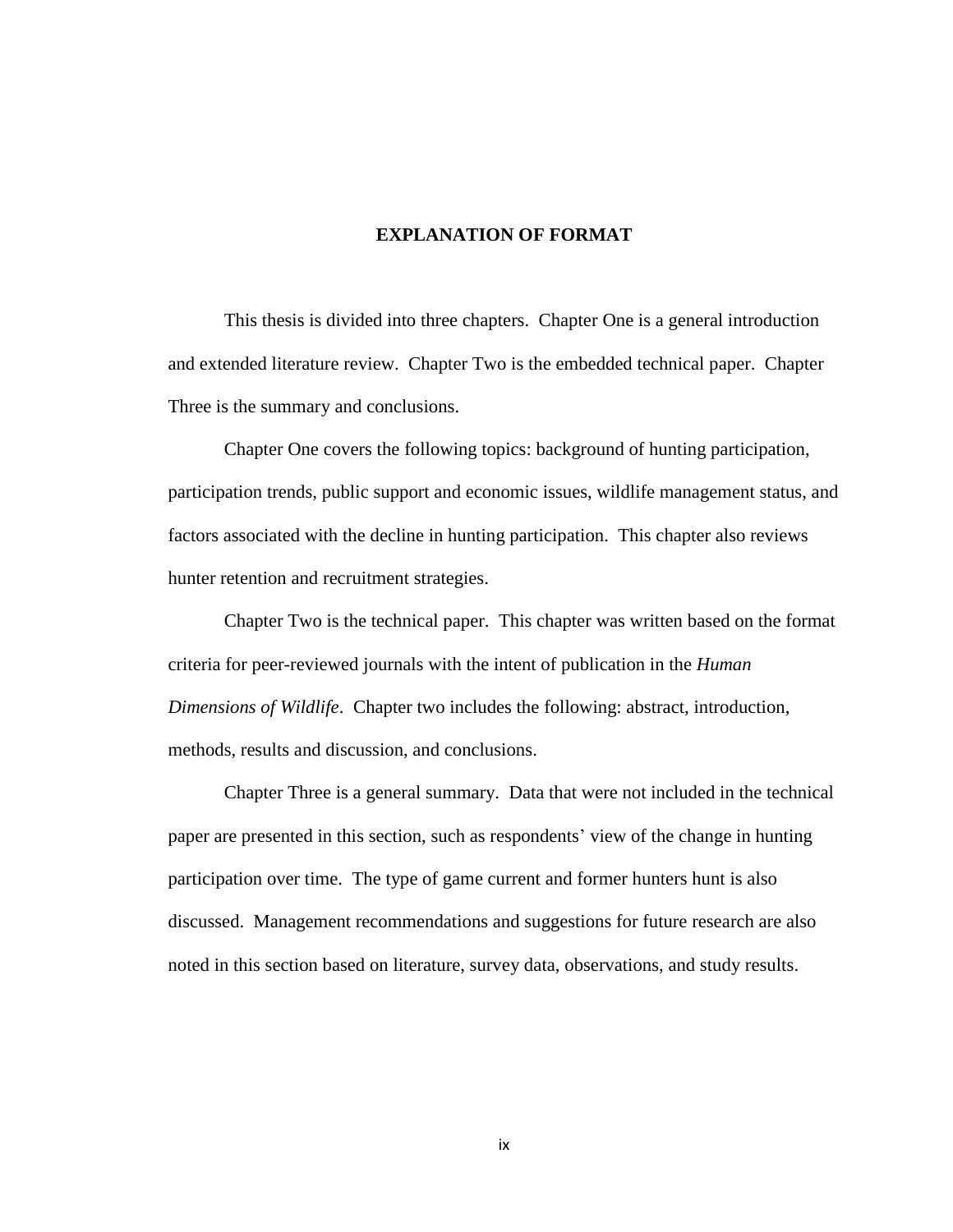#### **CHAPTER 1: General Introduction**

#### **1.1 Introduction**

Of all the recreational activities social scientists have studied, hunting may be the most multifaceted in terms of its diverse implications to society and the related dilemmas managers face in regulating it. Hunting is enjoyed by people in every state of the U.S. Hunting is more than a form of recreation to many participants (and nonparticipating acquaintances); it is a way of life and a part of the culture of many Americans. This attribute of hunting, namely involvement by people who do not go afield but who are a part of the larger hunting culture, makes analysis of changes difficult and adds to the importance of understanding hunting trends. The importance of hunting to state and federal wildlife management agencies cannot be overstated.

Hunting participation in the United States is declining (Dietz, Higgins, and Mendelsohn, 1996; Floyd and Lee, 2002; Wright, Rodgers, and Backman, 2001), thereby causing a declining ability to manage wildlife, less money returned to the Federal Aid in Wildlife Restoration Fund (Pitman-Robertson Act) through license sales, and declining support for wildlife conservation programs (Meyerson, 2008; Riley, Decker, Enck, Curtis, Lauber, and Brown, 2003). Hunting is a tool for managing many game populations, and it has many positively associated economic, ecological, conservation, and social aspects (Moyer, 2007; Ward, 2007). Some benefits of hunting include outdoor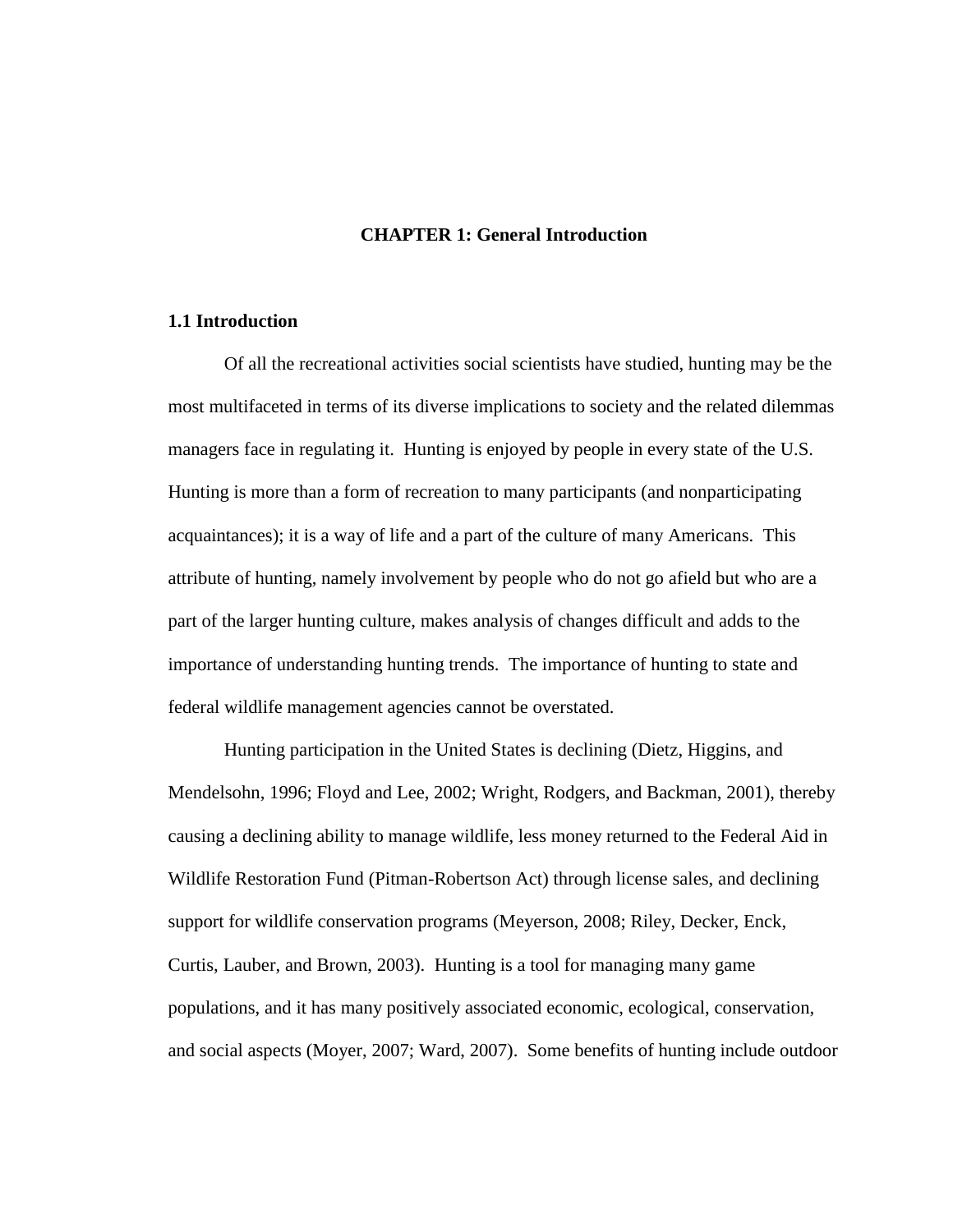physical exercise, recreation, scenery, time spent with family, and management of game populations in the absence of natural predators (Miller and Vaske, 2003). Even though research has been done for the nation as a whole (U.S. Department of Interior, 2008) and results have documented declining hunting participation relative to population growth, there are gaps in the existing research related to the specific factors affecting changes in specific states, such as Indiana. Individual states may show unique patterns not evident in national data. As hunting participation continues to decline, researchers need to identify factors that impact changes in participation. As we lose our hunting revenue streams, Indiana agencies will lose the ability to effectively manage wildlife and the associated habitat. The overall guiding hypothesis guiding this research holds that declining participation in hunting is the result of changing socio-economic factors in American society and not of any adverse ecological factors in America's natural environment.

#### **1.2 Background**

Hunting was a necessity to early humans, and it remained so in many societies until recent human history when the move was made from hunting-gathering to the agricultural revolution. At one time, people could only obtain their food if they hunted it. The development of agriculture took emphasis off hunting, although it was still pursued for a variety of reasons.

By the 1800s, most land in the United States was public land and there began to develop a "tragedy of the commons," in that individual hunters had no motive to limit the number of animals they killed. This brought many species to, or very close to, extinction.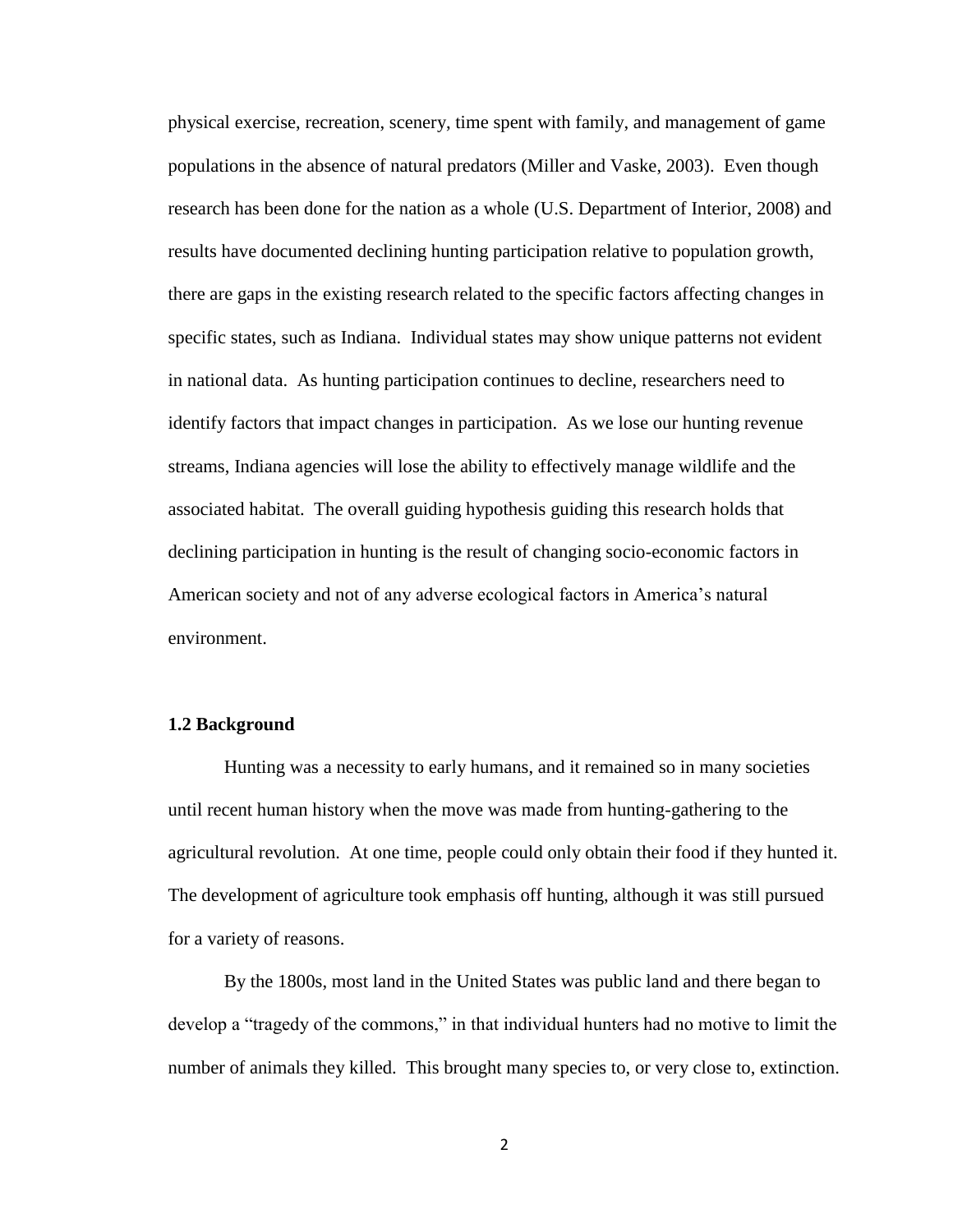To prevent these extinctions, people established game laws, licensing, and hunting seasons to give animals a fair chance to escape, while minimizing the suffering of wounded game (Beinart and Coates, 1995; Floyd and Lee, 2002).

More recently, the 1937 Federal Aid in Wildlife Restoration Act placed excise taxes on firearms, ammunition, and other hunting equipment and earmarked them for conservation and wildlife habitat enhancement programs. Lobbied for and supported by sportsmen, the tax has raised billions of dollars for wildlife habitat restoration (Floyd and Lee, 2002; Swenson, 1983). This money is still needed today to support continuing efforts to conserve game species. The sport"s continuing contribution to conservation cannot be overlooked.

Today, hunting is considered a rural pastime (Miller and Vaske, 2003). Compared to past generations, the United States population is becoming older and more urbanized (Floyd and Lee, 2002; Miller and Vaske, 2003; Riley *et al*., 2003; Stedman and Heberlein, 2001; Wright *et al*., 2001). These and other factors are thought to relate to the decline in hunting participation, but they are not fully understood. There is a need to add to existing knowledge of the factors impacting declining participation in order to continue to provide support for agencies dependent on hunters for operating funds and support for wildlife programs. Understanding the changes in participation has broad social, cultural, economic, and managerial implications.

#### **1.3 Participation Trends**

Even though the reasons may be unclear, trends are that hunter participation is decreasing drastically nationwide. Several studies suggest there was a 0.7% decline in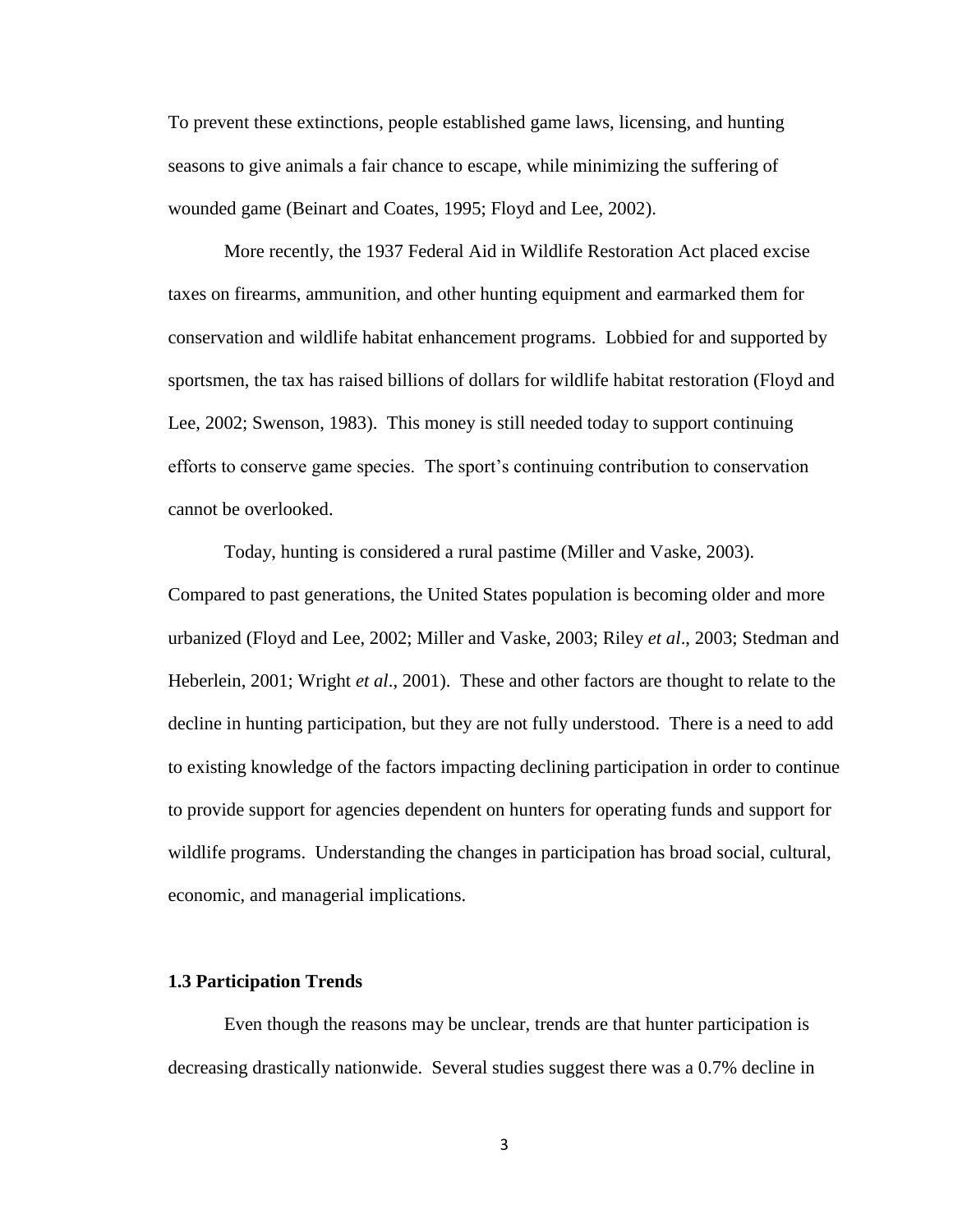United States hunting participation from 1980 to 1985 (Dietz *et al*., 1996). In 1998, hunting participation in the United States declined by 296,000 from the previous year (Carpenter, 1998). Nationally, there was a 7% decline between 1998 and 2003 (*State Legislatures*, 2003), and a 4% decline from 2001 to 2007 (Moyer, 2007).

Out of a total United States population of 230 million, there were about 17 million hunters in 1982. As the population continues to increase, there are more than 300 million Americans today, but only 12.5 million of them hunt (U.S. Department of Interior, 2008). As a percentage of the population, hunting participation has decreased from 7.4 to 4.1 percent in just 25 years (Phillips, 2007).

Based on a national survey, Indiana has seen a decrease in hunting participation from 357,000 in 1996 to 272,000 in 2006 (U.S. Department of Interior, 2008). Researchers presently show that there has not only been a decrease in hunting, but also camping, and fishing as well (Meyerson, 2008). In contrast, there has been a slight increase in wildlife-watching and photography (Phillips, 2007). Hunting and fishing are forms of consumptive recreation, whereas wildlife-watching and photography are nonconsumptive recreational activities. Many people have a negative view of consumptive forms of recreation, e.g., trophy hunting. This, combined with urban trends, could be one possible explanation for the decrease in hunting and fishing and the increase in wildlife-watching and photography. The peak of nature recreation spanned the decade between 1981 and 1991. Since then, nature recreation has declined 1.2% per year (Meyerson, 2008).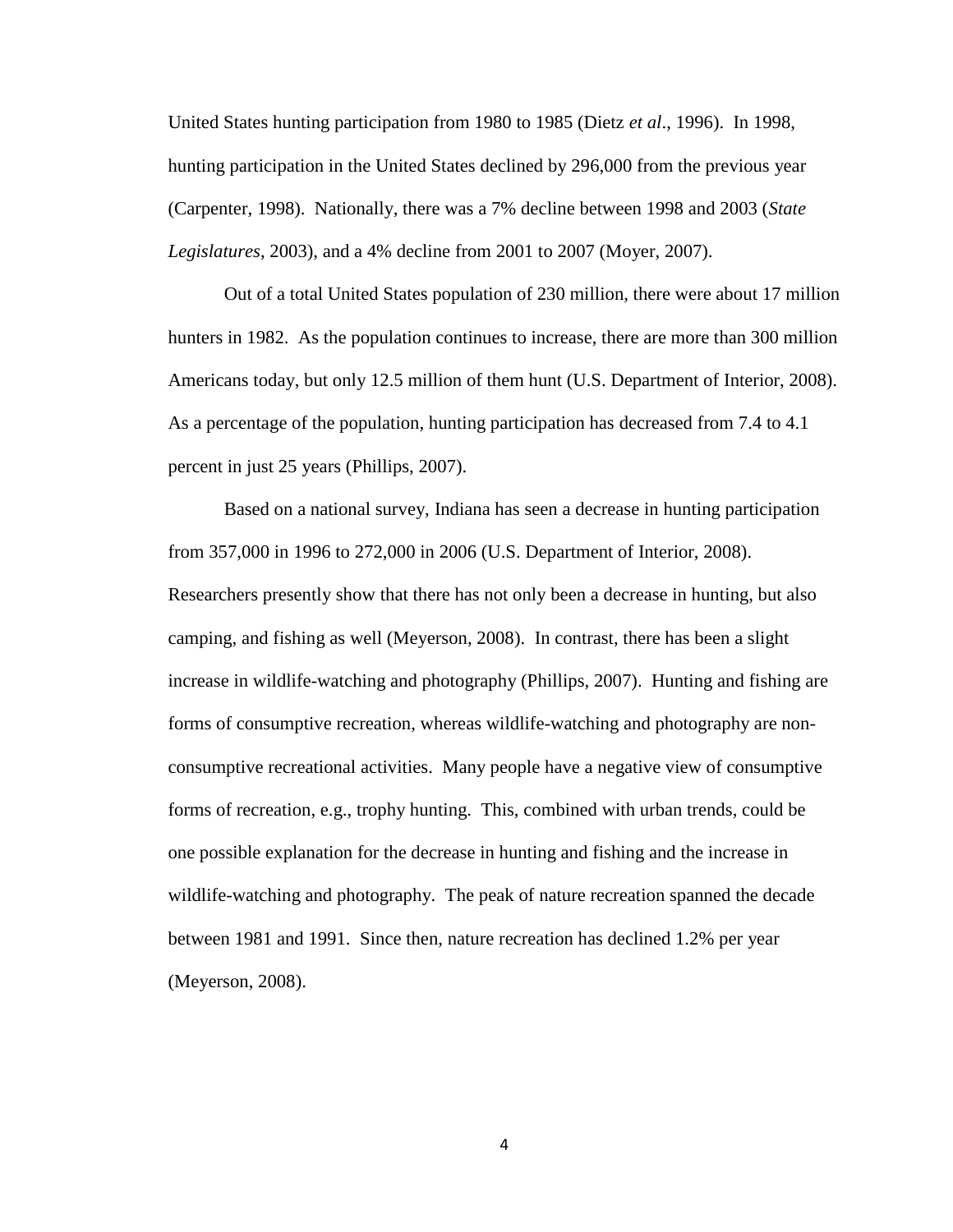#### **1.4 Public Support**

The decreasing participation in hunting can also cause public support problems. One of the biggest obstacles facing hunter participation today is the lack of social infrastructure and social support mechanisms for hunters. This lack of social support has impacts at every stage of hunter involvement.

A declining constituent base results in a decrease in public support for agency programs associated with managing wildlife resources (Mehmood, Zhang, and Armstrong, 2003). These agencies acquire land to prevent agriculture or urbanization from altering game habitat. There has been a trend of increasing resistance to the acquisition of this land, because many non-hunters believe agricultural and urban development take precedence over wildlife habitat (Miller and Hay, 1981). However, Moyer (2007) and Mueller (2006) argued the opposite, namely that public support is increasing for the role of hunting in wildlife management. This slight increase could be associated with increases in deer and geese populations in urban areas (Moyer, 2007), as well as the increases in deer-vehicle accidents. Increasing pressure for development of natural areas emphasizes the need to improve decisions affecting recreational resources. A clearer understanding of the recreational values associated with hunting is important to manage these activities economically and efficiently. If hunting is to maintain or increase in popularity, public support is critical.

#### **1.5 Economics**

Decreases in hunting participation not only cause public support problems, but they also hurt the economy as well. Hunting brings millions of dollars into state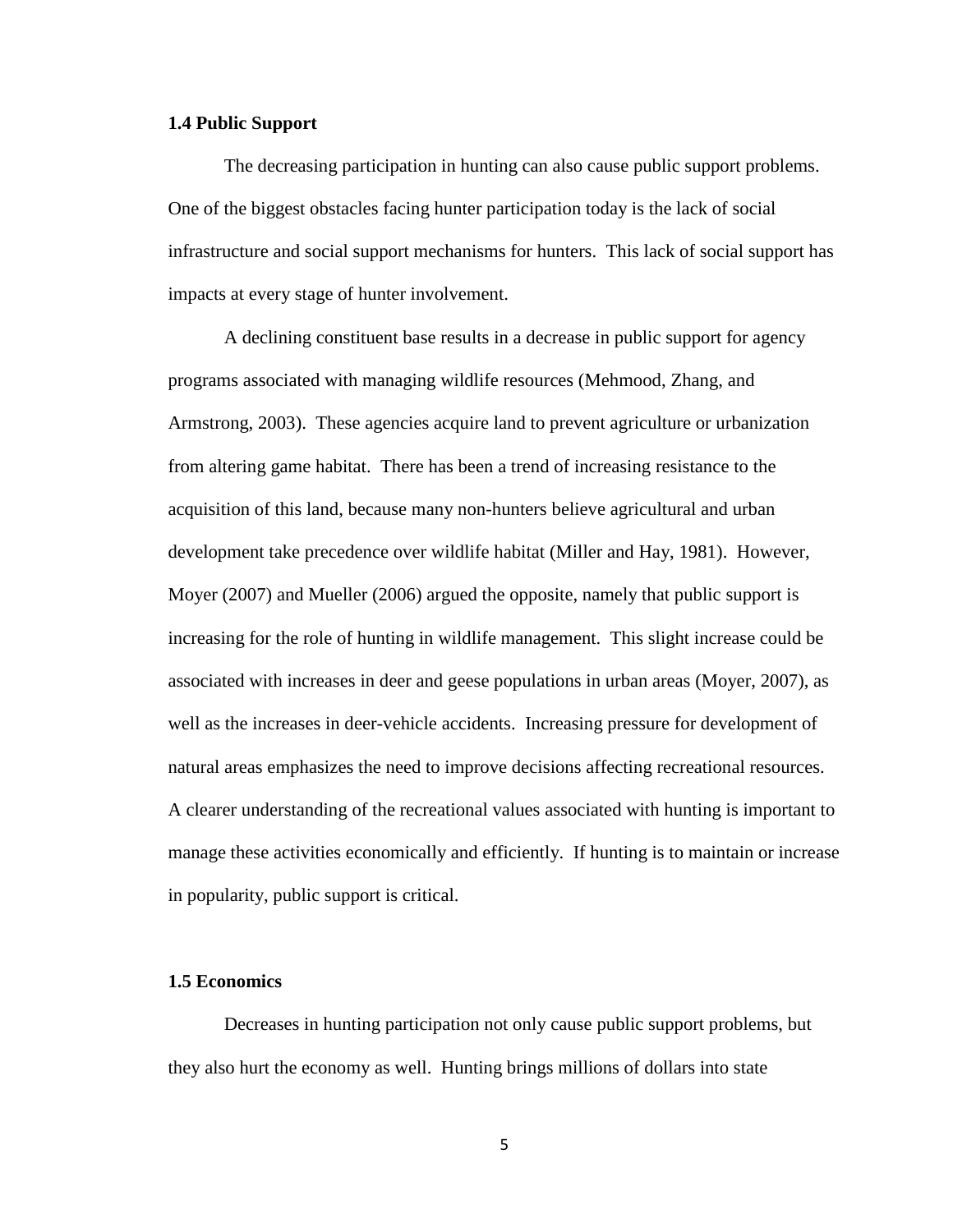economies each year (Anderson, 2008; Bleech, 2008; *State Legislatures*, 2003). Hunters spend money on things like licenses, hotels, food, transportation, and equipment (*State Legislatures*, 2003). The decrease in hunting participation results in communities losing this income. Hunting clubs have also seen huge decreases in participation rates. Researchers have argued that the decline in license sales, which provide agency operating funds, is one of the biggest problems associated with declining hunting participation.

#### **1.6 Wildlife Management**

#### *1.6.1 Game Management*

Traditionally, hunting and fishing have been the financial backbone of wildlife management agencies. Hunting can be important for promoting stewardship of all natural resources, not just game species (Holsman, 2000). With the current decline in hunting participation, this does not bode well for the future of wildlife management agencies, which obtain the majority of their operating funds from license sales (Mehmood *et al*., 2003; Miller and Vaske, 2003; Phillips, 2007). State funding from the Federal Aid in Wildlife Restoration Program is based on the number of hunting licenses sold, land area, and the amount of money spent by individual states managing game species (Floyd and Lee, 2002). For every dollar the state spends on managing game species, the federal government will give \$3. Over 70% of all state wildlife management funding is derived directly from license sales (53.4%) or federal excise taxes (17.1%) (Backman and Wright, 1993). The decline in sales creates problems for wildlife managers (Backman and Wright, 1993) and decreases the effectiveness of an agency"s ability to manage wildlife populations (Mehmood *et al*., 2003). U.S. hunting license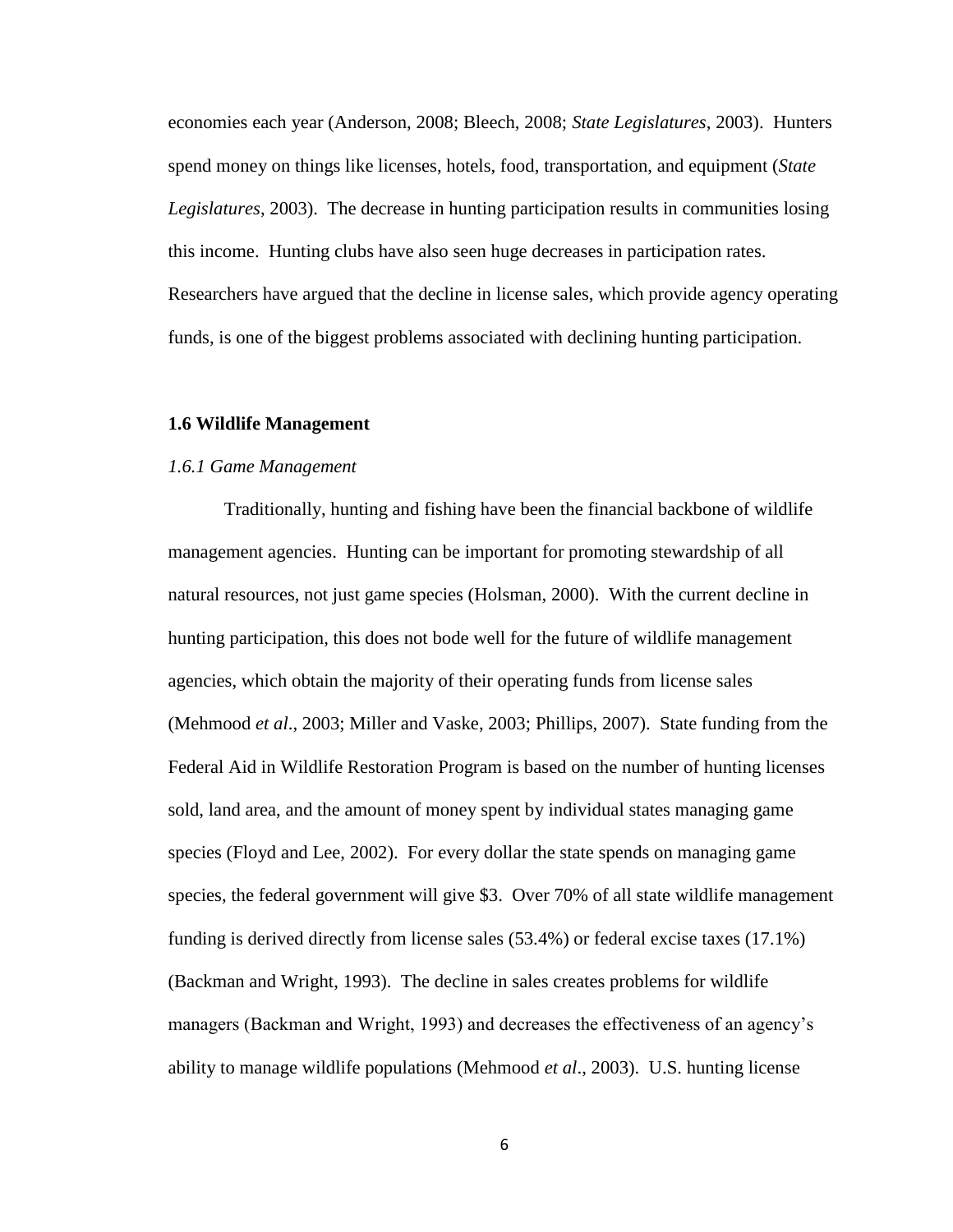sales peaked in 1983 and have generally declined since then (Phillips, 2007). In West Virginia, the revenue generated from hunting and fishing license sales has declined 26% since 1997, leaving a \$1.8 million budget deficit for the state Division of Natural Resources (Anderson, 2008).

#### *1.6.2 Population Control*

Historically, hunting has been the primary method for controlling most game populations. Now that natural predators no longer keep wildlife populations in balance, declining hunting participation increases wildlife populations. This makes it difficult to control wildlife populations through recreational harvests, leading to imbalances in wildlife populations throughout the nation (Riley *et al*., 2003; *State Legislatures*, 2003). The U.S. is now in a situation where many game species exceed people"s tolerance levels for problems such as economic loss, health threats, and safety hazards (Riley *et al*., 2003). For example, with urbanization, white-tailed deer (*Odocoileus virginianus*) are becoming more concentrated and causing more impact by damaging crops. Motor vehicle collisions with deer, elk (*Cervus elaphus*) or moose (*Alces americanus*) are also becoming more common; crops and nurseries, as well as forest regeneration are damaged by deer and elk; beavers (*Castor canadensis*) flood croplands and roads; and ducks and geese are affecting public shorelines (Dietz *et al*., 1996; Riley *et al*., 2003). Hunting helps to control wildlife populations, and in turn, it has a direct impact on mitigating these human-wildlife interactions. Hunting may eventually become a community service (e.g. controlled hunts in Indiana state parks) rather than a form of recreation (Riley *et al*., 2003). Hunters can also donate excess meat to processing stations, which in turn, donate it to shelters or food banks.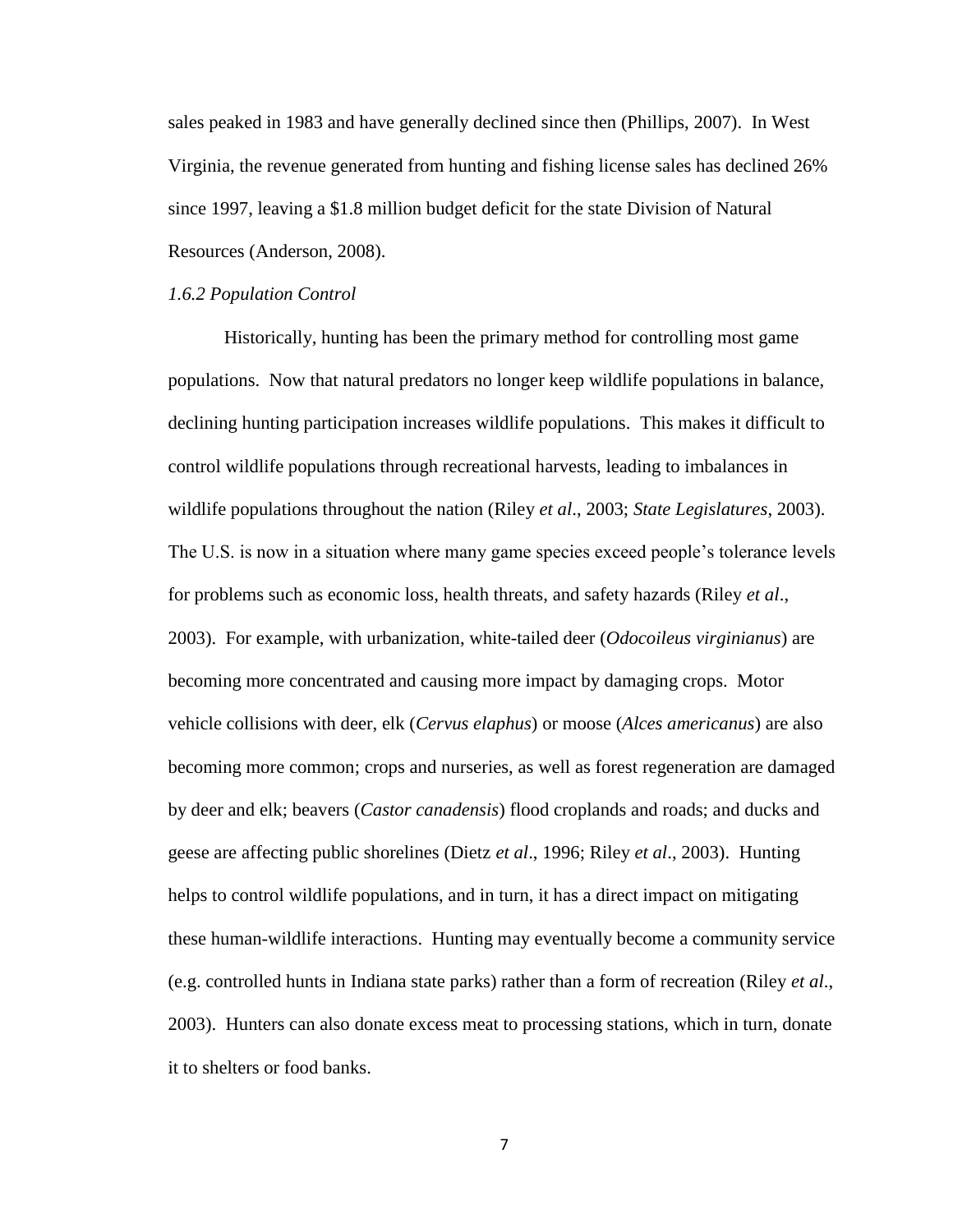#### **1.7 Associated Factors**

There are several factors associated with the decline in hunting participation over time. These factors can be separated into three categories: demographic (age, race, gender, residence, etc.), social (family or friends to participate with, introduction to hunting, etc.), and supply (land availability, game availability, etc.).

#### *1.7.1 Demographic Factors*

The first of these factors associated with the decline in hunting participation is demographic. The increase in urban residency (Carpenter, 1998; Moyer, 2007; Wright *et al.*, 2001) and declining habitat seem to be the greatest demographic factors associated with the decline in participation (Backman and Wright, 1993; Floyd and Lee, 2002; Miller and Vaske, 2003; Phillips, 2007). As mentioned previously, hunting seems to appeal more to rural residents than to urban residents (Dietz *et al*., 1996; Floyd and Lee, 2002; Miller and Vaske, 2003; Stedman and Heberlein, 2001).

#### *1.7.1.1 Race*

Another demographic variable is race. Traditionally the highest rate of hunting participation has occurred among white males (Floyd and Lee, 2002; Phillips, 2007; Stedman and Heberlein, 2001), in contrast to the United States experiencing an increase in racial and ethnic diversity (Weeks, 1994; Murdock, Loomis, Ditton, and Hoque, 1996). Therefore, hunting in the United States is experiencing a decrease of its traditional constituent base. This increase in racial and ethnic diversity has increased demands on natural resource agencies to provide equitable benefits to a diverse public (Simcox, 1993). Although there is little reason to expect changes in future participation rates among various racial and ethnic groups (Dwyer, 1994; Fedler, Ditton, and Duda, 1998),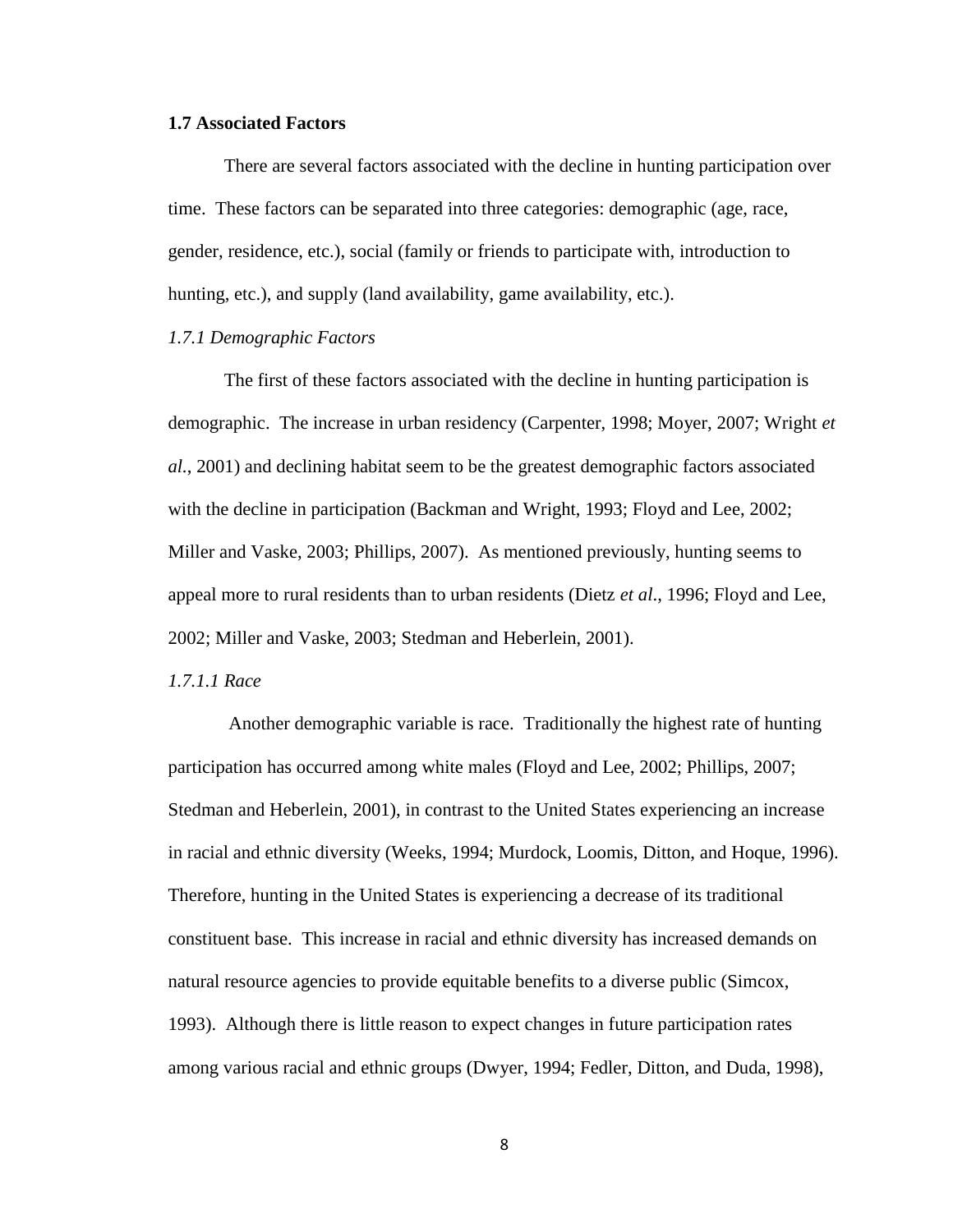these groups are expected to be a majority of any future increases in the number of participants because of increases in the population size of minority groups (Ditton and Hunt, 1996).

Racial and ethnic diversity presents new challenges for resource management professionals, including hypothesized differences from Anglos in patterns of recreational hunting behavior, preferences for hunting property, hunting experience preferences, and even basic orientations towards natural resources and the environment (Dustin, McAvoy, and Rankin, 1991). Further understanding can be reached by systematically sorting out which dependent variables are more or less relevant to race and ethnic factors (Floyd, 1998). Previous research studies focusing on the marginality of minority groups in U.S. society, socialization processes, and social organization provide a rationale for specific variables and hypotheses. For example, marginality theory has been used to explain low participation in wildland recreation by African-Americans (Washburne, 1978). By that theory, African-American participation patterns result from fewer socioeconomic resources, which in turn is a function of historical patterns of discrimination (Washburne, 1978; West, 1989). Because of the unequal distribution of recreational areas and facilities, segregation of housing markets, and unequal distribution of incomes, minority groups are expected to participate in different activities from those of the dominant Anglo culture (Dwyer and Hutchinson, 1990).

At the group level, African-Americans and Hispanics throughout the U.S. have lower incomes and less education than whites, while living closer to urban centers (Murdock, Backman, Ditton, Hoque, and Ellis, 1992; Weeks, 1994; Wright *et al*., 2001). Because most hunting resources are located in nonurban areas, minority groups have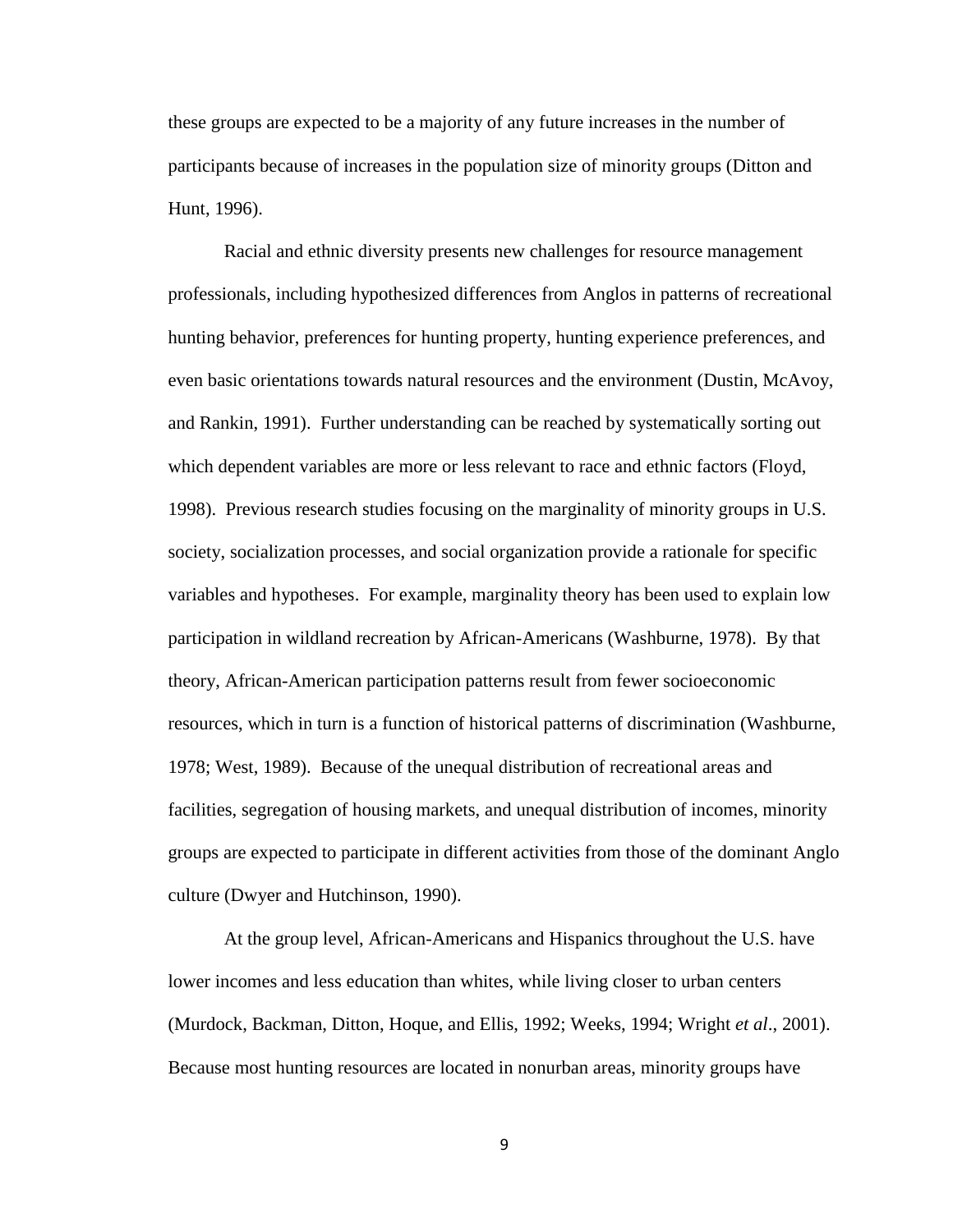limited exposure to hunting resources. This results in both a lower rate of participation in hunting and a lower annual hunting frequency among hunters. Also, because of fewer economic resources, minorities may be less likely to live in a household with available hunting equipment.

#### *1.7.1.2 Aging Population*

Another very important factor associated with the decline in hunting participation is our aging population. Hunting participation tends to decrease with age (Dietz *et al*., 1996; Floyd and Lee, 2002; Mehmood *et al*., 2003; Miller and Vaske, 2003; Wright *et al*., 2001). Older hunters generally harvest less game and spend fewer days hunting than younger hunters (Mehmood *et al.*, 2003). Moreover, older hunters generally hunt during fewer seasons, tending to concentrate their hunting effort during mild weather. Older hunters tend to have increased health problems and disabilities which limit their hunting activity (Floyd and Lee, 2002).

#### *1.7.1.3 Gender*

Hunting has typically been viewed as a male dominant sport in American society. Nationally, 91% of hunting participants are male (U.S. Department of Interior, 2008). Hunting participation has been declining nationally, yet female hunters are growing. There are proportionally more females hunting today than any other time in United States history (Carpenter, 1998; Moyer, 2007).

#### *1.7.2 Social Factors*

There are many social factors also associated with the decline in hunting participation. Although hunting is an integral part of many rural areas, many young, rural adults migrate to urban areas searching for employment or education and find fewer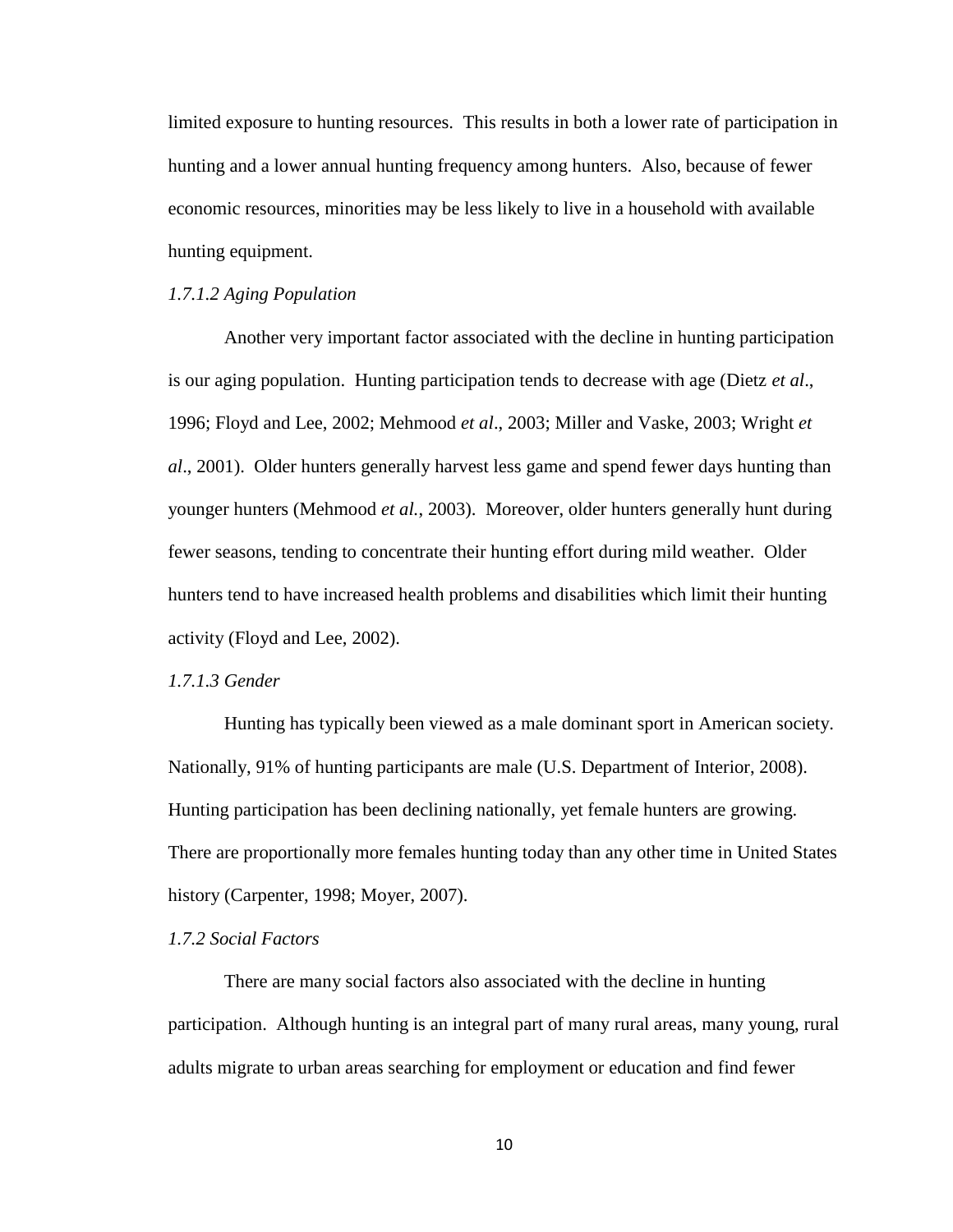hunting companions. This can introduce them to a different set of values (Dietz *et al*., 1996), unlike the values they grew up with from childhood. When people migrate from urban areas to rural areas, city values are brought to the rural area.

#### *1.7.2.1 Technology*

Another social factor associated with the decline in hunting participation is the increased use of technology. We have become a more technology-based society. As people spend more time interacting with their televisions and computers, they can lose contact with nature and have less interest in conservation. In turn, the offspring of these people are less likely to care about conservation issues as well (Meyerson, 2008). Meyerson (2008) stated that "the time children spend in nature determines their environmental awareness as an adult." Introducing children to the outdoors at a young age will increase their interest in nature and the surrounding environment.

#### *1.7.2.2 Youth Introduction*

Youth remain a constant focus among wildlife management agencies for good reason. Children are more likely to remain involved in hunting if they are introduced at an early age (Miller and Vaske, 2003; Mueller, 2006; Phillips, 2007), especially if they are introduced by members of their immediate family (Dietz *et al*., 1996; Fedler *et al.*, 1998; Stedman and Heberlein, 2001; Yoesting and Burkhead, 1973). Most hunters are initiated into the sport of hunting before age 20 (Responsive Management, 2003). Researchers have argued that the key to active participation and commitment to hunting by future generations is fostering participation among today"s youth (Responsive Management, 2003).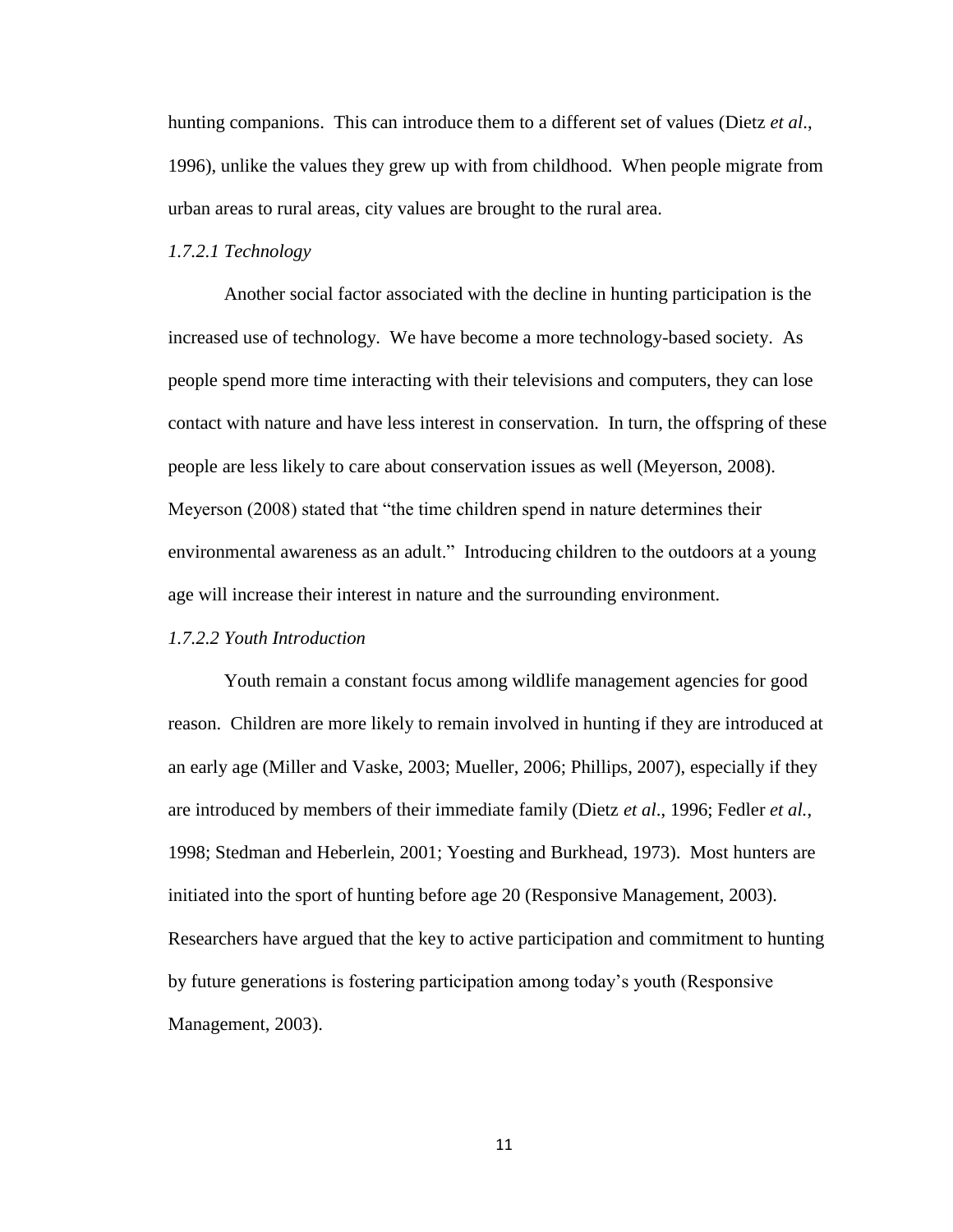According to the socialization theory of development (Harris, 1995), children learn from infancy their patterns of behavior and ways of thinking through interaction, observation, and imitation until internalized and habitual (Bates and Plog, 1990). This is the way an individual"s leisure activity and experience preferences, among other things, are formed and perpetuated (Kelly, 1990). Past leisure experiences of one"s family and extended family influence the types of recreational activities established during childhood, because they produce a familiar lifestyle and values associated with pleasurable childhood experiences with family members or friends (Yoesting and Burkhead, 1973). In terms of socialization, Stedman and Heberlein (2001) argued that the father has the strongest influence over children"s hunting behavior. With society experiencing increasing numbers of single-parent families (often female heads of households), the presence of a hunting mentor is often not possible. Hunting is rarely introduced to children by people other than family members (Duda, Bissell, and Young, 1995). Differences in culture and past experiences of previous generations with hunting should therefore affect the hunting activity of cultural groups today (Yoesting and Burkhead, 1973). Consequently, people who begin hunting later in life are more likely to abandon hunting shortly after initiation than are those who begin at an early age (Dietz *et al*., 1996).

#### *1.7.2.3 Hunting Partners*

Another social factor associated with the decline in hunting participation is the lack of companions interested in hunting (Dietz *et al*., 1996; Mehmood *et al*., 2003; Wright *et al*., 2001). Many Americans are working longer days (Bazar, 2006; Phillips, 2007), and "lack of time" is a major factor why they do not participate in hunting (Dietz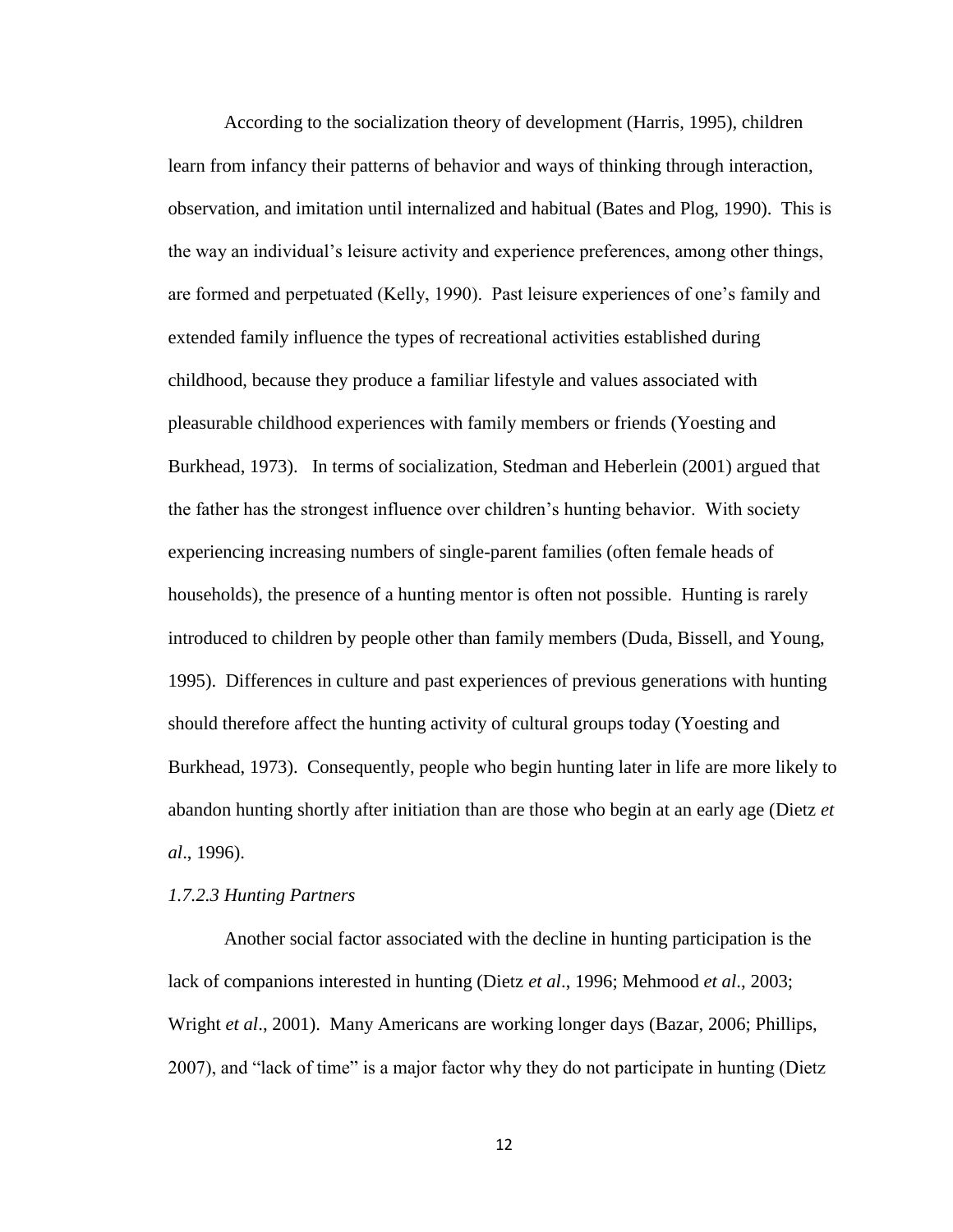*et al*., 1996; Mehmood *et al*., 2003; Miller and Vaske, 2003; Moyer, 2007; Wright *et al*., 2001). As hunters lose hunting partners, they themselves are less likely to continue (Responsive Management, 2003). Other factors include lack of interest, not enough game, cost, and competition with other leisure activities (Backman and Wright, 1993; Dietz *et al*., 1996; Mehmood *et al*., 2003; Miller and Vaske, 2003; Wright *et al*., 2001). *1.7.3 Supply Factors*

There are many supply factors associated with the decline in hunting participation. The populations of many game species are increasing due to the decrease in hunting participation, but this is causing more and more human-wildlife interactions (Riley *et al*., 2003). While some species have grown, others have declined. Deer and wild turkey are very abundant today, while quail, rabbits, woodcock, and grouse are having problems due to declining habitats (Phillips, 2007).

Another supply factor associated with the decline in hunting participation is that hunters are finding land availability to be a problem (Backman and Wright, 1993; Dietz *et al*., 1996; Mehmood *et al*., 2003; Miller and Vaske, 2003; Wright *et al*., 2001). Substantial acreage has been lost to hunting over the decades due to suburban development and the splitting up of rural areas into plots so small that the amount of open space where hunting can occur legally has declined. The amount of hunting that occurs on private lands where these obstacles are not present probably has not changed substantially. In addition, values are not only changing in urban areas, but rural areas as well. Many private landowners are managing their lands with tighter controls and no longer permitting hunting on their property, thereby causing an increase in hunter density on public lands (Miller and Vaske, 2003).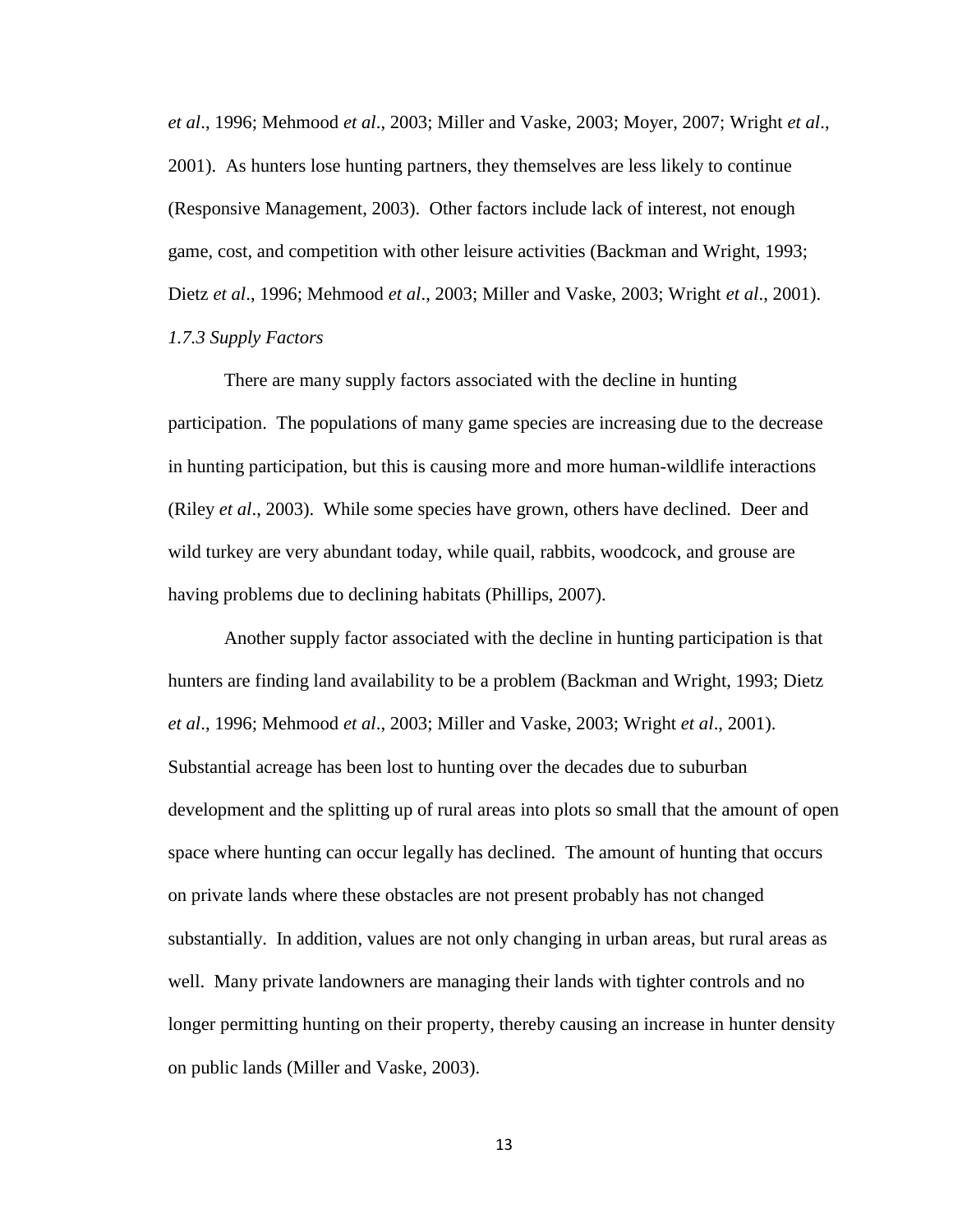#### **1.8 Anti-hunters**

Human attitudes toward hunting and active wildlife management are extremely diverse. With respect to hunting, approximately 15% of the U.S. population either actively opposes it (anti-hunters) or actively participates (hunters). The remaining 70% hold less polar views or have no commitment either way (Armstrong and Hutchins, 1995). This majority may be classified as nonhunters. Seventy-three percent of Americans approve of legal hunting, while 22% disapprove (Duda *et al.*, 1995).

American views of what constitutes "proper" wildlife management are changing. Historically, people gave widespread support to programs that involved the lethal take of animals. Today, such programs face mounting scrutiny. Much of the scrutiny comes from highly vocal special interest groups (anti-hunters). As a result of this conflict, wildlife managers have increasingly found themselves immersed in social conflict (Armstrong and Hutchins, 1995).

While many hunters respect anti-hunters' opinions about hunting, they believe the opinions are misguided (Einwohner, 1999). Anti-hunters believe that animals have the same right to life as people and are concerned with reducing pain and suffering to the animals (Armstrong and Hutchins, 1995). They have ethical objections to the traditionally-acceptable harvesting of wildlife through hunting and trapping and do not believe hunting is needed as a form of managing wildlife (Armstrong and Hutchins, 1995). The majority of all anti-hunters are female (Einwohner, 1999; Flynn, 2002).

The anti-hunting and anti-management movements are a source of extreme frustration to some hunting enthusiasts (Duda *et al.*, 1995). Although the participants are often cast as a single group, they represent a complex group with equally complex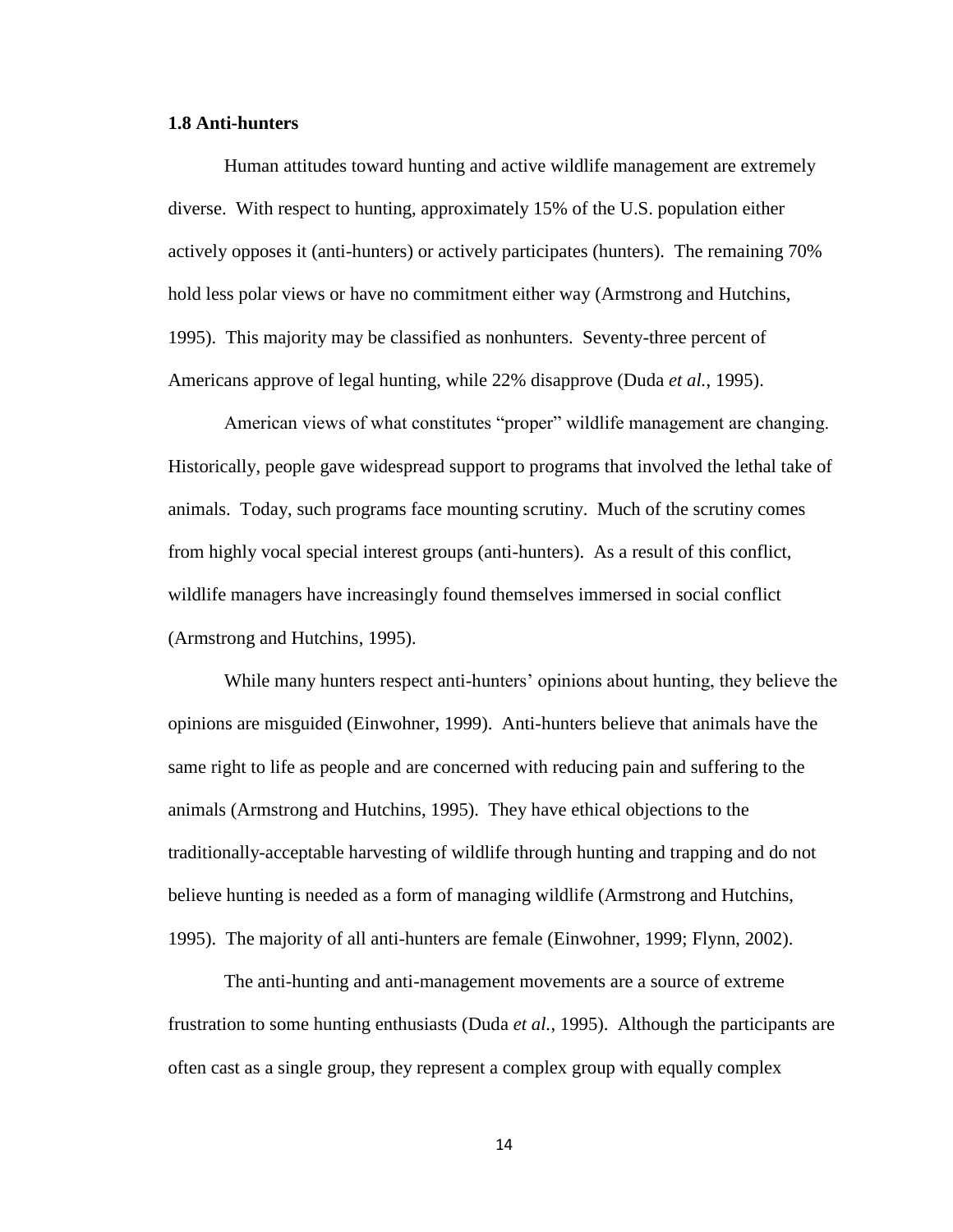perspectives. Since both hunting and anti-hunting groups affect future hunting policy, both groups need to understand the attitudes of the other in order to eliminate preconceived notions that might hinder effective communication (Armstrong and Hutchins, 1995). In order to establish some common ground and to gain a better understanding of attitudes and perceptions between groups, key individuals from both groups need to be brought together for discussion (Armstrong and Hutchins, 1995).

### **1.9 Recruitment**

As previously stated, the decline in hunting participation causes public support problems for wildlife management, negatively affects the economy, and decreases the effectiveness of agencies that manage wildlife populations, because of the decrease in agency operating funds. Similarly, this increase in wildlife populations can cause economic loss, health threats, and safety hazards from human-wildlife interactions. If hunting participation cannot be increased, managers will need to develop alternatives to recreational hunting in order to achieve wildlife management objectives.

#### *1.9.1 Mentoring Programs*

 In recruitment efforts, the trend has been to recruit women and the youth in order to stabilize or increase participation given household changes (*State Legislatures*, 2003). Forty-nine states require first-time license holders to complete a hunter safety-education course. Dietz *et al*. (1996) argues that while many children have completed the course, they do not have a mentor to take them hunting. This is where hunting programs or camps can be of great importance. There are many places throughout the nation that provide programs or camps dedicated to getting today"s youth into the woods.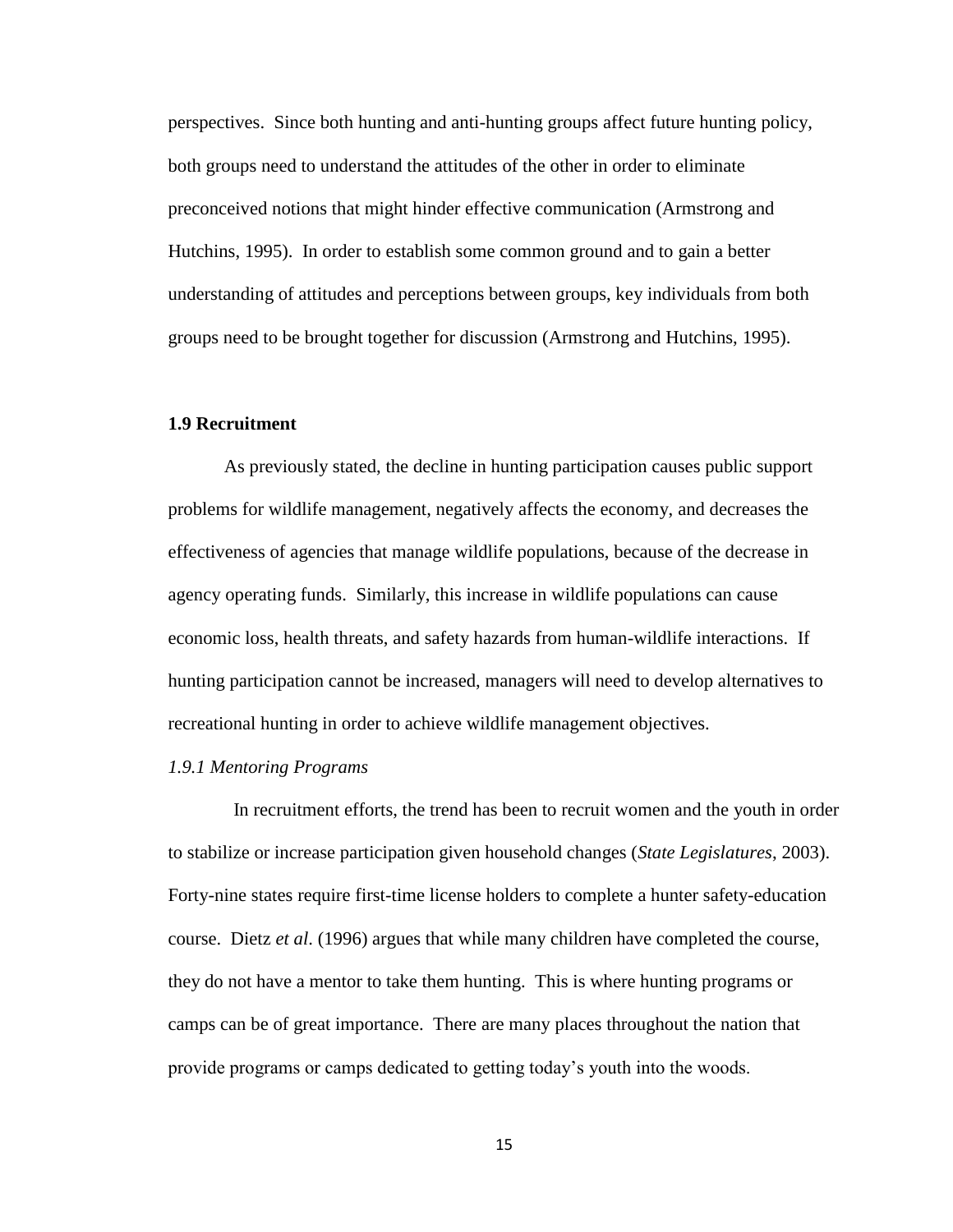An example of one of these hunting programs is the South Carolina Department of Natural Resources" Youth Waterfowl Days, which allows hunters 15 years and younger to hunt waterfowl. Each group of hunters had their own chaperone and guide. The chaperones and guides did not hunt, but they mentored the children on different aspects of hunter safety and conservation issues (Holshouser, 2008). Mehmood *et al*. (2003) found that agencies would be better off trying to retain hunters rather than recruiting new hunters.

Another example of mentoring is taking place in Wyoming, where the state is currently working to pass legislation that would provide people who have not taken the hunter safety education course to apply for a one-time exemption to hunt with a mentor. The mentor must have a valid Wyoming hunting license. This program would be open to anyone, not just residents of Wyoming. The hope is that this program will attract more hunters into the state and that more people will be interested in taking the hunter safetyeducation course (Dynes, 2008).

#### *1.9.2 Family Interaction*

As previously stated, hunting initiation usually occurs within the family (Duda *et al.*, 1995). The relationships derived from these hunting experiences can provide great satisfaction and drive future family values. Wildlife management agencies must manage for family involvement; and any recruitment campaigns for hunting should incorporate "family values" as main points of interest in the selling point. Many people often hunt just to spend time with friends and family (Duda *et al.*, 1995).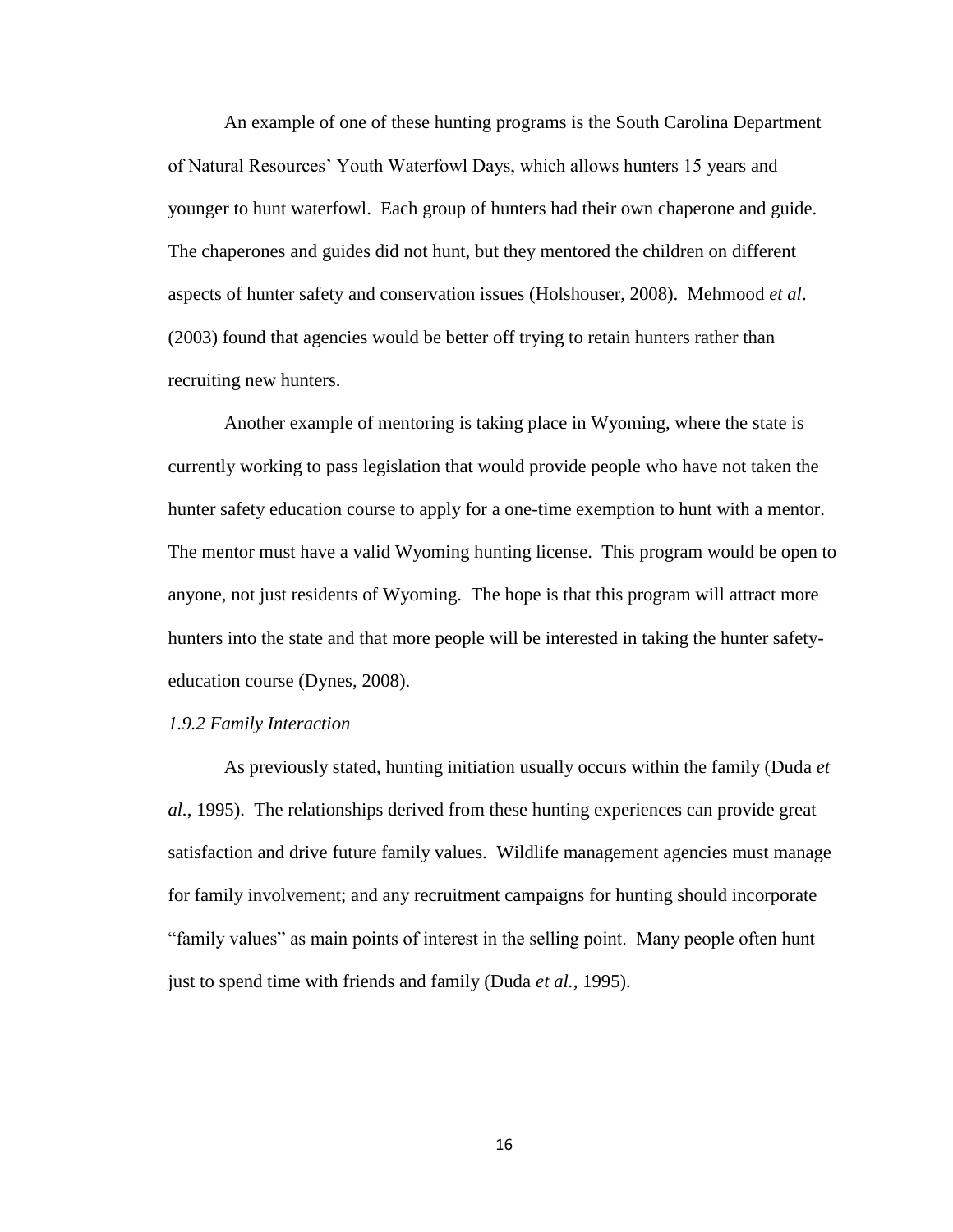#### *1.9.3 Religion*

Another issue is that eleven states currently ban hunting on Sundays. A state representative of Pennsylvania has proposed legislation to lift the ban on Sunday hunting (Bazar, 2006). If this legislation is passed in Pennsylvania, the other ten states could follow suit and lift the hunting ban as well. This could potentially be a way to recruit many non-hunters in these eleven states, as well as provide more hunting opportunities for current hunters. Many people in these states work during the week and are off on weekends, giving them only Saturdays to hunt.

#### *1.9.4 License Availability*

Many other states provide big game hunting licenses only in a lottery fashion due to game population constraints. Some states do not sell hunting licenses over the counter. Instead, the hunters are required to sign up to be in a drawing, in which the state will draw a certain amount of hunters, and each hunter is eligible to purchase a license. Participation could potentially increase if more licenses were added to the pool of availability (Nguyen, Shaw, Woodward, Paterson, and Boyle, 2007; Scrogin, Berrens, and Bohara, 2000).

#### *1.9.5 Incentives*

Another recruitment option would be to give potential hunters an incentive. Incentives could be used in a wide variety of ways. One example is in the state of Wisconsin where monetary incentives were offered in an attempt to prevent the spread of chronic wasting disease (CWD) in the state. Hunters were given the opportunity to earn \$200 for shooting a CWD-positive deer (Petchenik, 2006). CWD is a big problem in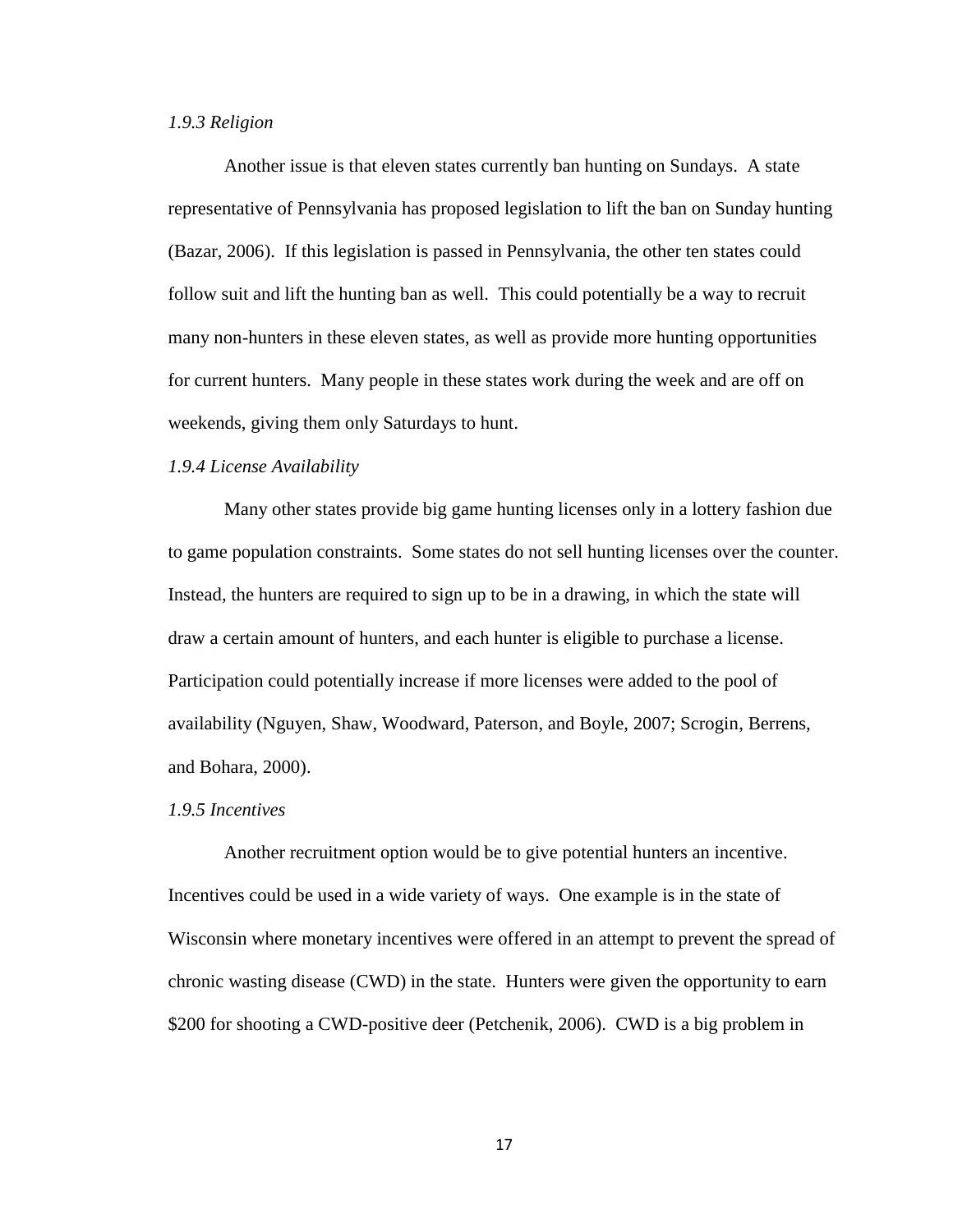many states. This could be used in other states like Indiana in order to recruit more hunters, as well as to potentially prevent the spread of CWD.

#### *1.9.6 Public Education*

Public education has long been advocated as a means to achieve public acceptance of wildlife management practices. An informed and cooperative public are key to successfully manage wildlife and their associated habitats (Mehmood *et al.*, 2003). Curtis (1995) noted that wildlife managers can be leaders in public policy education, and emphasize the need for both decision-makers and their constituents to be aware of the costs, benefits, and outcomes of different wildlife management options.

#### *1.9.7 Cultural Heritage*

Hunting has traditionally been thought of as a large part of the American cultural heritage. We are losing a large part of our cultural heritage with this decline in hunting participation, which has crucial implications for conservation efforts. Less time spent outdoors means less contact with nature and, eventually, less interest in conservation. Today"s youth are no longer experiencing this aspect of the American cultural heritage. Although overall national trends show a decline in hunting participation, we don"t completely understand the reasons for this decline. There is more to understand on a state by state basis. Wildlife agencies need to determine what actions to take based on the trends of their specific state.

#### **1.10 Project Overview**

This research will identify the most salient factors associated with the changes in hunting participation in Indiana. This project seeks to address the social factors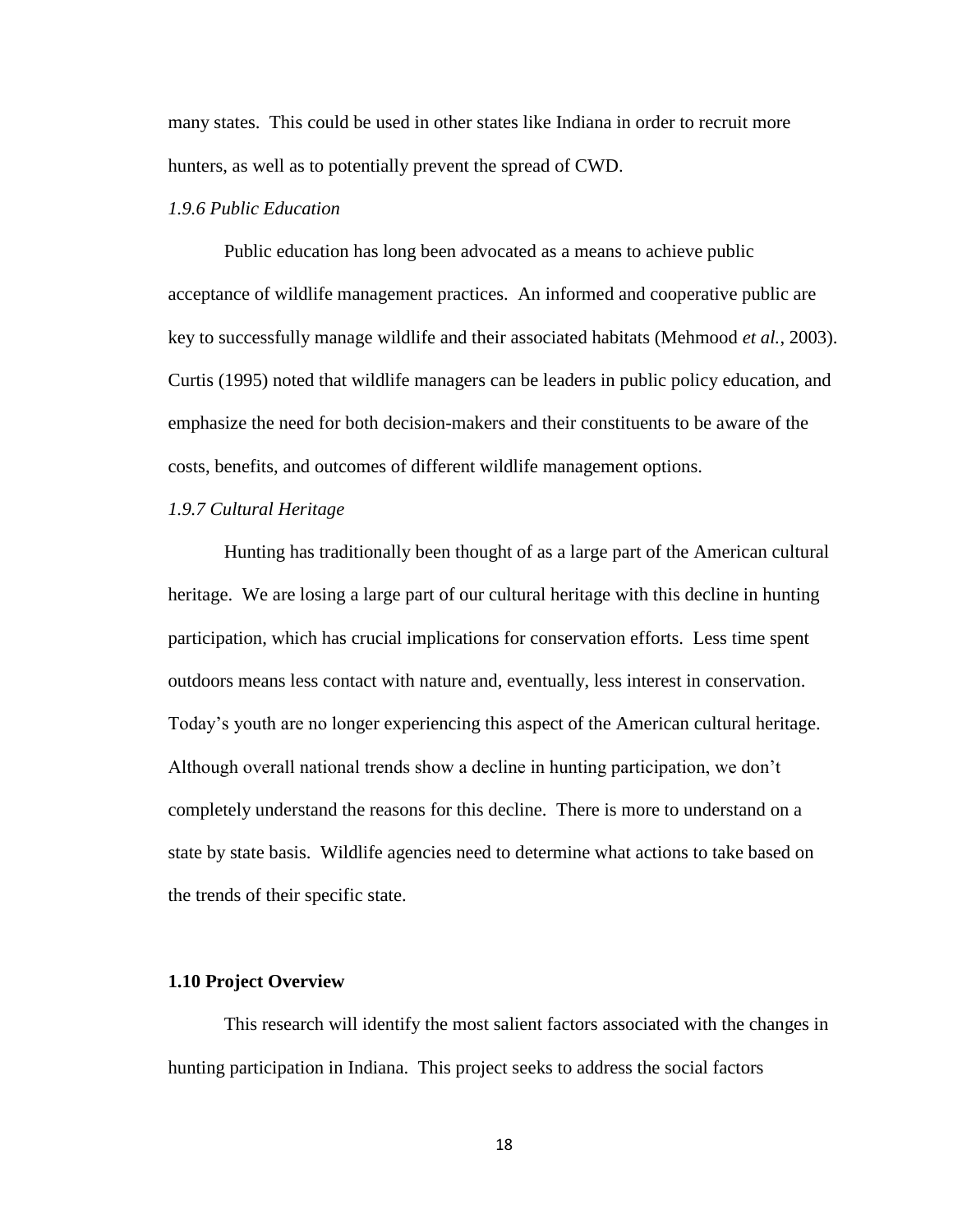influencing the change in hunting participation. Many stakeholders, agencies, citizens, and wildlife biologists are interested in the changes in hunting participation.

Perceptions of Indiana residents were gathered and tested against current theories found in the research literature. Indiana data were compared to existing national data provided through national surveys, such as the U.S. Fish and Wildlife National Survey on Hunting, Fishing, and Wildlife Recreation with specific reports on Indiana. This information will be used in order to assist in the development of policy to retain and recruit hunters in the future, e.g., for wildlife management agencies. The results of this study will be shared with the Indiana Department of Natural Resources Division of Fish and Wildlife. If we can stabilize or increase hunting participation in the United States, we could take a giant step towards improving the health of our ecosystem and maintaining wildlife conservation.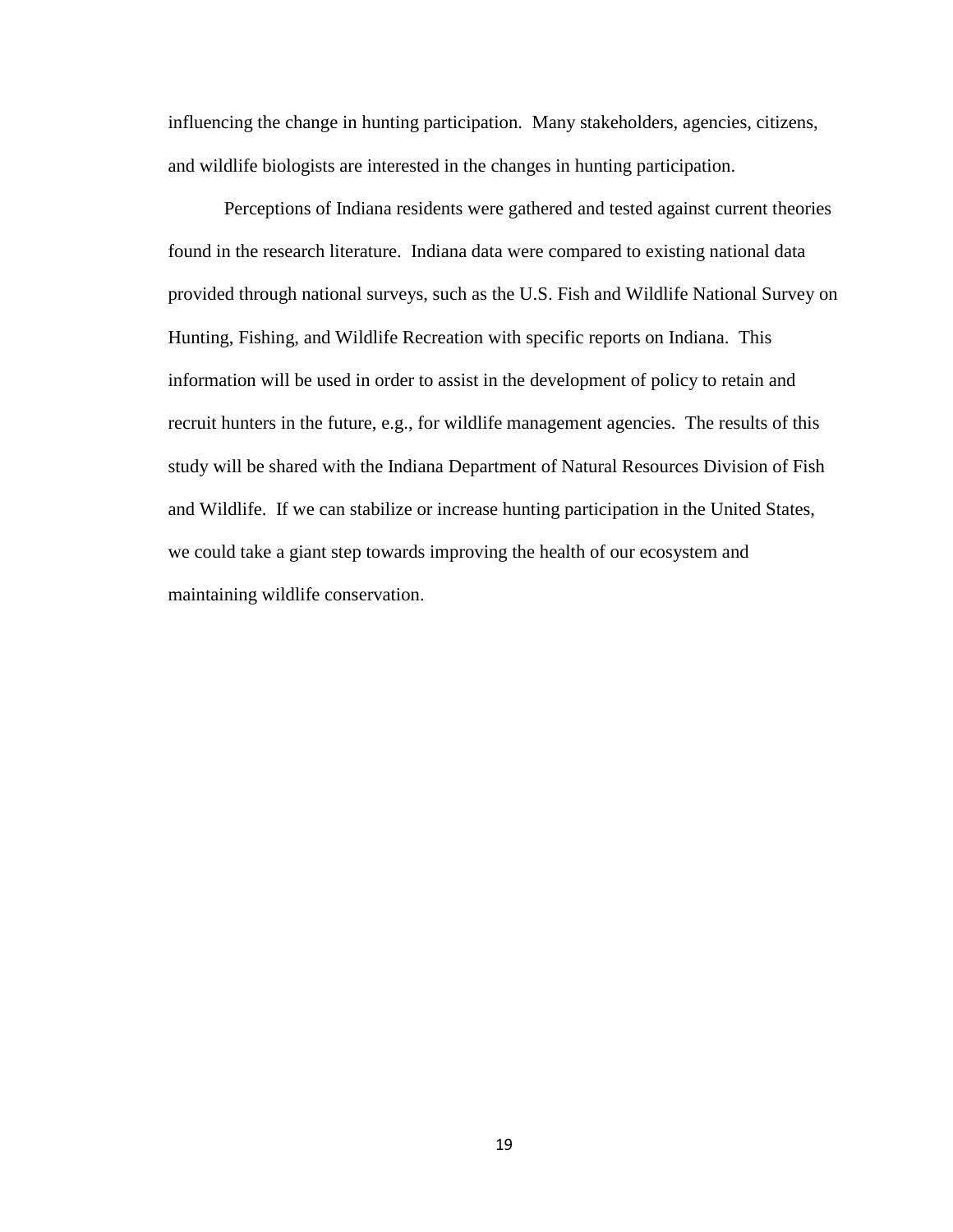#### **1.11 References**

- Anderson, J. D. (2008, January 24). Division of natural resources: Decline in hunting, fishing leaves gap. Revenue from the sales of licenses has fallen 26 percent since 1997. *Charleston Daily*, p. A1.
- Armstrong, J. B., and Hutchins, M. E. (1995). *A comparison of attitudes held by wildlife damage managers and animal rights activists*. Twelfth Great Plains Wildlife Damage Control Workshop Proceedings, Ardmore, Oklahoma: Noble Foundation.
- Backman, S. J., and Wright, B. A. (1993, Summer). An exploratory study of the relationship of attitude and the perception of constraints to hunting. *Journal of Park and Recreation Administration, 11*(2), 1-16.
- Bates, D. G., and Plog, F. (1990). *Cultural anthropology* (3rd ed.). New York: McGraw Hill.
- Bazar, E. (2006, October 3). States consider lifting Sunday hunting bans; loosening "blue law" limits could control deer overpopulation. *USA Today*, p. A15.
- Beinart, W., and Coates, P. (1995). *Environment and history: The taming of nature in the USA and South Africa*. New York: Routledge.
- Bleech, M. (2008, February 10). Hunting, fishing add up to big money. *Erie Times-News,*  p. 8.
- Carpenter, K. (1998). Low hunting participation has yet to kill sales. *Sporting Goods Business, 31*(16), 23.
- Curtis, P. D. (1995). *Public policy education: an important wildlife management opportunity*. Proceedings of the Eastern Wildlife Damage Control Conference, 6: 201-202.
- Dietz, N. J., Higgins, K. F., and Mendelsohn, R. D. (1996). Factors associated with declining proportion of citizens hunting in South Dakota. *The Prairie Naturalist, 27*(4), 223-236.
- Ditton, R. B., and Hunt, K. M. (1996). *Demographics, participation, attitudes, management preferences, and trip expenditures of Texas anglers*. Texas A&M University, Human Dimensions of Fisheries Research Laboratory Technical Document HD-605, College Station.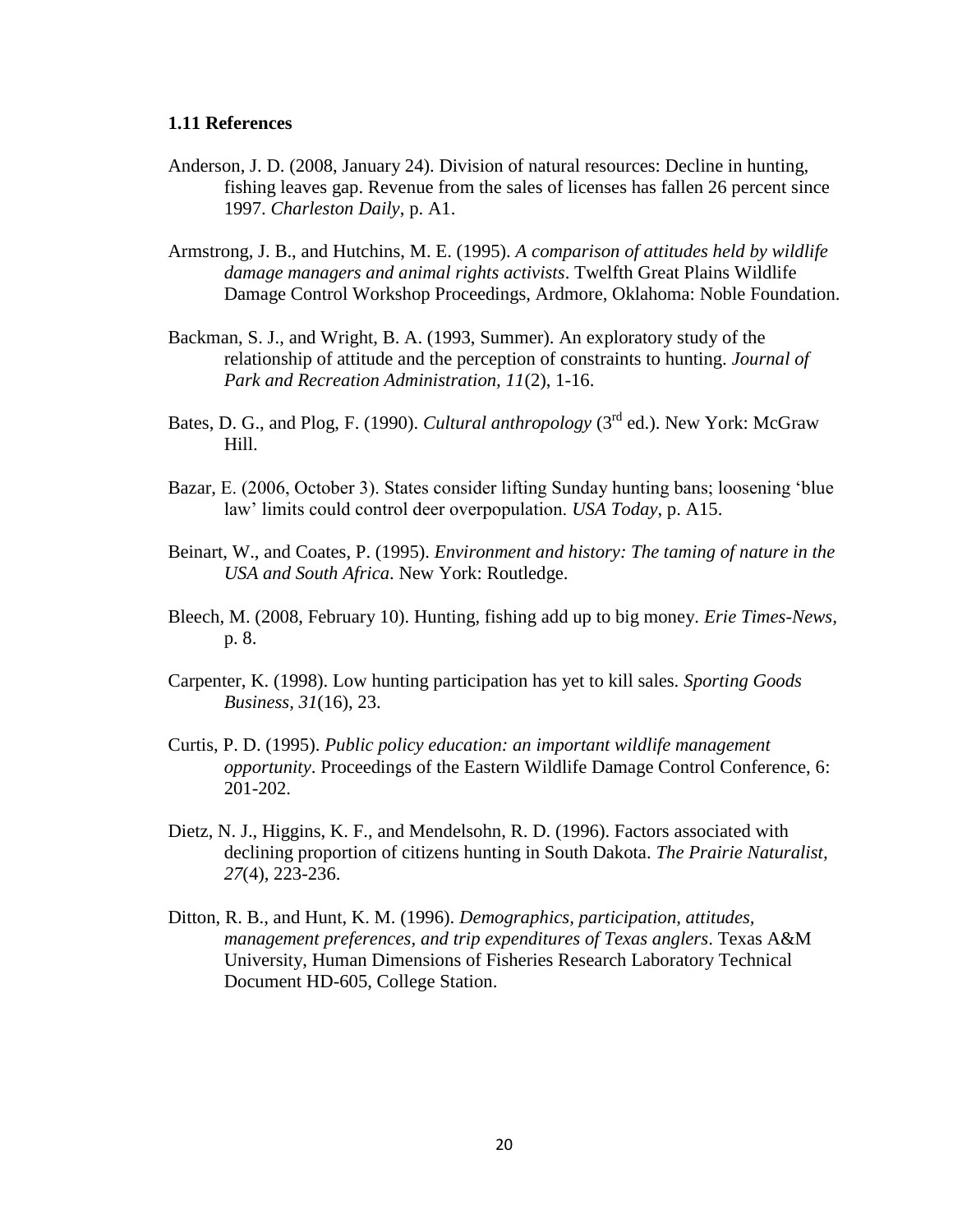- Duda, M. D., Bissell, S. J., and Young, K. C. (1995). *Factors related to hunting and fishing participation in the United States; phase V: final report*. Responsive Management: Western Association of Fish and Wildlife Agencies. Federal Aid in Sport Fish and Wildlife Restoration Grant Agreement 14-48-0009-92-1252.
- Dustin, D., McAvoy, L., and Rankin, J. S. (1991). Land ethics in a culturally diverse society. *Trends, 28*(3), 25-27.
- Dwyer, J. F. (1994). *Customer diversity and the future demand for outdoor recreation*. U.S. Forest Service General Technical Report RM 252.
- Dwyer, J. F., and Hutchinson, R. (1990). Outdoor recreation participation and preferences by black and white Chicago households. In J. Vining, editor. *Social science and natural resource management* (49-68). Boulder, Colorado: Westview Press.
- Dynes, M. (2008, February 26). Lawmakers hope mentor program can recruit hunters. *Wyoming Tribune-Eagle*, p. A9.
- Einwohner, R. L. (1999, February). Gender, class, and social movement outcomes. Identity and effectiveness in two animal rights campaigns. *Gender & Society, 13*(1), 56-76.
- Fedler, A. J., Ditton, R. B., and Duda, M. D. (1998). *Factors influencing recreational fishing and boating participation*. Final report for the Sport Fishing and Boating Partnership Council, Alexandria, Virginia.
- Floyd, M. F. (1998). Getting beyond marginality and ethnicity: the challenge for race and ethnic studies in leisure research. *Journal of Leisure Research 30*, 3-22.
- Floyd, M. F., and Lee, I. (2002). Who buys fishing and hunting licenses in Texas? Results from a statewide household survey. *Human Dimensions of Wildlife, 7*, 91- 106.
- Flynn, C. P. (2002). Hunting and illegal violence against humans and other animals: exploring the relationship. *Society & Animals, 10*(2), 137-154.
- Harris, J. R. (1995). Where is the child's environment? A group socialization theory of development. *Psycological Review, 102*(3), 458-489.
- Holshouser, G. (2008, February 15). Duck! Youngsters get taste of hunting. *The Sun News*, p. B6.
- Holsman, R. H. (2000). Goodwill hunting? Exploring the role of hunters as ecosystem stewards. *Wildlife Society Bulletin, 28*, 808-816.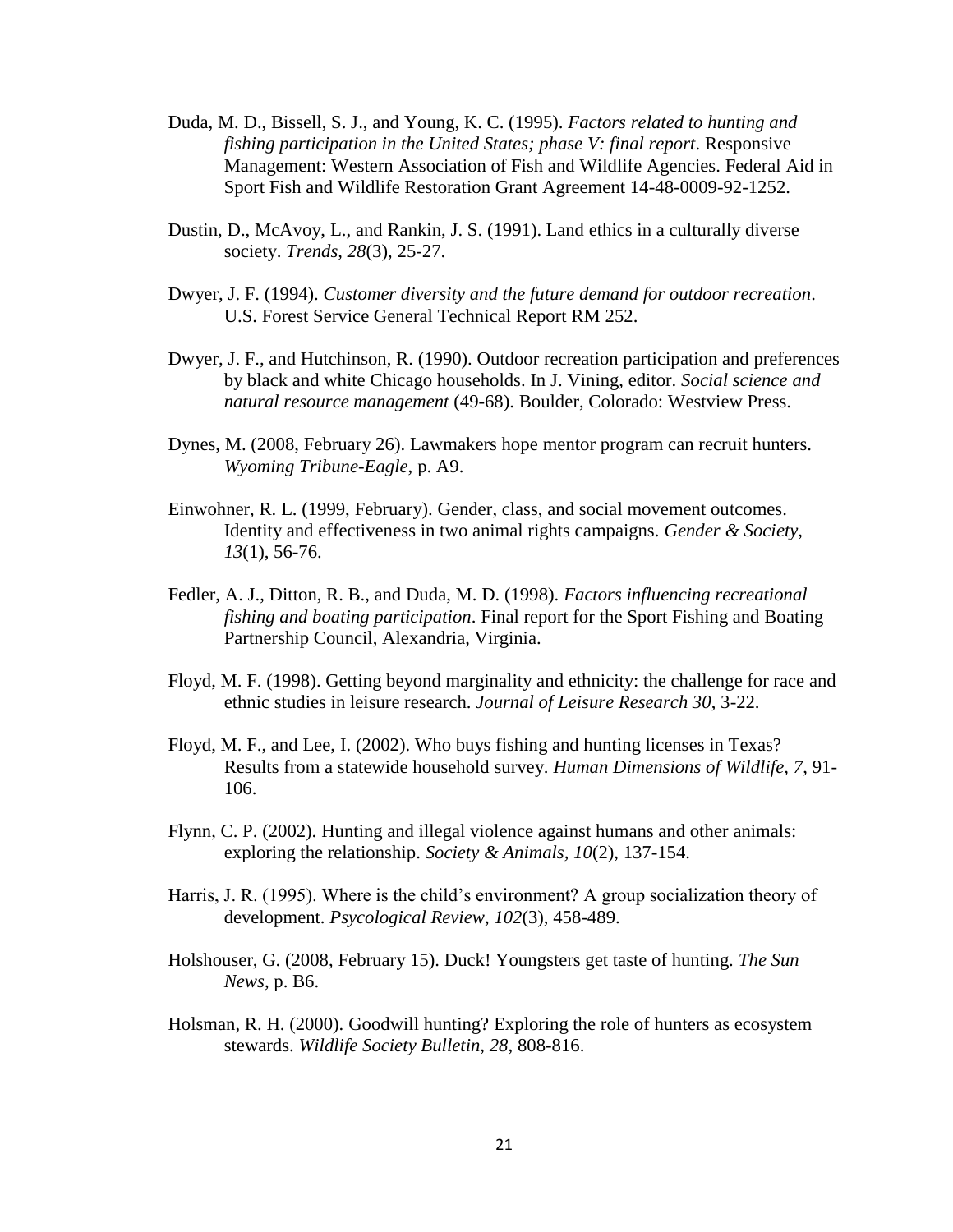Kelly, J. R. (1990). *Leisure* (2<sup>nd</sup> ed.). Englewood Cliffs, New Jersey: Prentice-Hall.

- Mehmood, S., Zhang, D., and Armstrong, J. (2003). Factors associated with declining hunting license sales in Alabama. *Human Dimensions of Wildlife, 8*, 243-262.
- Meyerson, H. (2008, February 22). Running from the woods: Study shows alarming rate avoiding outdoor activity. *The Grand Rapids Press*, p. D10.
- Miller, C. A., and Vaske, J. J. (2003). Individual and situational influences on declining hunter effort in Illinois. *Human Dimensions of Wildlife, 8*, 263-276.
- Miller, J. R., and Hay, M. J. (1981). Determinants of hunter participation: Duck hunting in the Mississippi flyway. *American Journal of Agricultural Economics, 63*(4), 677-684.
- Moyer, B. (2007, July 1). Hunting: Number of hunters is dropping, but not public support for those who hunt. *Post-gazette Now.* Retrieved February 20, 2008, from http://www.post-gazette.com/pg/07182/798452-358.stm
- Mueller, G. (2006, September 24). Recreational hunting is far from dead. *The Washington Times,* p. C13.
- Murdock, S. H., Backman, K., Ditton, R. B., Hoque, Md. N., and Ellis, D. (1992). Demographic change in the United States in the 1990s and the twenty-first century: implications for fisheries management. *Fisheries, 17*(2), 6-13.
- Murdock, S. H., Loomis, D. K., Ditton, R. B., Hoque, Md. N. (1996). The implications of demographic change for recreational fisheries management in the United States. *Human Dimensions of Wildlife, 1*(4), 14-37.
- Nguyen, N., Shaw, W. D., Woodward, R. T., Paterson, R., and Boyle, K. (2007). An empirical study of option prices for hunting permits. *Ecological Economics, 63*, 476-484.
- Petchenik, J. (2006). Landowner responses to harvest incentives in Wisconsin"s southwest chronic wasting disease eradication zone. *Human Dimensions of Wildlife, 11*, 225-226.
- Phillips, A. (2007, September 9). Hunters are going the way of the dinosaur. *The Washington Post,* p. D4.
- Responsive Management. (2003). *Factors related to hunting and fishing participation among the nation's youth; phase V: final report*. Report prepared under a grant from the U.S. Fish and Wildlife Service, Division of Federal Aid, Sport Fish Restoration Program. Harrisonburg, Virginia.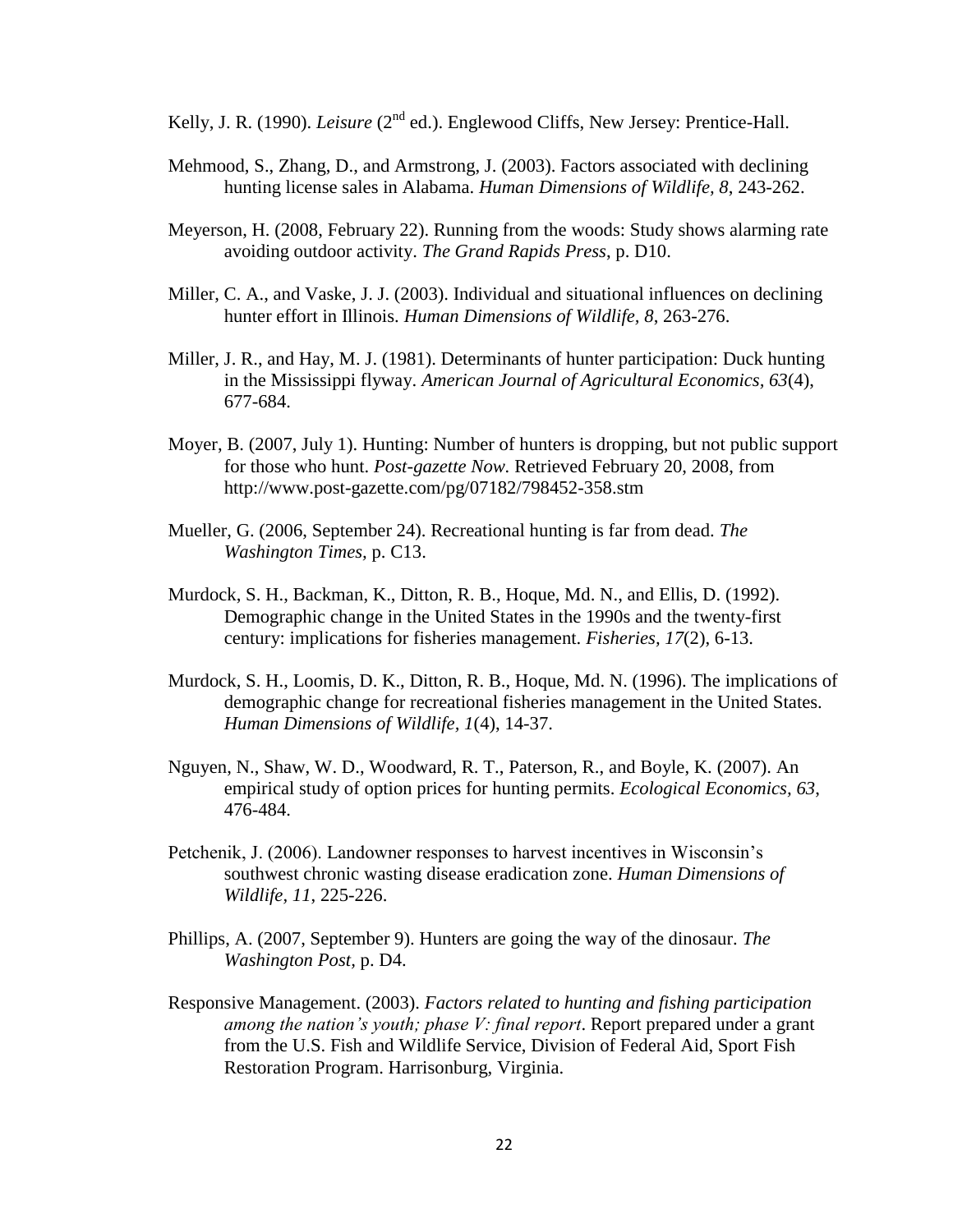- Riley, S. J., Decker, D. J., Enck, J. W., Curtis, P. D., Lauber, T. B., and Brown, T. L. (2003). Deer populations up, hunter populations down: Implications of interdependence of deer and hunter population dynamics on management. *EcoScience, 10*(4), 455-461.
- Scrogin, D., Berrens, R. P., and Bohara, A. K. (2000). Policy changes and the demand for lottery-rationed big game hunting licenses. *Journal of Agricultural and Resource Economics, 25*(2), 501-519.
- Simcox, D. E. (1993). Cultural foundations for leisure preferences, behavior, and environmental orientation. In A. W. Ewert, D. Chavez, and A. W. Magill, editors. *Culture, conflict, and communication in the wildland-urban interface* (267-280). Boulder, Colorado: Westview Press.
- *State Legislatures* (2003). States encourage hunting. *State Legislatures (State Hunting Statutes), 9*, 7.
- Stedman, R. C., and Heberlein, T. A. (2001). Hunting and rural socialization: Contingent effects of the rural setting on hunting participation. *Rural Sociology, 66*(4), 599- 617.
- Swenson, J. E. (1983). Free public hunting and the conservation of public wildlife resources. *Wildlife Society Bulletin, 11*, 300-303.
- U.S. Department of the Interior, U.S. Fish and Wildlife Service, and U.S. Department of Commerce, U.S. Census Bureau. (2008). *2006 National Survey of Fishing, Hunting, and Wildlife-Associated Recreation*.
- Ward, D. (2007, February 26). Roundup: Hunting, fishing catch on in new mediums. *PR Week (US)*, p. 13.
- Washburne, R. F. (1978). Black under-participation in wildland recreation: alternative explanations. *Leisure Sciences, 1*, 175-189.
- Weeks, J. R. (1994). *Population: an introduction to concepts and issues*  $(5^{th}$  ed.). Belmont, California: Wadsworth Publishing.
- West, P. C. (1989). Urban region parks and black minorities: subculture, marginality, and interracial relations in park use in the Detroit metropolitan area. *Leisure Sciences, 11*, 11-28.
- Wright, B. A., Rodgers, E. B., and Backman, K. F. (2001). Assessing the temporal stability of hunting participation and the structure and intensity of constraints: A panel study. *Journal of Leisure Research, 33*(4), 450-469.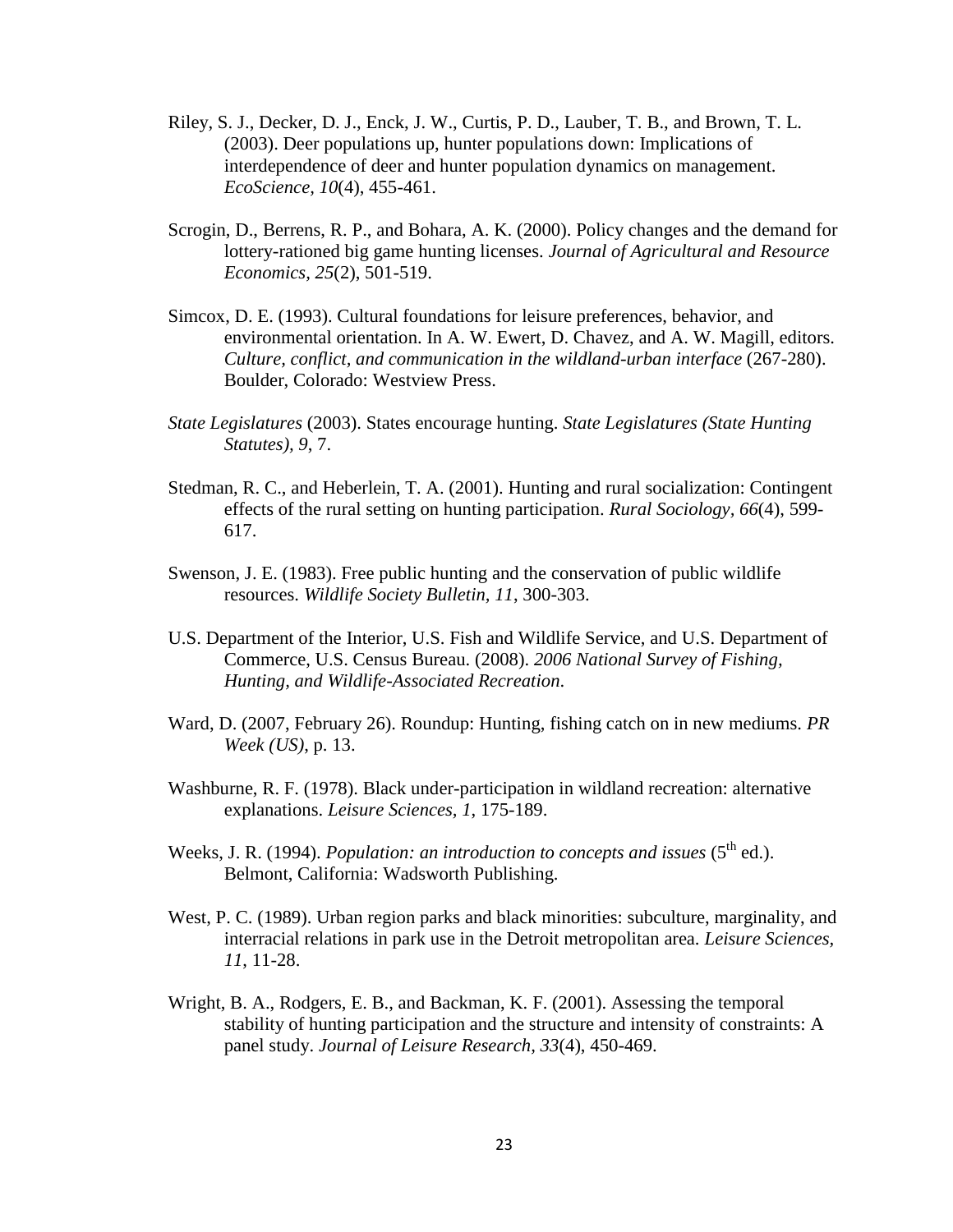Yoesting, D. R., and Burkhead, D. L. (1973). Significance of childhood recreation experience and adult leisure behavior: an exploratory analysis. *Journal of Leisure Research, 5*, 25-36.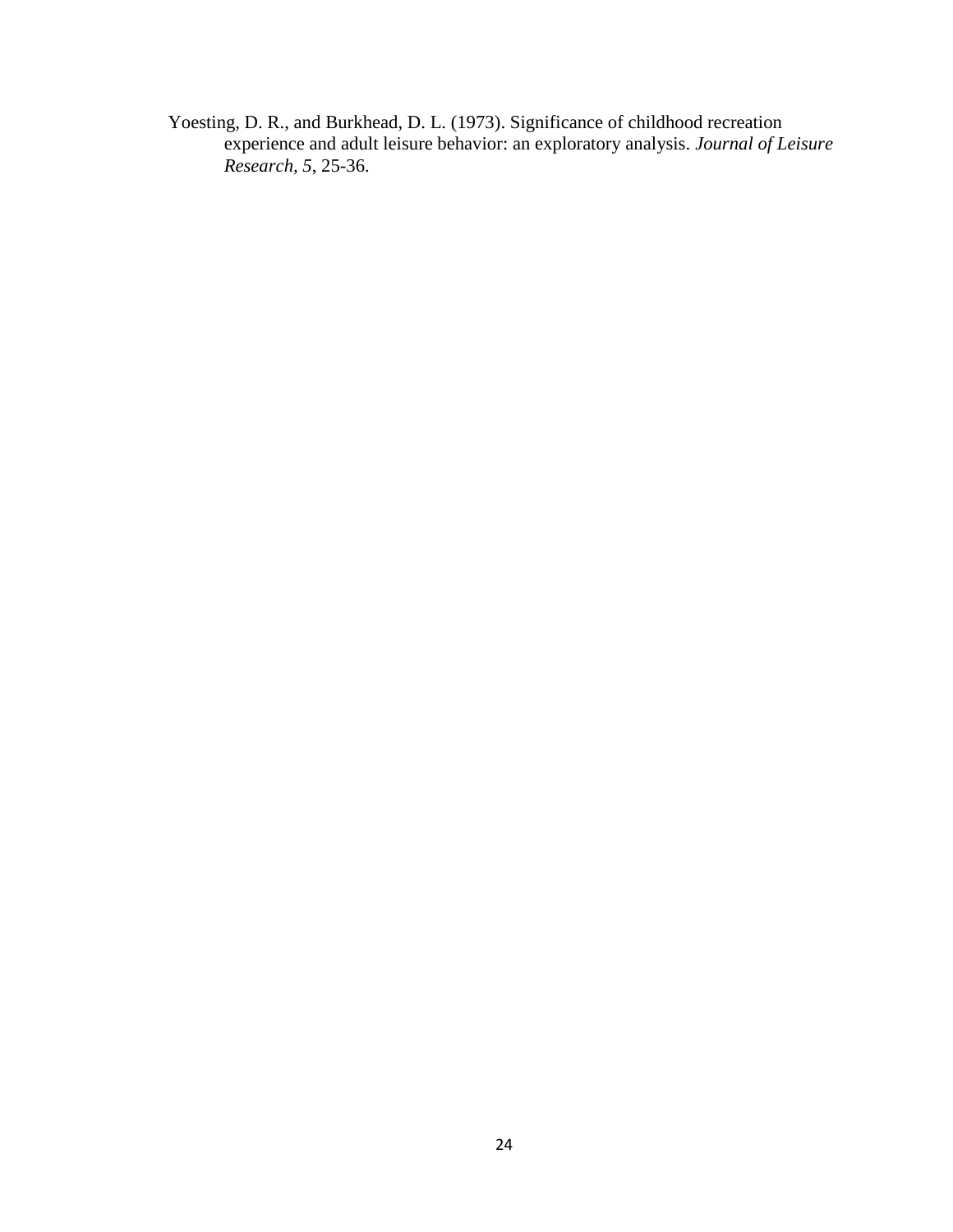#### **CHAPTER 2: TECHNICAL PAPER**

# **Factors associated with declining hunting participation in Indiana 2.1 Abstract**

This study documents the most salient factors associated with the decline in hunting participation in Indiana. Data for the study were obtained from interviews and a survey of Indiana residents conducted in 2008. Respondents were classified as current hunters, former hunters, nonhunters, or anti-hunters. The most salient reasons respondents cited for the decline in hunting participation in Indiana were: less access to private land, lack of time, urbanization, and changing values among the younger generation. The major reasons that former hunters discontinued participation were lack of time, loss of interest, cost of licenses and equipment, and lack of available hunting partners. For nonhunters, the major reasons for non-participation were that they were not brought up into hunting, had other leisure activities during the hunting season, and were not willing to kill animals. The major reasons anti-hunters did not participate were that they had ethical problems with hunting, were not willing to kill animals, were not brought up into hunting, and don"t eat meat. The results of this study found that declining participation in hunting is the result of changing socio-economic factors in American society and not of any adverse ecological factors in America's natural environment. Based on the results and comments from respondents, wildlife management agencies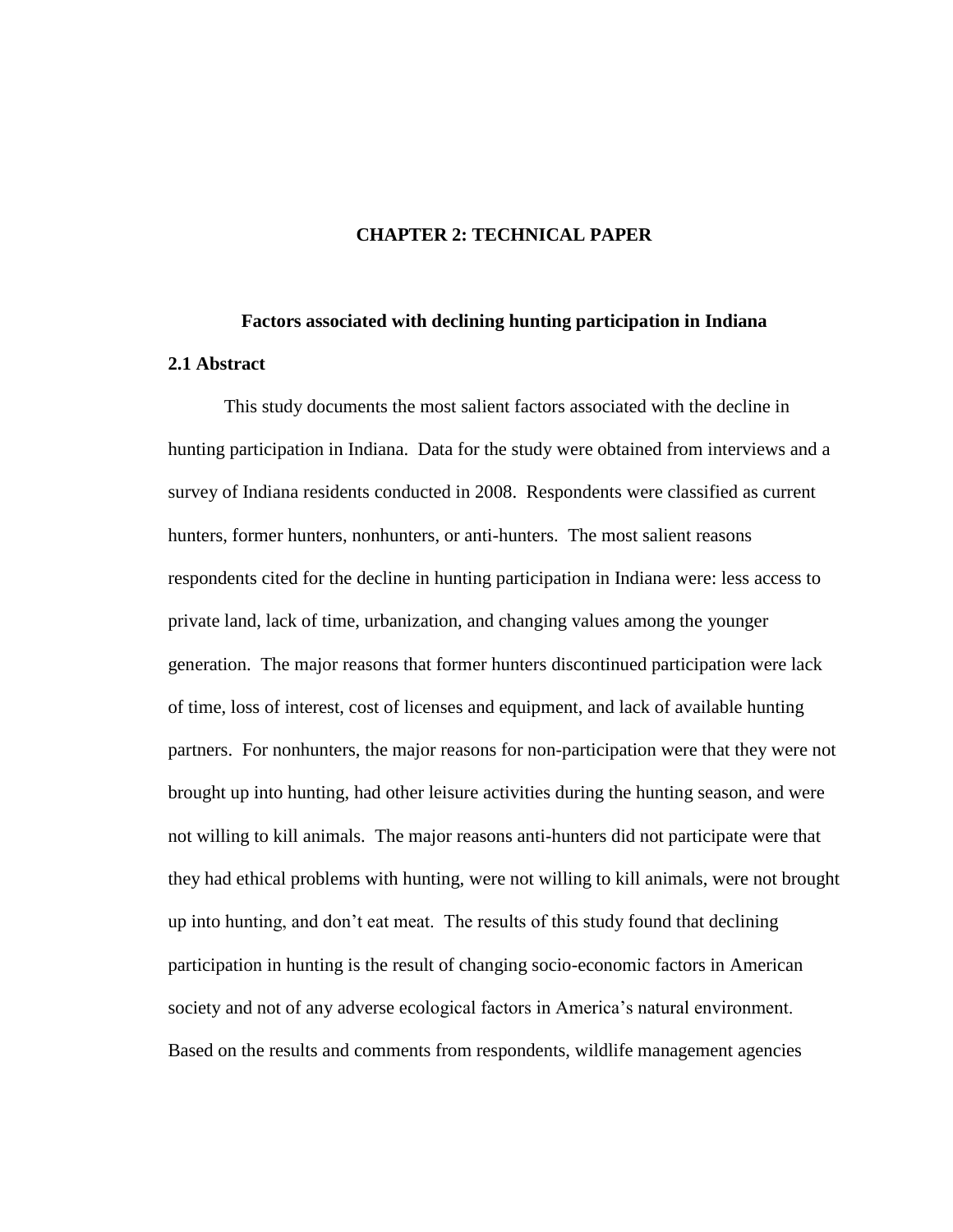would gain the most from efforts to retain hunters, as opposed to try to recruit new hunters from the ranks of people who have no interest in it or are former hunters.

#### **2.2 Introduction**

Hunting participation in the United States is declining (Dietz, Higgins, and Mendelsohn, 1996; Floyd and Lee, 2002; Wright, Rodgers, and Backman, 2001), thereby causing a declining ability to manage wildlife, less money returned to the Federal Aid in Wildlife Restoration Fund (Pitman-Robertson Act) through license sales, and declining support for wildlife conservation programs (Meyerson, 2008; Riley, Decker, Enck, Curtis, Lauber, and Brown, 2003). Hunting is a tool for managing many game populations and it has many positively associated economic, ecological, conservation, and social aspects (Moyer, 2007; Ward, 2007). Some benefits of hunting include outdoor physical exercise, recreation, scenery, time spent with family, and management of game populations in the absence of natural predators (Miller and Vaske, 2003).

Out of a total United States population of 230 million, there were about 17 million hunters in 1982. As the population continues to increase, there are more than 300 million Americans today, but only 12.5 million of them hunt (U.S. Department of Interior, 2008). As a percentage of the population, hunting participation has decreased from 7.4 to 4.1 percent in just 25 years (Phillips, 2007).

Even though research has been done for the nation as a whole (U.S. Department of Interior, 2008), and results have documented declining hunting participation relative to population growth, there are gaps in the existing research related to the specific factors affecting changes in specific states, such as Indiana. Individual states may show unique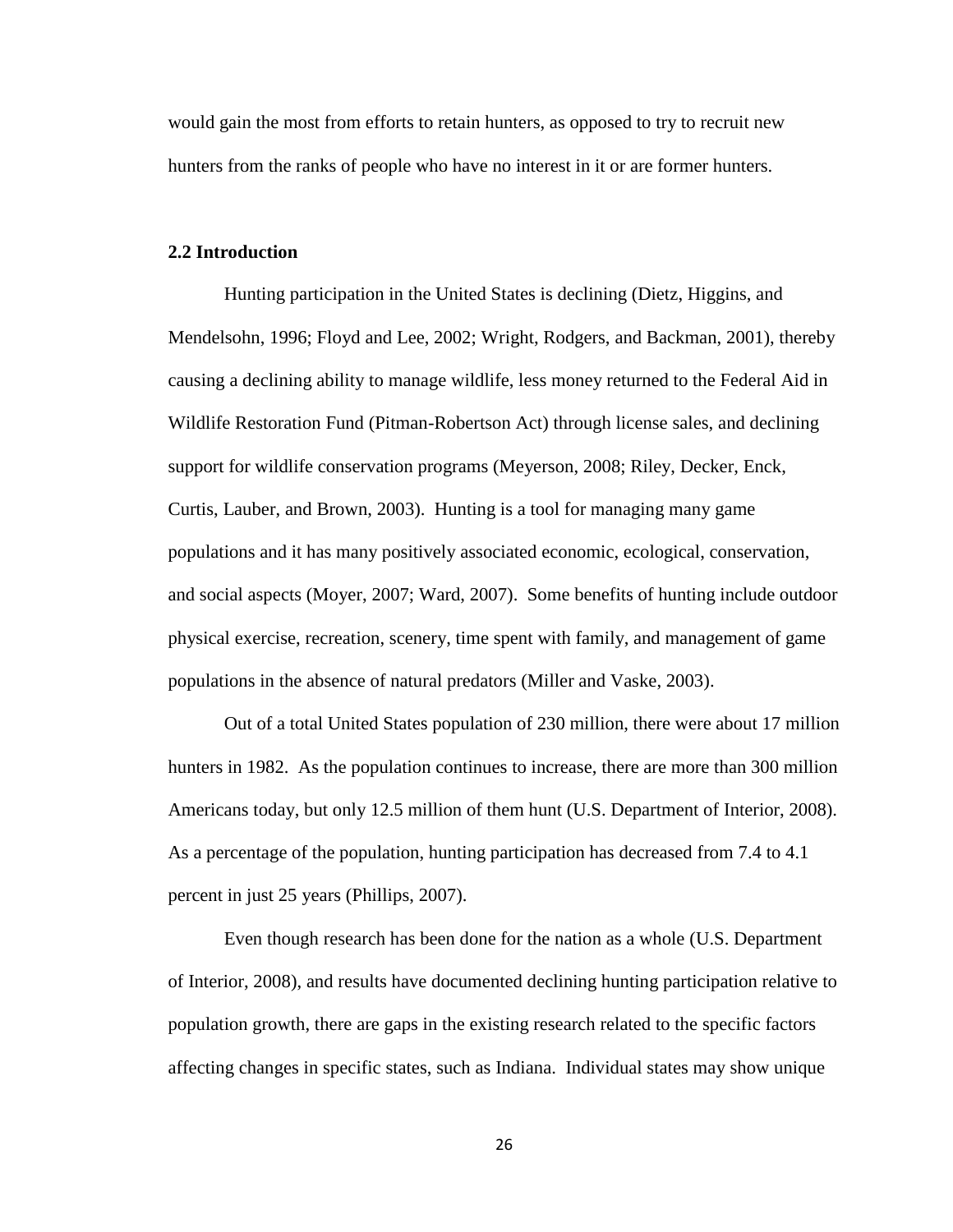patterns not evident in national data. Based on a national survey, Indiana has seen a decrease in hunting participation from 357,000 in 1996 to 272,000 in 2006 (U.S. Department of Interior, 2008).

### *2.2.1 Associated Factors*

Past research has indicated that there is not just one, but several factors associated with the decline in hunting participation over time. In this study, these factors were separated into three categories: demographic (age, race, gender, residence, etc.), social (family or friends to participate with, introduction to hunting, etc.), and supply (land availability, game availability, etc.).

### *2.2.1.1 Demographic Factors*

Since the early 1960s, research has consistently documented relationships between hunting participation and demographic variables (Mueller and Gurin, 1962). Regarding place of residence, 38% of hunters in 2006 lived outside a Metropolitan Statistical Area (MSA) (U.S. Department of Interior, 2008). Heberlein and Thomson (1996) found a negative relationship between urban residence and hunting participation. In their analysis, rural residence was identified as the most important variable explaining the declining rates of hunting participation over the 1980 to 1990 time period. Applegate, Lyons, and Page (1984) also suggested that the proportion of a state"s population living in urban areas negatively affects recruitment and retention efforts.

Although hunting is an integral part of many rural areas, many young, rural adults migrate to urban areas searching for employment or education and find fewer hunting companions. This can also introduce them to a different set of values (Dietz *et al*., 1996), unlike the values they grew up with from childhood. When people migrate from urban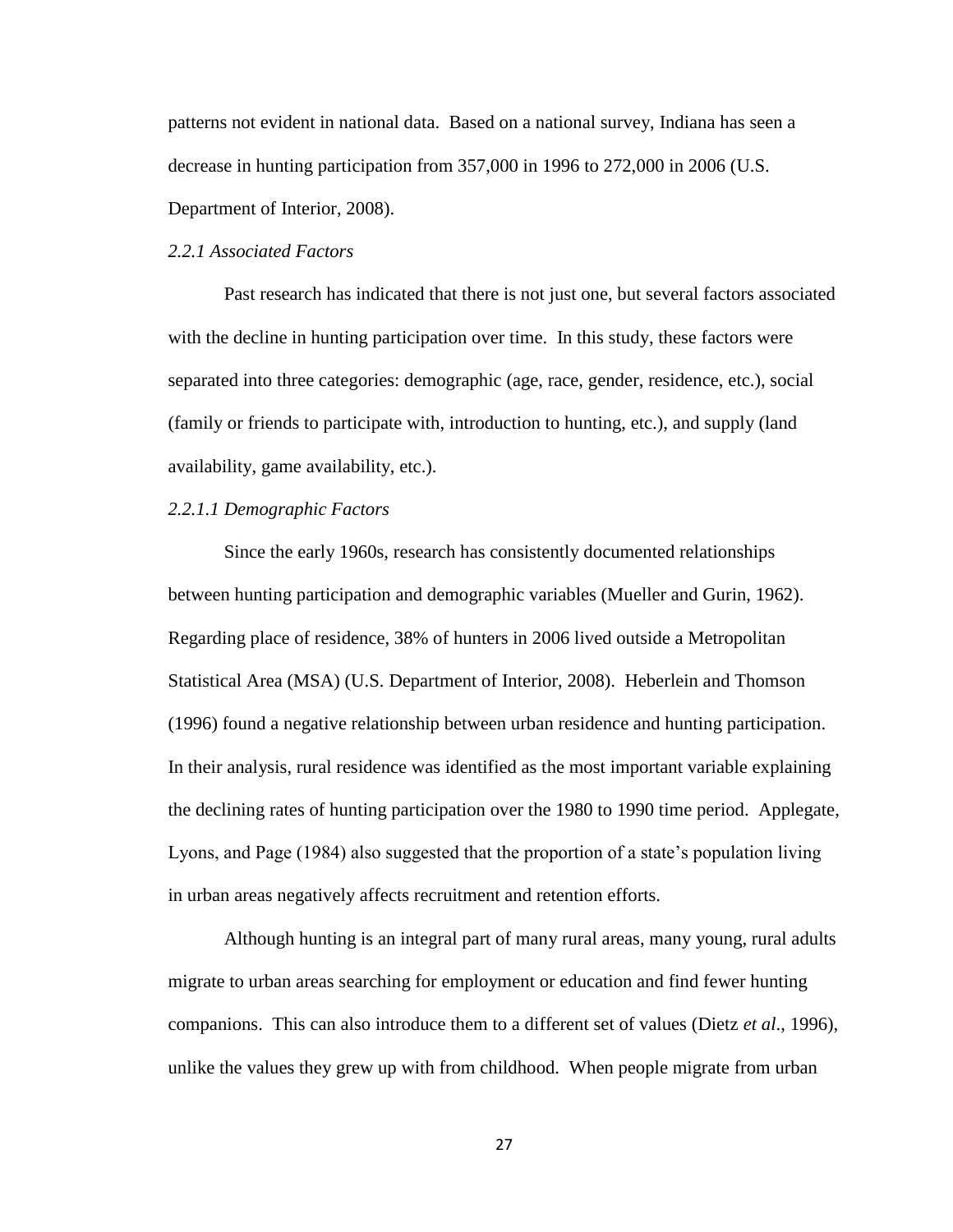areas to rural areas, city values are brought to the rural area. These city values in rural areas can cause a decrease in interest or support for hunting. Therefore, we hypothesize:

 $H_1$  Hunting participation is decreasing because society is becoming more urbanized, whereas hunting has historically been a rural phenomenon; therefore, people have less interest in hunting than in previous generations.

# *2.2.1.2 Social Factors*

Youth remain a constant focus among wildlife management agencies for good reason. Children are more likely to remain involved in hunting if they are introduced at an early age (Miller and Vaske, 2003; Mueller, 2006; Phillips, 2007), especially if they are introduced by members of their immediate family (Dietz *et al*., 1996; Fedler *et al.*, 1998; Stedman and Heberlein, 2001; Yoesting and Burkhead, 1973). Most hunters are initiated into the sport of hunting before age 20 (Responsive Management, 2003). Researchers have argued that the key to active participation and commitment to hunting by future generations is fostering participation among today"s youth (Responsive Management, 2003). Therefore, we hypothesize:

H2 Hunting participation is decreasing because fewer individuals are socialized into hunting at an early age, compared to past generations.

Past leisure experiences of one"s family and extended family influence the types of recreational activities established during childhood, because they produce a familiar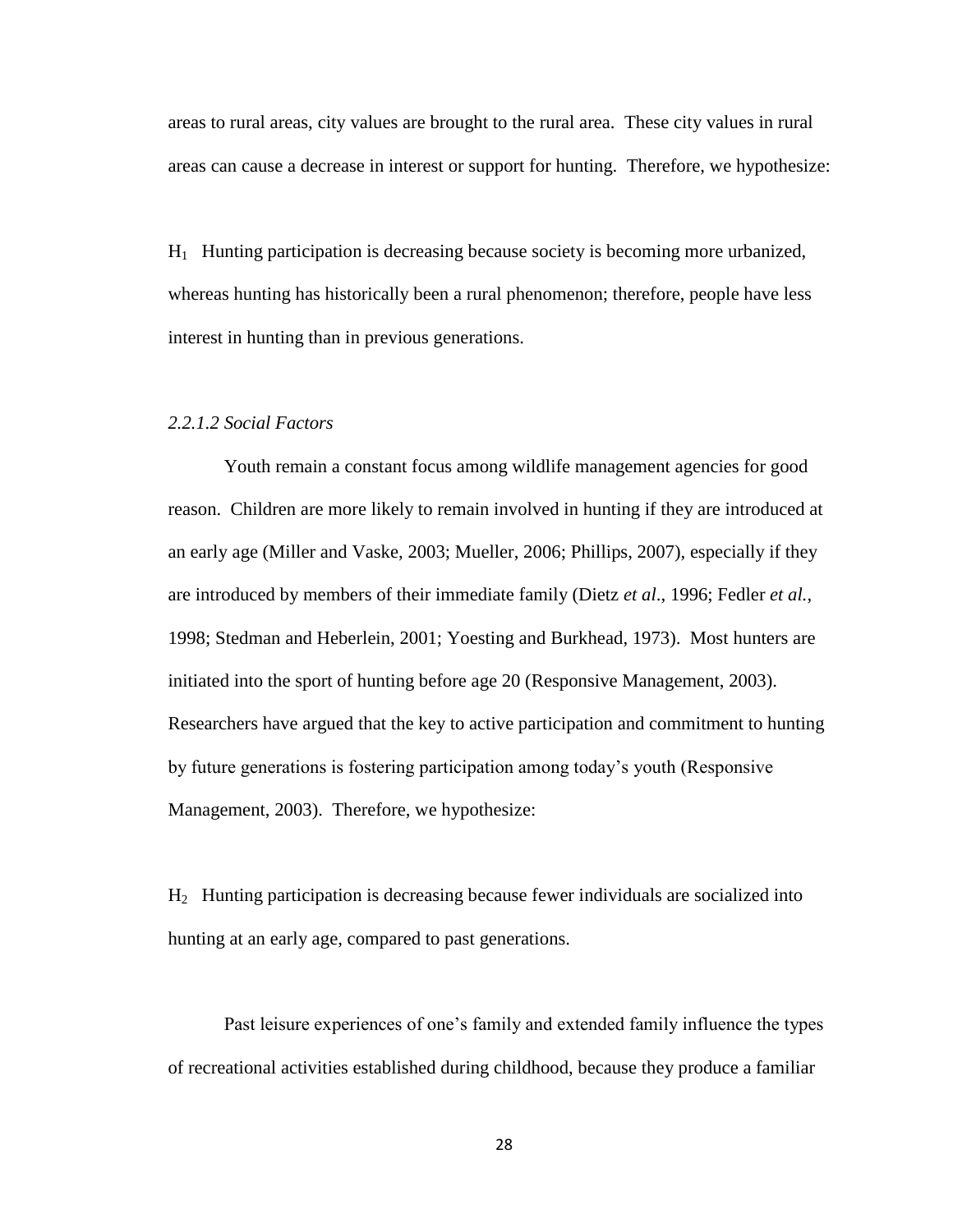lifestyle and values associated with pleasurable childhood experiences with family members or friends (Yoesting and Burkhead, 1973). Hunters may hunt less or even quit hunting to participate in other sports or leisure activities (Applegate, 1989). Therefore, we hypothesize:

H3 Hunting participation is decreasing because participants are substituting other types of leisure activities in place of hunting.

# *2.2.1.3 Supply Factors*

There are many supply factors associated with the decline in hunting participation. The populations of many game species are increasing due to the decrease in hunting participation, but this is causing more and more human-wildlife interactions (Riley *et al*., 2003). While some species have grown in population size, others have declined. Deer and wild turkey are very abundant today, while quail, rabbits, woodcock, and grouse are having problems due to declining habitats (Phillips, 2007).

Another supply factor associated with the decline in hunting participation is that hunters are finding land availability to be a problem (Backman and Wright, 1993; Dietz *et al*., 1996; Mehmood, Zhang, and Armstrong, 2003; Miller and Vaske, 2003; Wright, Rodgers, and Backman, 2001). Substantial acreage has been lost to hunting over the decades due to suburban development and the splitting up of rural areas into plots so small that the amount of open space where hunting can occur legally has declined. The amount of hunting that occurs on private lands where these obstacles are not present probably has not changed substantially. In addition, values are not only changing in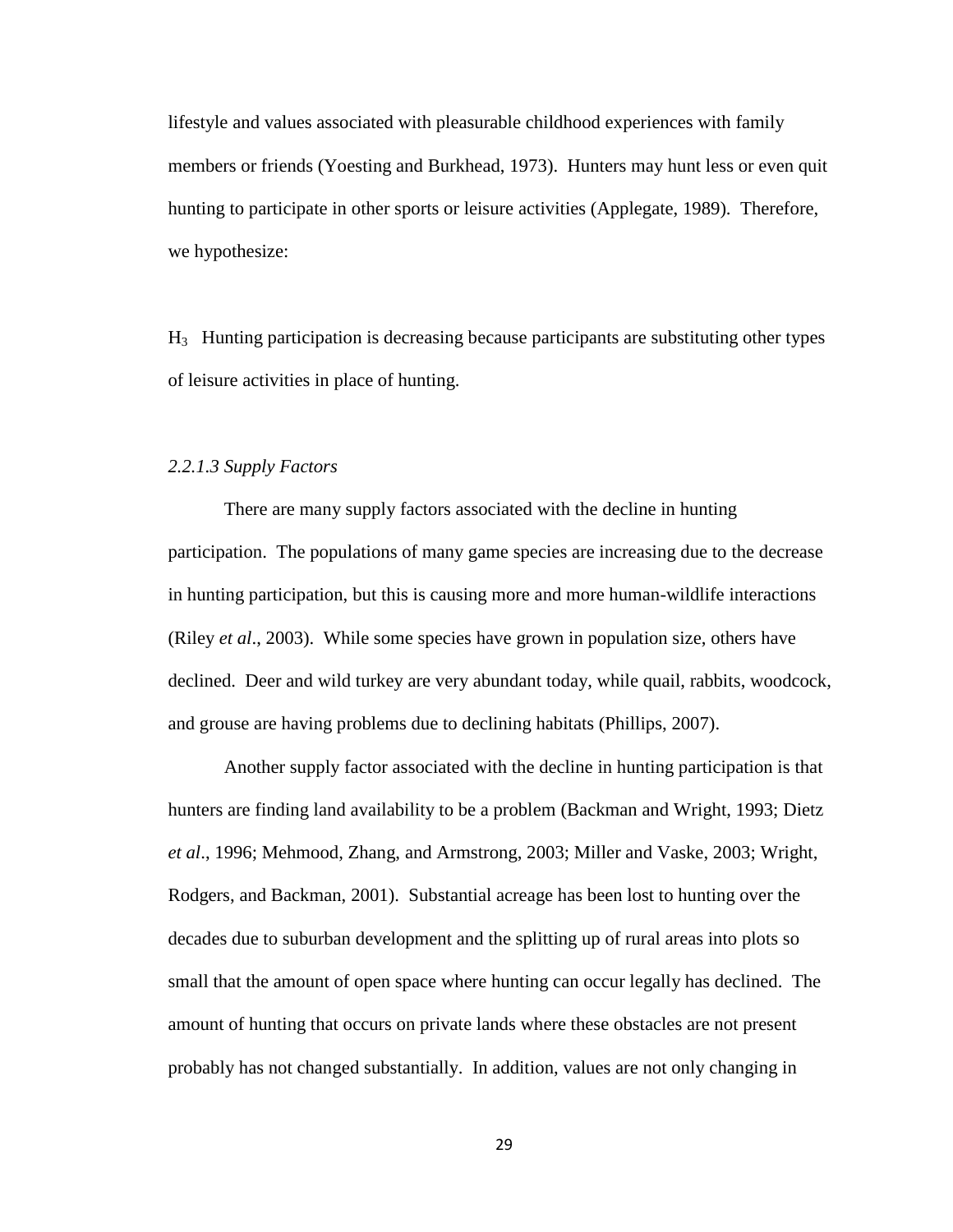urban areas, but rural areas as well. Many private landowners are managing their lands with tighter controls and no longer permitting hunting on their property, thereby causing an increase in hunter density on public lands (Miller and Vaske, 2003).

There are many factors associated with the decline in hunting participation. A 1986 national study conducted by National Family Opinion Research, Inc. listed the top five factors curtailing hunting as: 1) access to hunting land, 2) crowded hunting areas, 3) finding time to go hunting, 4) less landowner cooperation, and 5) less game in general (National Shooting Sports Foundation, 1986). Therefore, we hypothesize:

H4 Declining participation in hunting is the result of changing socio-economic factors in American society and not of any adverse ecological factors in America's natural environment.

 $H<sub>5</sub>$  Hunting participation is decreasing due to ecological factors, including reduced wildlife populations and habitat.

# *2.2.2 Study Objective*

As hunting participation continues to decline, researchers need to identify factors that impact changes in participation. As we lose our hunting revenue streams, Indiana agencies will lose the ability to effectively manage wildlife and the associated habitat. The overall guiding hypothesis guiding this research holds that declining participation in hunting is the result of changing socio-economic factors in American society and not of any adverse ecological factors in America"s natural environment.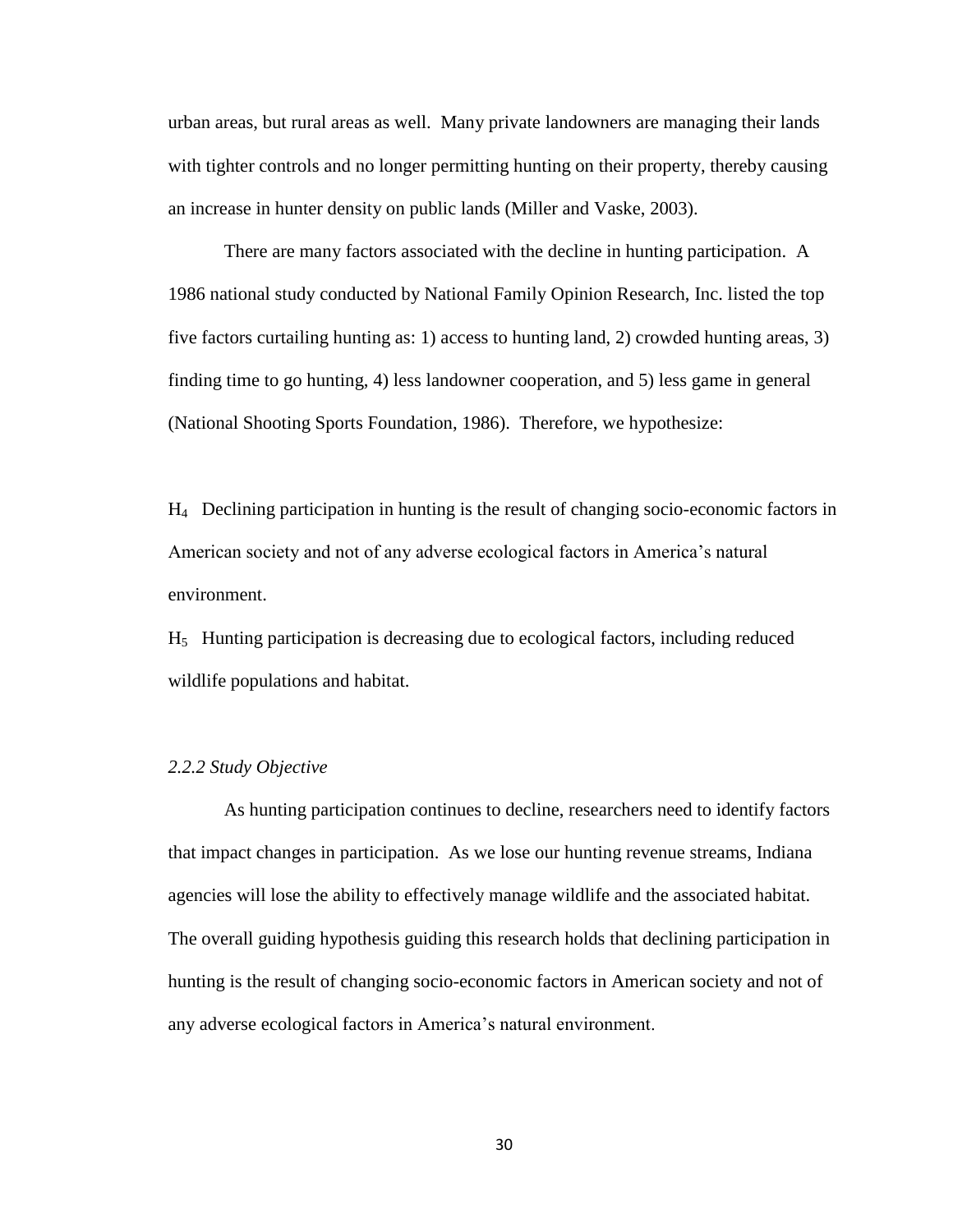This research sought to identify the most salient factors associated with the decline in hunting participation in Indiana, and to address the social factors influencing the change in hunting participation. Many stakeholders, agencies, citizens, and wildlife biologists are interested in the changes in hunting participation.

Perceptions of Indiana residents were gathered and tested against current theories found in the research literature. Indiana data were compared to existing national data provided through national surveys, such as the 2006 National Survey on Hunting, Fishing, and Wildlife Recreation (U.S. Department of Interior, 2008) with specific reports on Indiana. This information will be used in order to assist in the development of policy to retain and recruit hunters in the future, i.e., for wildlife management agencies.

#### **2.3 Methods**

A mix of hunters and nonhunters were interviewed and surveyed to represent the diversity of opinions about hunting across Indiana"s population. For the purposes of this study, a current hunter was defined as someone who has purchased any type of hunting license within the last three years. In contrast, a former hunter was defined as someone who hunted more than three years ago, but who has not hunted since that time (Mehmood *et al*., 2003). Nonhunters are those who have never hunted, but are not against hunting, while anti-hunters are those who are against hunting.

# *2.3.1 Initial Interviews*

Interviews and a survey were used as tools to gather the perceptions and opinions of Indiana residents, while providing qualitative interpretive data. To further develop the survey questionnaire, subjects were interviewed to identify salient issues about the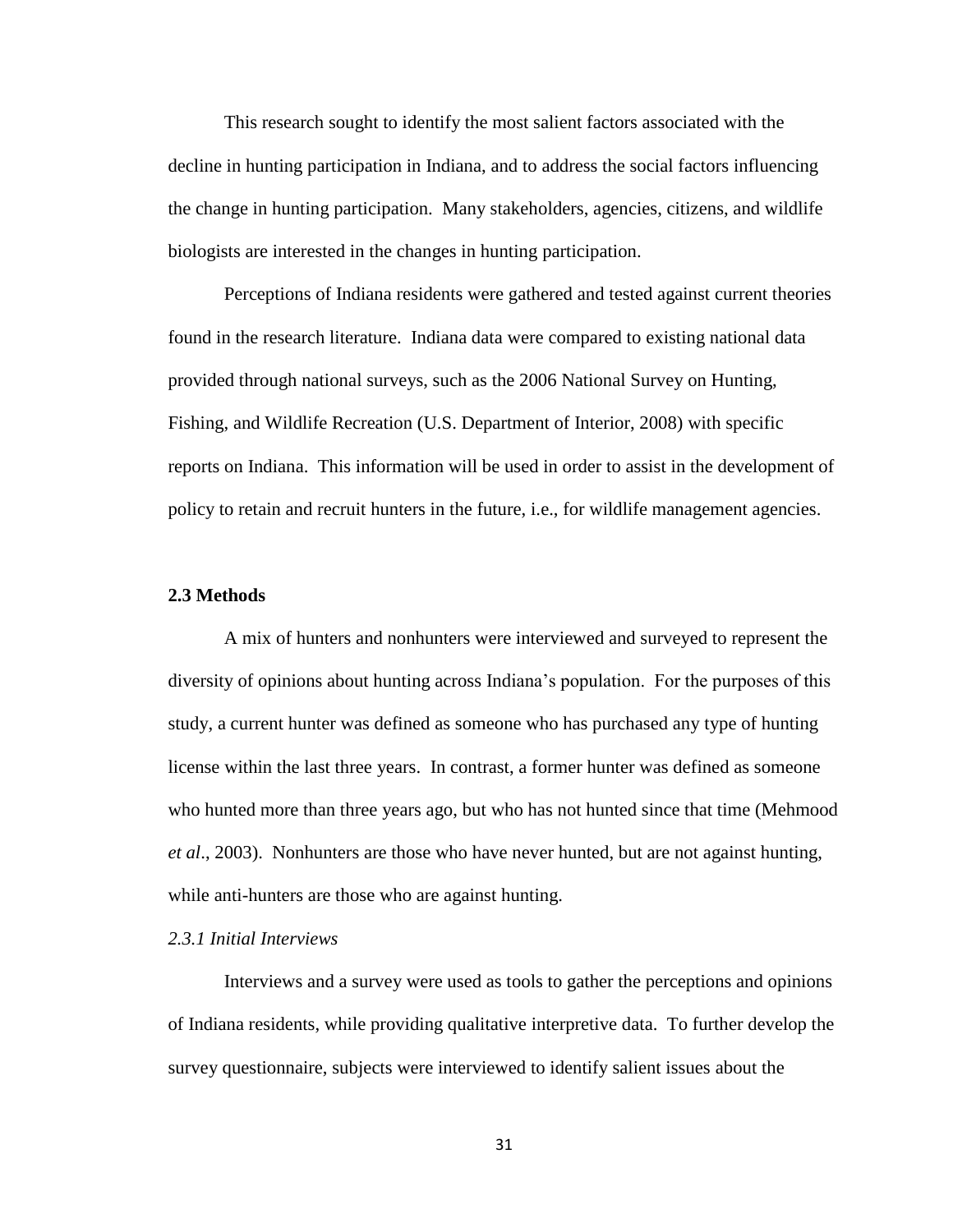changes in hunting participation in Indiana. The subjects were recruited as they entered a local Bureau of Motor Vehicles and asked a series of questions. Subjects were interviewed until their answers became repetitive and the domain was exhausted for each question. The answers the subjects provided were used to test the hypotheses, provide the choices that were input into the final questionnaire, and identify problem questions. This was done in order to remove bias from the development of the questionnaire (P. Chandler, personal communication, March 7, 2008).

Current hunters were asked questions about their introduction into hunting, whether or not they had family members who hunt, and whether or not they have ever introduced a child into hunting. In contrast, former hunters were asked why they no longer participate in hunting and if they have moved to another leisure activity in place of hunting, while nonhunters and anti-hunters were asked why they do not participate in hunting. All respondents were asked to answer demographic questions, to state what they believe has caused the change in hunting participation, and to list their leisure activities during the hunting season.

The salience of the responses elicited from the interviews guided the development of a questionnaire that was administered to a sample population of Indiana residents 18 years of age and older (Chandler, 2006). Table 1 shows the salience of the responses elicited from interview respondents when asked why they don"t participate in hunting, and Table 2 shows the salience of the responses elicited from interview respondents when asked why they no longer participate in hunting. The most salient responses were input into the final questionnaire as choices respondents could check when asked the identical question.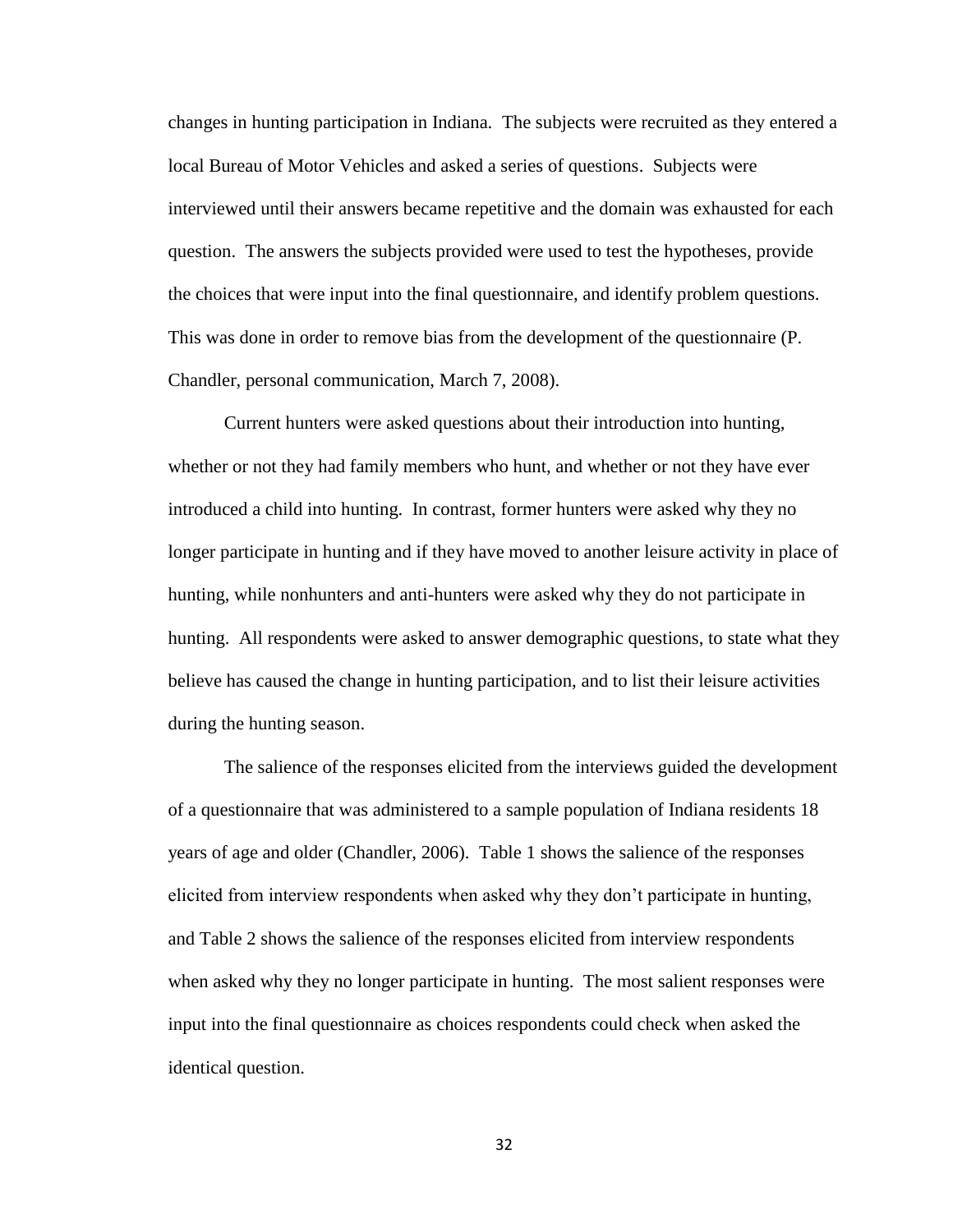| <b>Reasons for nonparticipation</b>                 | <b>Salience</b> |
|-----------------------------------------------------|-----------------|
| Not brought up into hunting                         | 6.19            |
| Not willing to kill animals                         | 2.61            |
| Have other leisure activities during hunting season | 1.76            |
| Cost of licenses and equipment                      | 1.76            |
| Don't like guns                                     | 1.71            |
| Ethical problems with hunting                       | 0.96            |
| Don't eat meat                                      | 0.96            |
| Lack of hunting partners                            | 0.96            |
| Declining habitat                                   | 0.9             |
| Lack of game                                        | 0.9             |
| Lack of interest                                    | 0.21            |
| Not willing to take hunter education course         | 0.21            |
| Disability                                          | 0.19            |
| Don't want to field dress an animal                 | 0.19            |

**Table 1.** Reasons interview respondents don't participate in hunting.  $(n = 18)$ 

 $1 S_x = f x (n - r_x)$ 

| <b>Table 2.</b> Reasons interview respondents no longer participate in hunting. $(n = 8)$ |                       |  |
|-------------------------------------------------------------------------------------------|-----------------------|--|
| <b>Reasons for discontinuing participation</b>                                            | Salience <sup>1</sup> |  |
| Lack of time                                                                              | 6.0                   |  |
| Loss of interest                                                                          | 1.38                  |  |
| Cost of licenses and equipment                                                            | 1.25                  |  |
| Lack of hunting partners                                                                  | 1.25                  |  |
| Less access to private land                                                               | 0.75                  |  |
| Disability                                                                                | 0.63                  |  |
| Declining habitat                                                                         | 0.5                   |  |
| Lack of game                                                                              | 0.125                 |  |
| Don't like cold weather                                                                   | 0.125                 |  |
| Buy food at store                                                                         | 0.125                 |  |

 $S_x = f x (n - r_x)$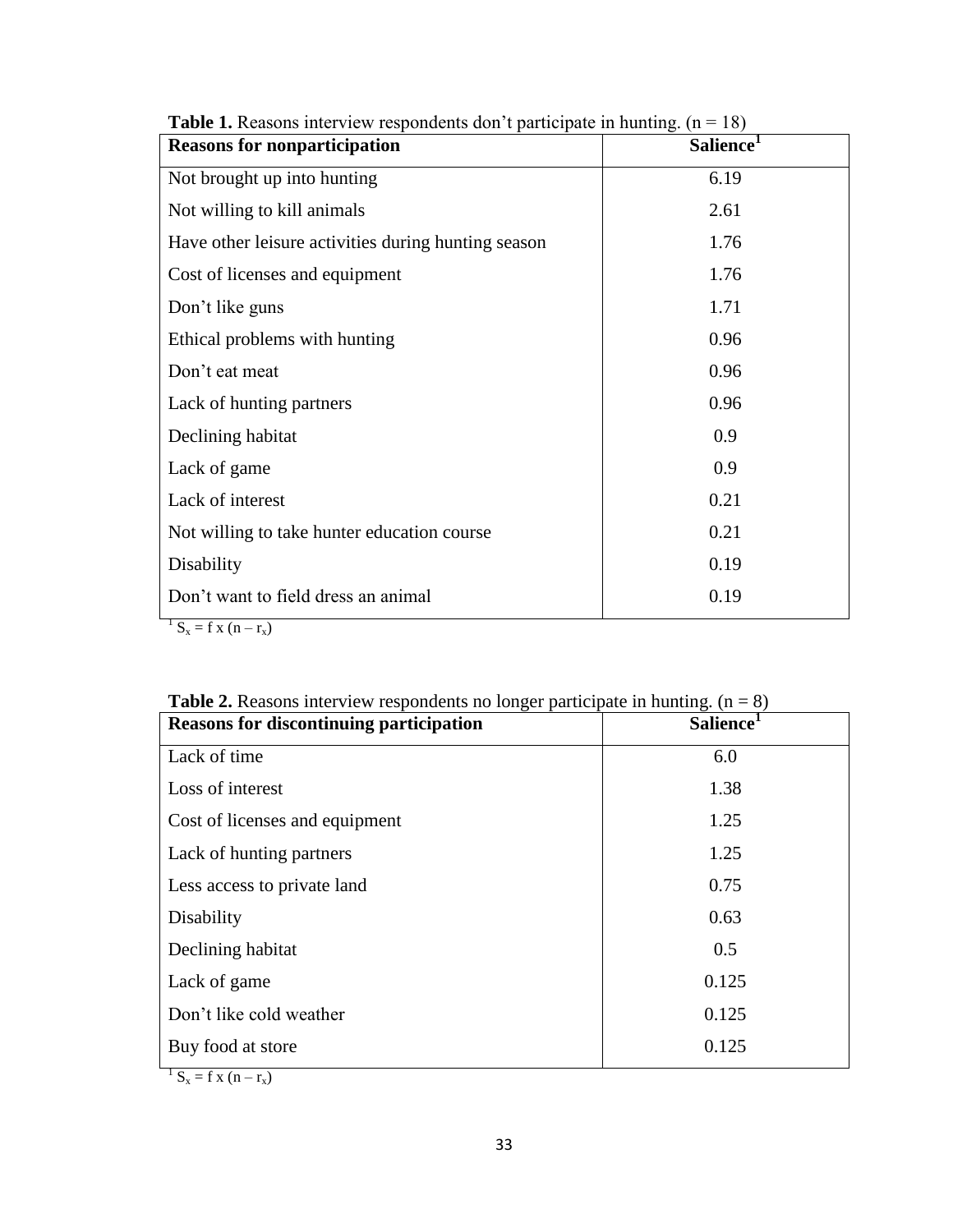The questionnaire was not pretested because the survey questions were derived directly from the initial interviews (Dietz *et al*., 1996). The initial interviews were completed during October 2008. The survey was administered from mid-November to early December 2008 because this is the height of the hunting season, and hunting issues should have been fresh in people"s minds.

### *2.3.2 Mail Survey*

A self-administered mail survey was developed from issues gathered from interviews and used as the method to reach current and former hunters. The Indiana Department of Natural Resources Division of Fish and Wildlife provided mailing addresses of a sample of Indiana current hunters ( $n = 250$ ) and former hunters ( $n = 250$ ). Potential subjects were pulled from a database created from hunting license information. The query used to generate the sample population pulled the potential subjects from Indiana counties based on population. Counties with higher populations generated more potential subjects.

Current and former hunters were mailed a questionnaire, cover letter explaining the purpose of the survey, and a pre-addressed, postage paid envelope. Each subject was asked to identify themselves as either a current hunter or former hunter. The three-page questionnaire was organized in sections that were answered depending on how each subject identified themselves. Current hunters were asked 23 questions that addressed issues related to previous hunting experiences, introduction into hunting, observations of hunting in Indiana, leisure activities and demographics. Former hunters were asked the same questions as current hunters, plus a question about reasons why they no longer hunt.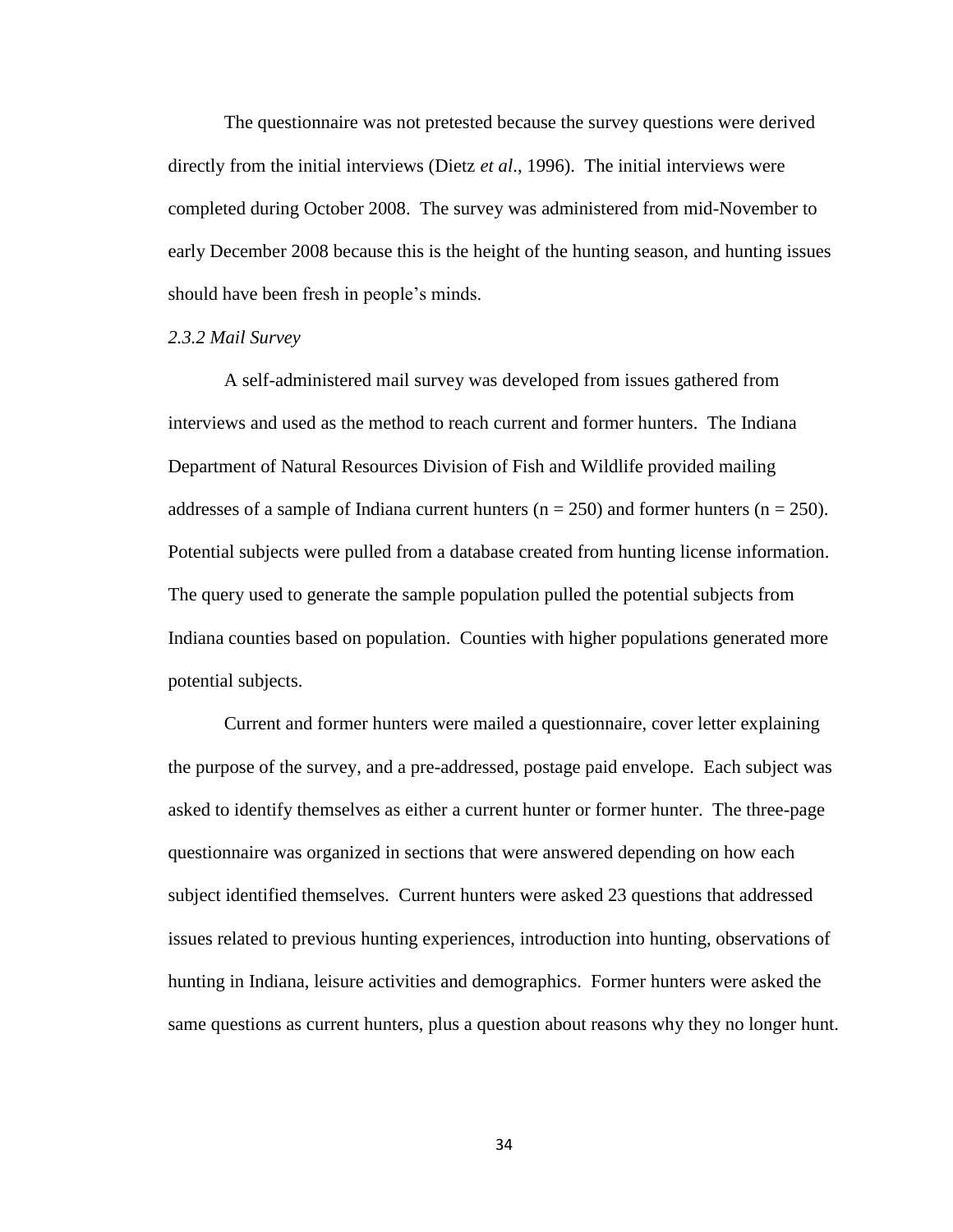#### *2.3.3 Face-to-face Survey*

To access the nonhunting public, subjects were recruited as they entered a local Bureau of Motor Vehicles. This method was used in order to reach nonhunters and antihunters. Each subject ( $n = 77$ ) was asked to complete a voluntary questionnaire about society's views and perceptions of the state of hunting participation in Indiana. The same questionnaire used for the mail survey was taken to onsite locations and used in the faceto-face survey method. Nonhunters and anti-hunters were asked 19 questions that addressed issues related to reasons for nonparticipation, observations of hunting in Indiana, leisure activities and demographics.

To further access the nonhunting public, subjects were recruited from a local bowling alley ( $n = 18$ ) and an elementary school staff ( $n = 25$ ). Questionnaires were administered until responses became repetitive and the domain was exhausted for each question. The subjects' answers to the questionnaires provided interpretive data that was then used to test the hypotheses.

#### *2.3.4 Response Rate*

The initial interviews were completed at a local Bureau of Motor Vehicles and the response rate was 38.8% (38 out of 98). When adjusted for non-deliverable surveys, the response rate for the mail survey was 16.4% (74 out of 451). The face-to-face survey response rate for the Muncie BMV was 40.3% (31 out of 77); for the Rose Bowl was 94.4% (17 out of 18); and for the Blue River Valley Elementary School was 100% (25 out of 25). The total combined response rate for face-to-face surveys was 60.8% (73 out of 120).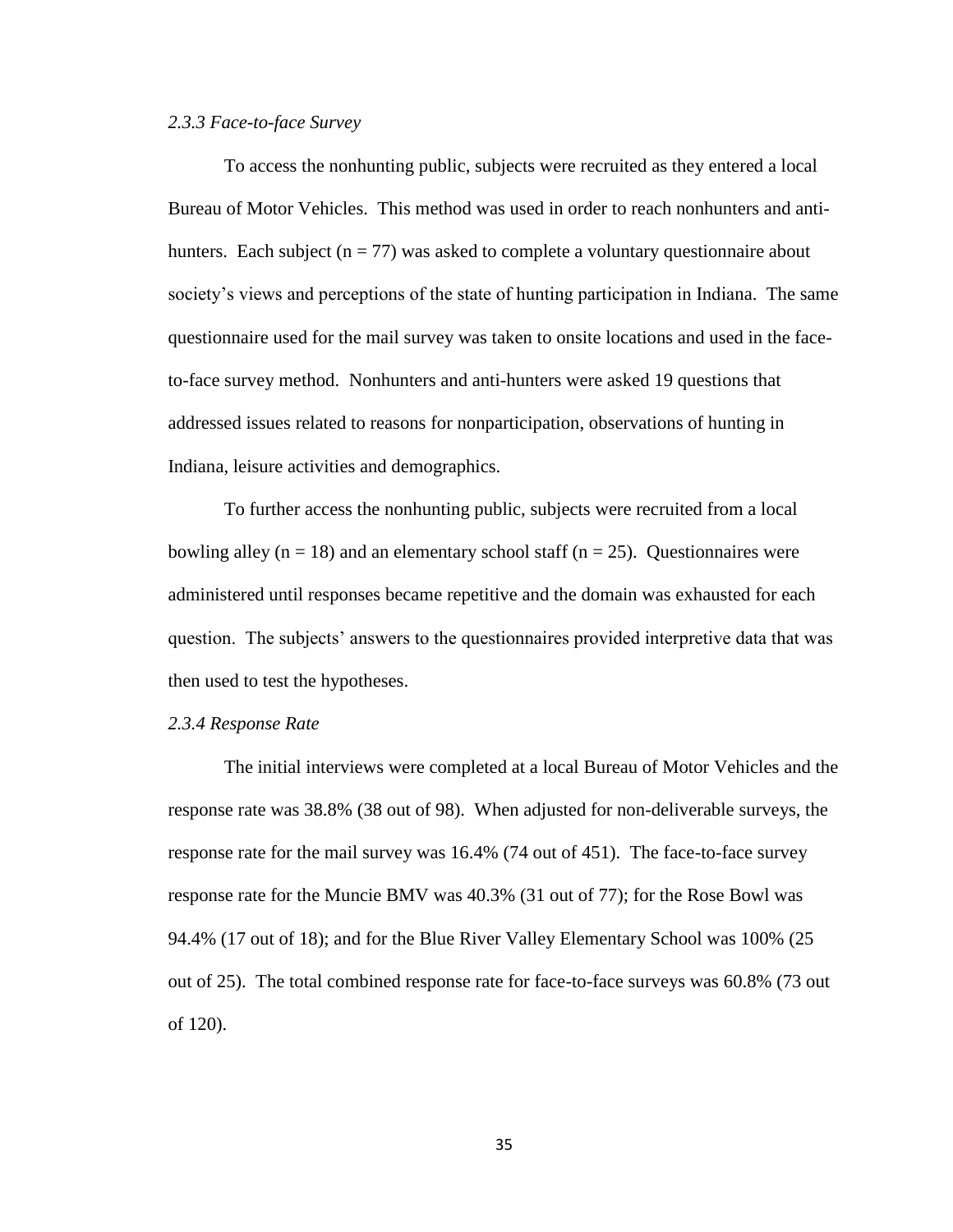Socioeconomic data were checked against population data for Indiana as a whole to see how the sample compared to the state population in order to deal with nonresponse error. The variables used to compare the sample and population data were: age, gender, ethnicity, residence, annual household income, and educational background. The demographics of the respondents were found to be representative of Indiana as a whole. Nonresponse bias is not considered a problem in studies of attitude (Manfredo, Sneegas, Driver, and Bright, 1989).

Some existing data for Indiana are available from the U.S. Fish and Wildlife Service. The U.S. Fish and Wildlife Service has conducted a national survey of hunting (as well as fishing and wildlife-associated recreation) approximately every 5 years since 1955. The data obtained from this survey were then broken down into state by state information. The demographic results from the current hunter respondents were compared to the results of the 2006 data for Indiana. Age, gender, ethnicity, residence, annual household income, and educational background were the variables used to compare the current hunter sample to the 2006 data for Indiana. The current hunter sample was found to be very similar.

#### *2.3.5 Statistical Analyses*

SPSS was the statistical software used to analyze the data. Chi-squared analyses (Ott and Longnecker, 2001) and correlations were used to examine the significance of associations between the respondent's attitudes towards wildlife, hunters, and demographic characteristics. Relationships were considered statistically significant if *p*   $was \leq 0.05$ . The data were entered into SPSS and salience calculated. Salience was calculated by the following formula: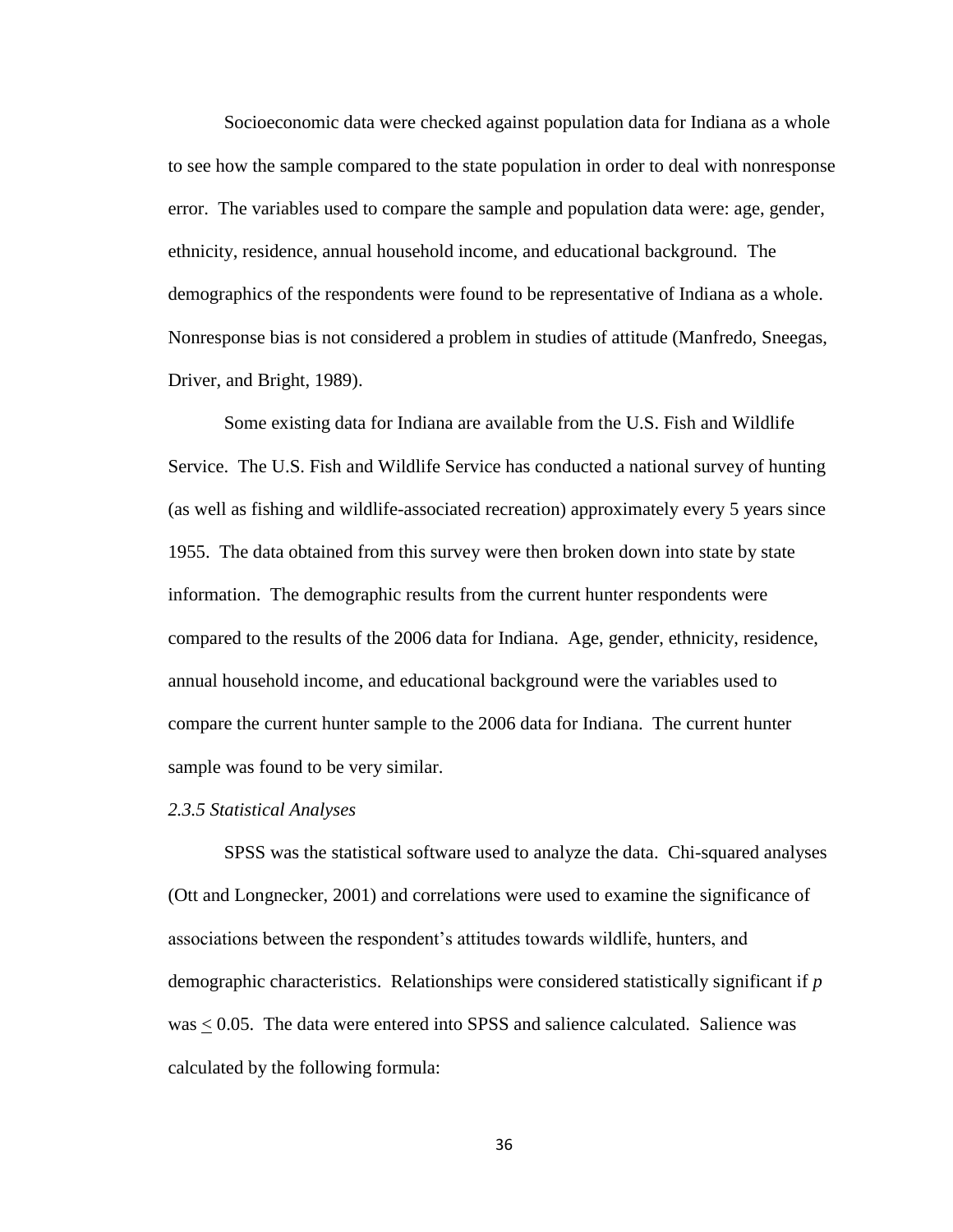$$
S_x = f x (n - r_x)
$$

where:

- $\bullet$  S<sub>x</sub> is the salience of item x
- $\bullet$  f is the frequency of item x in the lists of those offering responses
- n is the total number of different items in all lists
- $r_x$  is the mean of the rank order of item x across all responsive lists (Chandler, 2006, p. 32).

# **2.4 Results and Discussion**

#### *2.4.1 Descriptive Analyses*

A total of 12 current hunters (12.2%) responded to the initial interviews and 75 current hunters (16.6%) responded to the survey. The number of respondents in the former hunter, nonhunter, and anti-hunter groups for the initial interviews were 8, 8 and 10, representing a response rate of 8.2%, 8.2% and 10.2%, respectively. The number of respondents in the former hunter, nonhunter, and anti-hunter groups for the survey were 19, 43 and 10, representing a response rate of 4.2%, 9.5% and 2.2%, respectively.

### *2.4.2 Demographic Factors*

Table 3 shows the demographics of responding current hunters, former hunters, nonhunters, and anti-hunters to the survey. The Chi-square test indicates that gender, children living at home, and educational background are different among these groups, as  $p \leq 0.05$ . Distribution of age, ethnicity, marital status, number of people living in household, and annual household income are not different among these groups, as  $p >$ 0.05. In particular, current hunters were predominantly white males. They were young,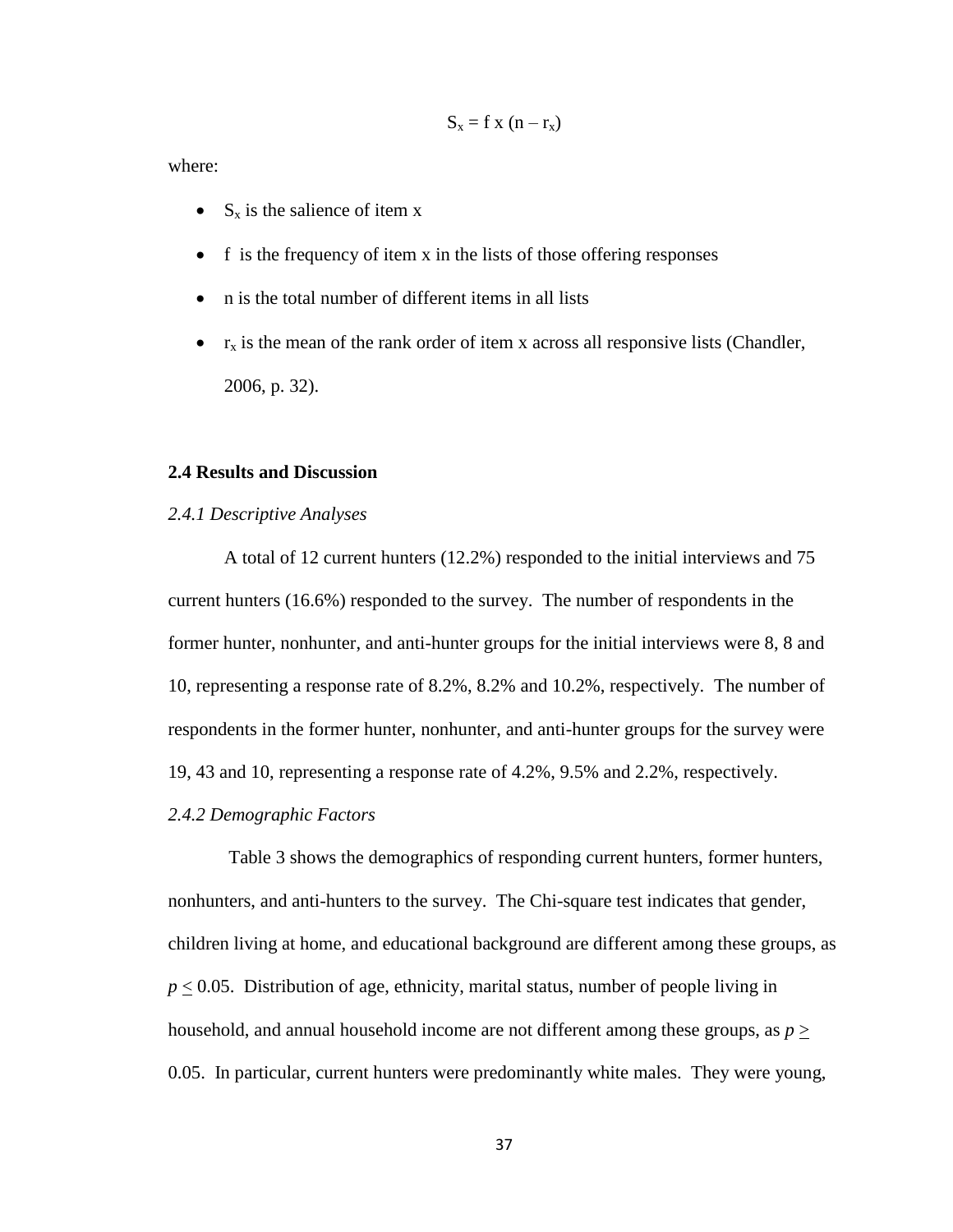|                                 | Current          | Former           | Non-             | Anti-            | Chi-                |
|---------------------------------|------------------|------------------|------------------|------------------|---------------------|
|                                 | hunters          | hunters          | hunters          | hunters          | square <sup>1</sup> |
|                                 | (% )             | (% )             | (% )             | (% )             |                     |
|                                 | $(n = 75)$       | $(n = 19)$       | $(n = 43)$       | $(n = 10)$       |                     |
| Age                             |                  |                  |                  |                  |                     |
| 18-30                           | 27               | 16               | 14               | 30               |                     |
| $31 - 40$                       | 17               | 21               | 24               | 30               | 12.53               |
| $41 - 50$                       | 23               | 5                | 31               | 20               |                     |
| 51-60                           | 20               | 42               | 21               | 20               |                     |
| Over <sub>60</sub>              | 13               | 16               | 10               | $\boldsymbol{0}$ |                     |
| Gender                          |                  |                  |                  |                  |                     |
| Male                            | 97               | 95               | 30               | 10               | 83.97**             |
| Ethnicity                       |                  |                  |                  |                  |                     |
| White                           | 100              | 100              | 95               | 100              | 4.97                |
| <b>Status</b>                   |                  |                  |                  |                  |                     |
| Single                          | 24               | 21               | 14               | 20               |                     |
| Married                         | 64               | 63               | 77               | 70               | 6.34                |
| Divorced                        | 12               | 11               | 7                | 10               |                     |
| Widowed                         | $\boldsymbol{0}$ | 5                | $\overline{2}$   | $\boldsymbol{0}$ |                     |
| Children at home                |                  |                  |                  |                  |                     |
| Yes                             | 36               | 32               | 63               | 30               | 10.08*              |
| People in household under 18    |                  |                  |                  |                  |                     |
| 2 or less                       | 94               | 100              | 80               | 100              | 9.17                |
| 3 or more                       | 6                | $\boldsymbol{0}$ | 20               | $\boldsymbol{0}$ |                     |
| People in household 18 and over |                  |                  |                  |                  |                     |
| 2 or less                       | 75               | 88               | 87               | 90               | 3.33                |
| 3 or more                       | 25               | 13               | 13               | 10               |                     |
| Education                       |                  |                  |                  |                  |                     |
| High school graduate or less    | 41               | 32               | 16               | 10               |                     |
| Some college                    | 25               | 32               | 12               | 40               | 22.68**             |
| College degree                  | 21               | 21               | 35               | 20               |                     |
| Some graduate school or above   | 12               | 16               | 37               | 30               |                     |
| Annual household income         |                  |                  |                  |                  |                     |
| \$9,999 or less                 | 3                | $\boldsymbol{0}$ | $\boldsymbol{0}$ | $\overline{0}$   |                     |
| \$10,000 to \$19,999            | $\overline{3}$   | $\overline{0}$   | 5                | 10               |                     |
| \$20,000 to \$29,999            | 11               | 16               | 5                | $\overline{0}$   |                     |
| \$30,000 to \$39,999            | 17               | 5                | $\overline{7}$   | 20               | 16.21               |
| \$40,000 to \$49,999            | 17               | 21               | 12               | 10               |                     |
| \$50,000 to \$74,999            | 28               | 32               | 37               | 40               |                     |
| \$75,000 to \$99,999            | 8                | 16               | 15               | 20               |                     |
| \$100,000 or above              | 14               | 11               | 20               | $\boldsymbol{0}$ |                     |

**TABLE 3.** Demographic characteristics of survey respondents.

<sup>1</sup>Test of homogeneity, conducted by using the number of respondents in each category.

\**p* < .05. \*\**p* < .01. \*\*\**p* < .001.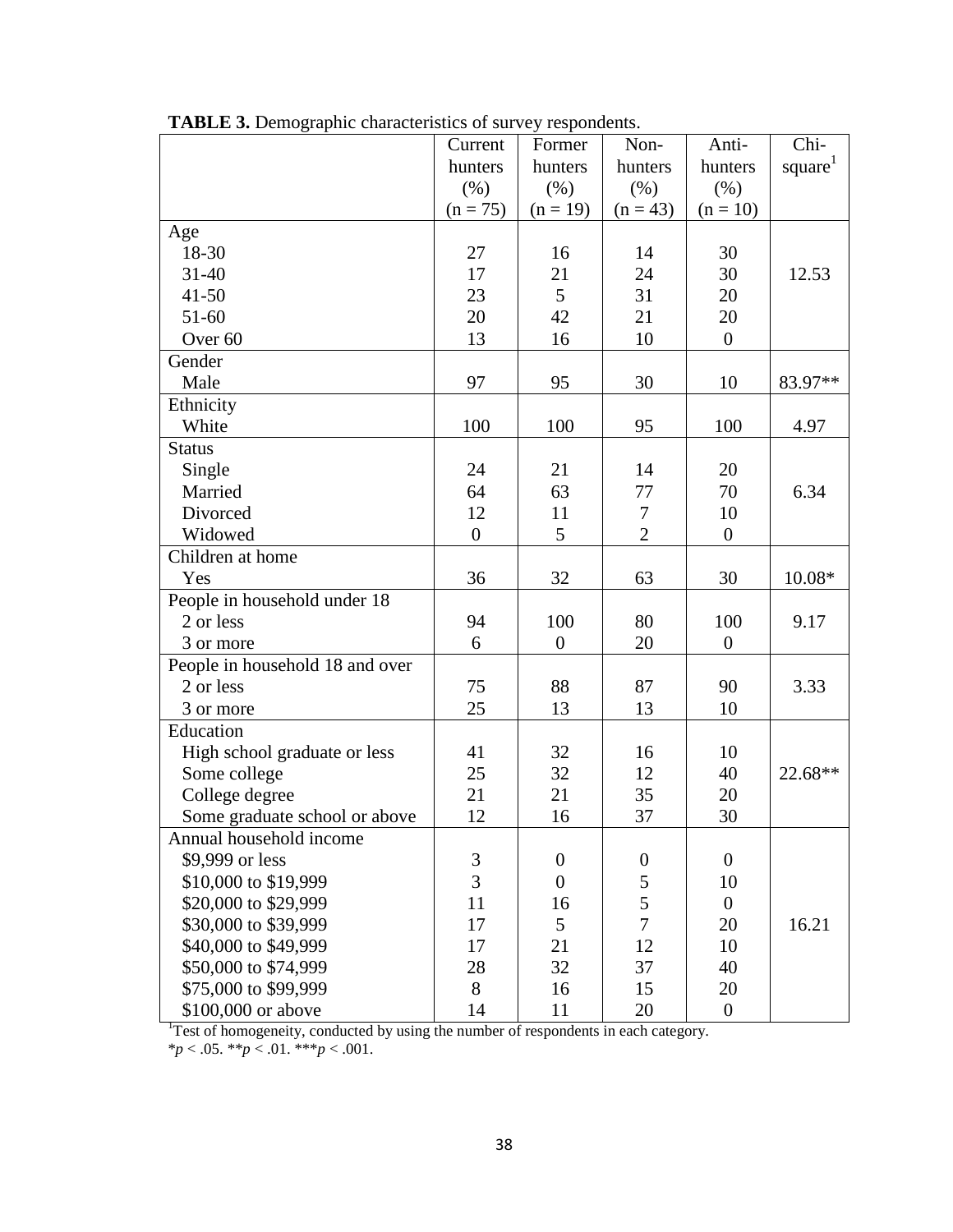with 44% of the current hunters being under 40 years old and only 13% over 60 years old. In contrast, 58% of former hunters were over 50 years old. Former hunters were also predominantly white males. Anti-hunters were more likely to be female and less likely to have children. The demographic characteristics of the current hunter sample were consistent with those reported by the U.S. Department of Interior (2008).

# *2.4.2.1 Gender*

In this survey, current and former hunters were overwhelmingly male, 97% and 95% respectively. This is consistent with the U.S. Department of Interior (2008). In 2006, men comprised 91% of hunters in Indiana (U.S. Department of Interior, 2008). This is also consistent with Floyd and Lee (2002) who found a gender difference in purchasers of hunting licenses.

While current and former hunters were overwhelmingly male, nonhunters and anti-hunters were predominately female, 70% and 90% respectively. Female members of the family may participate but it is less common. This represents another place where the weaving of hunting into the social structure may be critical. If females accept the activity of hunting then they may, in turn, be more supportive of the activity in legislation.

#### *2.4.2.2 Age*

Like gender and hunting, the relationship between age and hunting is very predictable. Youth remain a constant focus among state fish and wildlife agencies for good reason. As previously stated, most hunters are initiated into the sport of hunting before age 20 (Responsive Management, 2003). Table 4 shows the ages that current and former hunter survey respondents were introduced into hunting. Over 91% of current and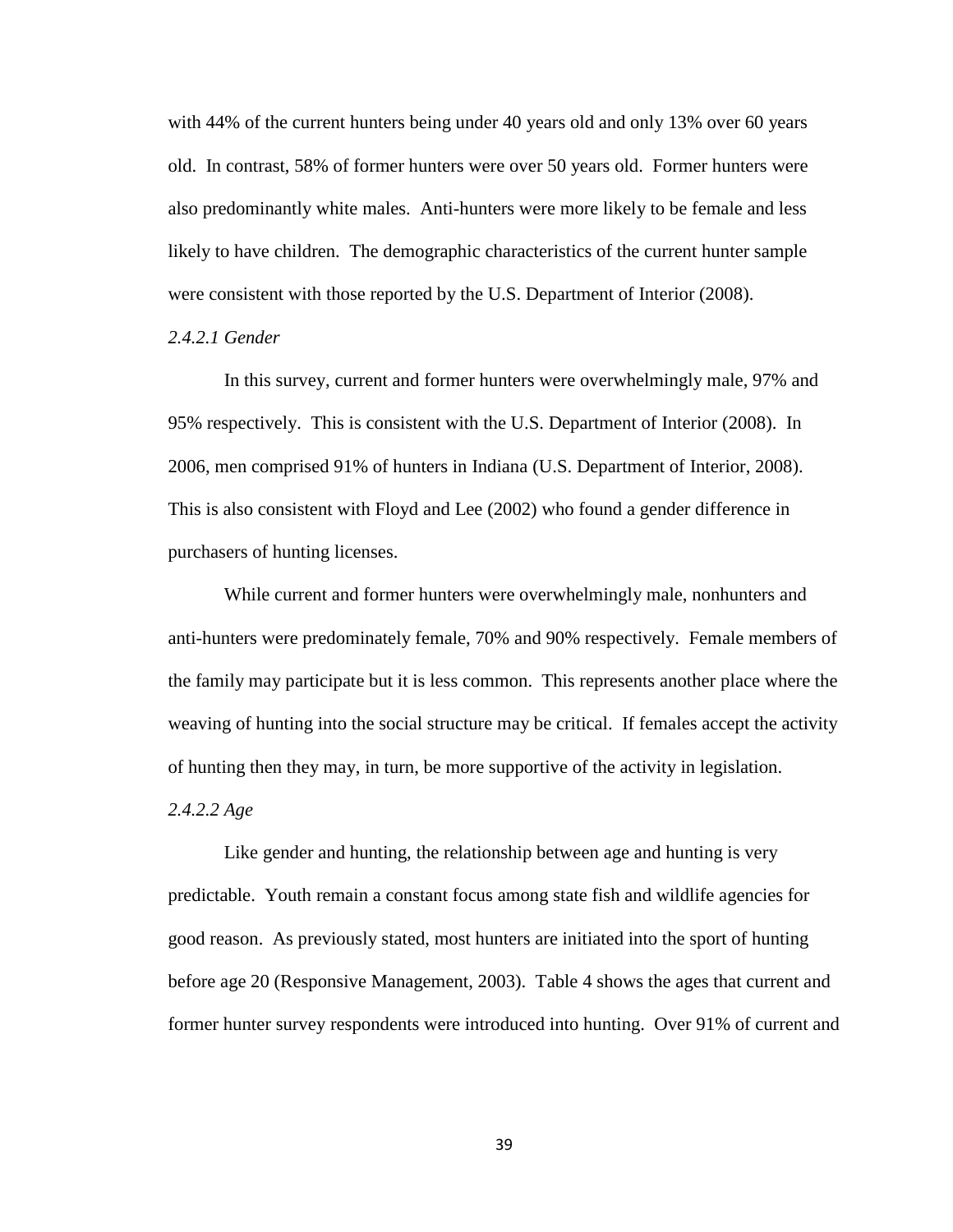former hunter survey respondents were initiated into the sport of hunting before age 20. Similarly, 100% of current and former hunter initial interview respondents were initiated into the sport of hunting before age 20. The average age respondents were initiated into the sport of hunting is 12.07.

| -0-<br>-0.     |                  |                           |  |
|----------------|------------------|---------------------------|--|
| Age            | <b>Frequency</b> | <b>Cumulative percent</b> |  |
| $1-9$ yrs      | 30               | 31.9                      |  |
| $10-19$ yrs    | 56               | 91.5                      |  |
| $20-29$ yrs    |                  | 96.8                      |  |
| 30 or more yrs |                  | 100.0                     |  |
| Total          | 94               |                           |  |

**Table 4.** Age current and former hunter respondents were introduced into hunting.

While most hunter respondents were initiated into the sport of hunting at an early age, there was no statistical difference found in age introduced into hunting between current and former hunters. The average age current hunters were introduced into hunting was 12.36, whereas the average age former hunters were introduced was 10.95. The hypothesis that hunting participation is decreasing because individuals are not socialized into hunting at an early age as in past generations was not supported statistically. The hypothesis was tested with a correlation between the age that current and former hunter respondents were introduced into hunting and respondents" current age. It was found not significant  $(p > 0.05)$ .

Most studies show that frequency of participation in hunting decreases with age. Former hunters are generally older than current hunters. The average age of current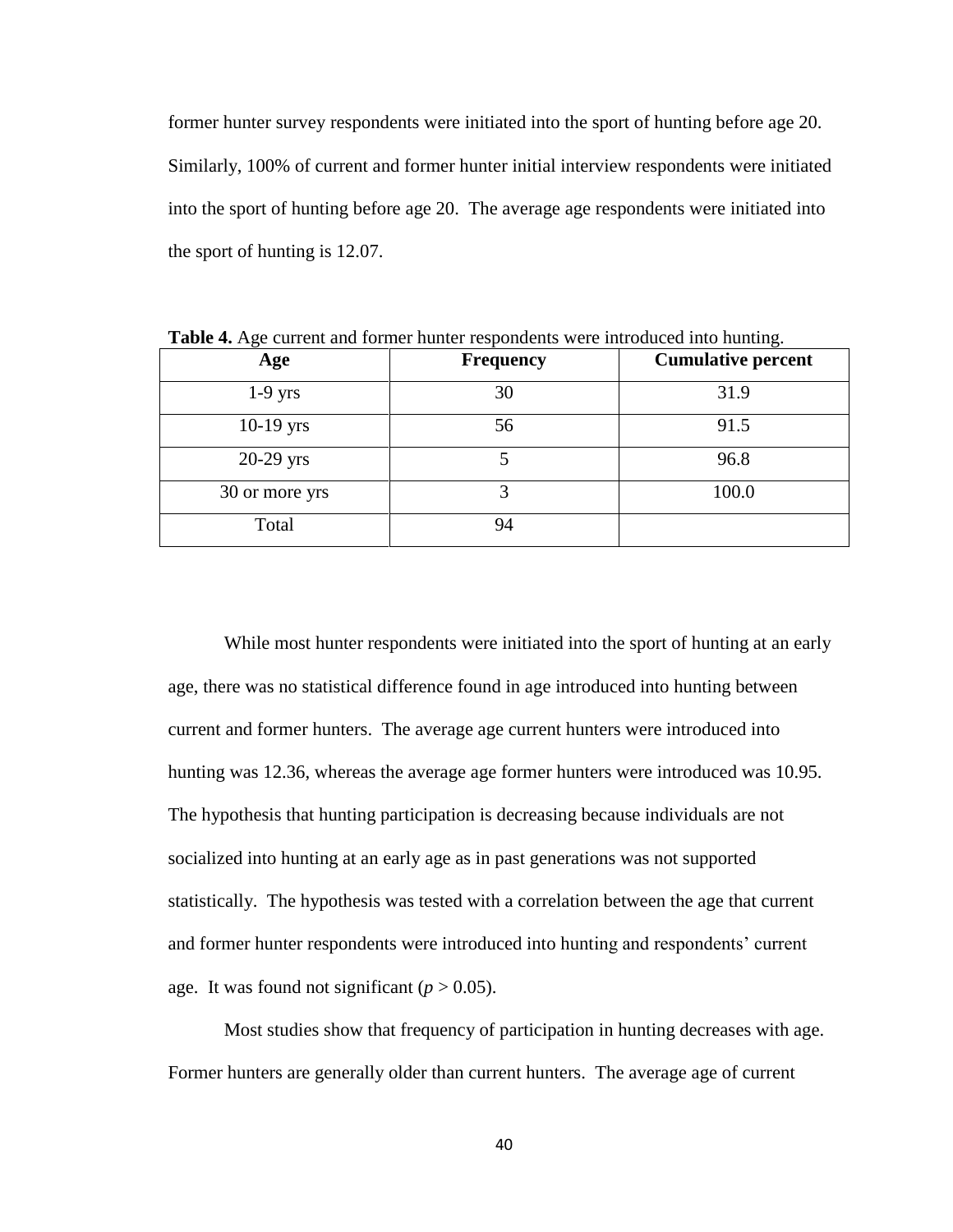hunter respondents was 43.5, while the average age of former hunter respondents was 47.0. An older respondent is more likely to have a higher number of adults in the family. Supporting and managing a larger family may also put a constraint on time and money available for leisure pursuits.

# *2.4.2.3 Residence*

A person growing up in a rural area is more likely to be introduced to hunting than someone raised in a city. In response to the survey, 80% of anti-hunter respondents had an urban residence, while the other 20% was suburban. Sixty-two percent of nonhunter respondents had a rural residence. Over fifty-three percent of current and former hunter respondents reported a rural residence (Table 5). Brown, Decker, Purdy, and Mattfield (1987) suggested that urban residence was a "barrier" to hunting socialization (i.e., learning to hunt). They found that urban recruits were more likely to cease participation than individuals recruited from rural areas.

|                        | <b>Rural</b> | <b>Urban</b> | <b>Suburb</b> | <b>Total</b> | Chi-square <sup>1</sup> |
|------------------------|--------------|--------------|---------------|--------------|-------------------------|
| <b>Current hunters</b> | 39           | 21           | 13            | 73           |                         |
| Former hunters         | 10           |              | 2             | 19           |                         |
| <b>Nonhunters</b>      | 26           | 8            | 8             | 42           | 16.785***               |
| Anti-hunters           |              | 8            | 2             | 10           |                         |
| Total                  | 75           | 44           | 25            | 144          |                         |

**Table 5.** Survey respondents place of residence.

<sup>1</sup>Test of homogeneity, conducted by using the number of respondents in each category. \**p* < .05. \*\**p* < .01. \*\*\**p* < .001.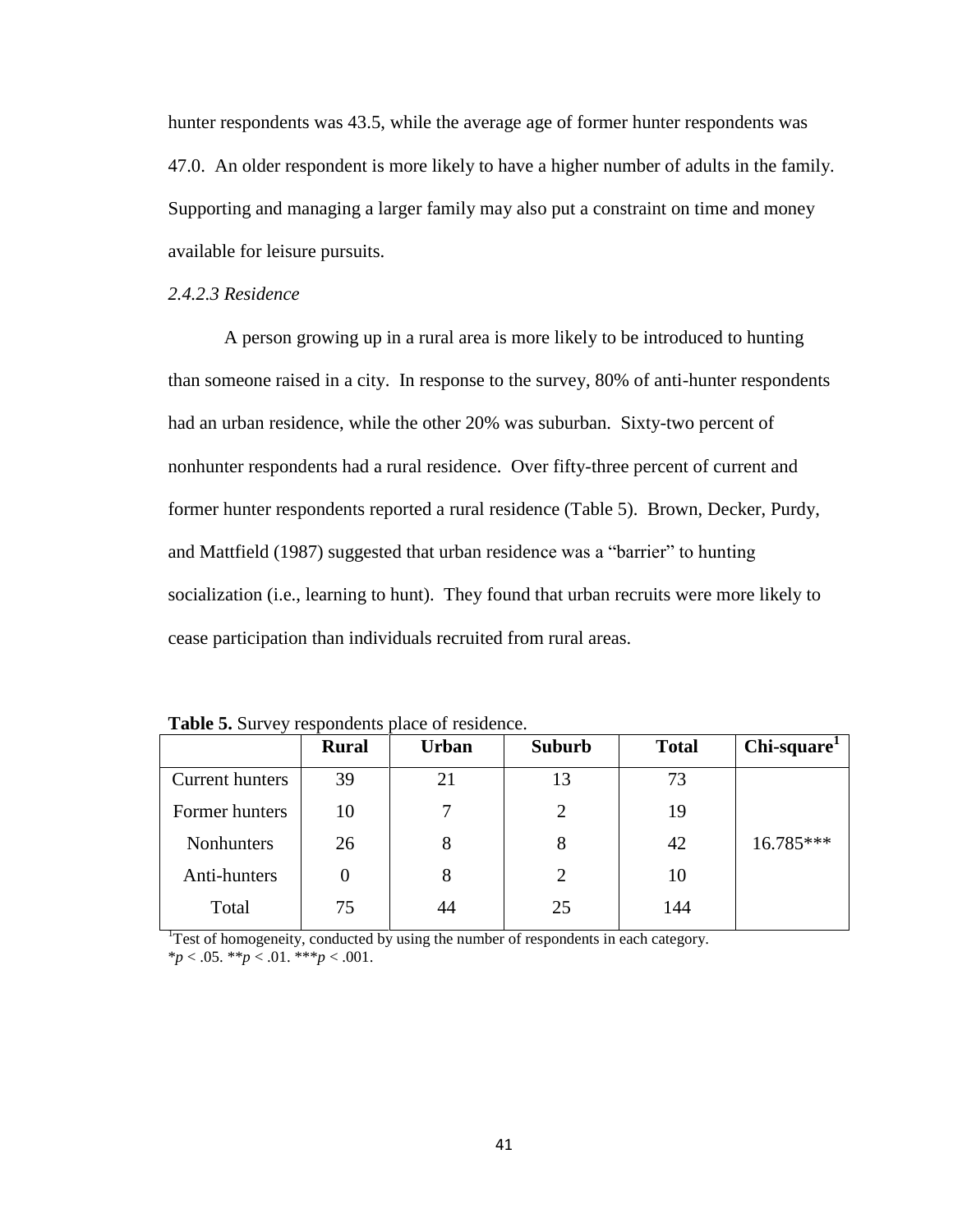# *2.4.3 Social Factors*

Family values play a critical role in hunting initiation. In this study, 79.8% of respondents were initiated by a family member. Over 60% of respondents were initiated by their father. Hunters who are initiated in this manner hunt more frequently and are more likely to hunt avidly throughout their lifetime (Duda, Bissell, and Young,1995), especially if socialized at a young age (Purdy, Decker, and Brown, 1989; Stedman and Heberlein, 2001).

Research suggests that the immediate family is the most important source of initiation into hunting participation. In this study, 92% of respondents believed that hunters are introduced to the sport of hunting in Indiana by family members. Eighty percent of responding current hunters had family members that hunt, in contrast to the 57.9% of former hunters that had family members that hunt (Table 6). Sixty-two percent of respondents to the 1985 National Survey of Fishing, Hunting, and Wildlife-Associated Recreation described their immediate family members as the most important influence on their initiation into hunting (U.S. Department of Interior, 1988).

| Twore of Callent and Iolinei handle respondence who have family<br>$\cdots$ |                                |                |                         |  |
|-----------------------------------------------------------------------------|--------------------------------|----------------|-------------------------|--|
|                                                                             | <b>Frequency</b><br>$(n = 94)$ | <b>Percent</b> | Chi-square <sup>1</sup> |  |
| Current hunters                                                             |                                | 80%            |                         |  |
| Former hunters                                                              |                                | 57.9%          | $4.008*$                |  |
| Total                                                                       |                                |                |                         |  |

**Table 6.** Current and former hunter respondents who have family members that hunt.

<sup>1</sup>Test of homogeneity, conducted by using the number of respondents in each category. \**p* < .05. \*\**p* < .01. \*\*\**p* < .001.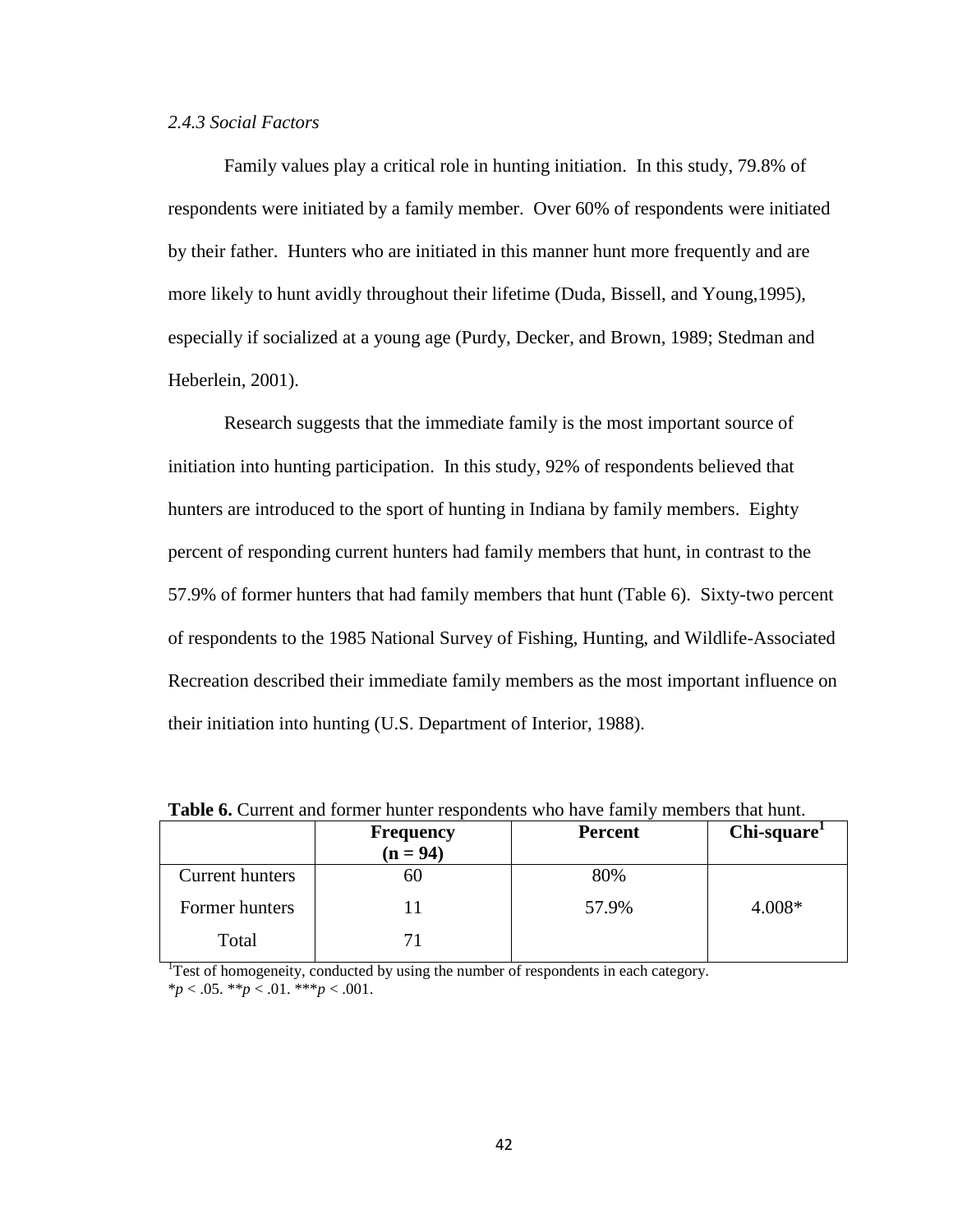As hunters lose hunting partners, they themselves are less likely to continue (Responsive Management, 2003). Table 6 supports this, in that as hunters lose family members (i.e., hunting partners), hunters will discontinue participation. Twenty-five percent of initial interview respondents cited "lack of hunting partners" as a reason for discontinuing hunting participation.

When asked for reasons why former hunters no longer participated in hunting, 87.5% of initial interview respondents indicated they no longer had the time to participate. Twenty-five percent cited "loss of interest" as the reason they no longer participate, while 25% indicated that the cost of licenses and equipment was the reason for discontinuing participation. Less access to private land (12.5%), disability (12.5%), and declining habitat (12.5%) were also cited as reasons for discontinuing hunting (Table 7).

| <b>Reasons for discontinuing participation</b> | Percentage $(n = 8)$ |
|------------------------------------------------|----------------------|
| Lack of time                                   | 87.5                 |
| Loss of interest                               | 25.0                 |
| Cost of licenses and equipment                 | 25.0                 |
| Lack of hunting partners                       | 25.0                 |
| Less access to private land                    | 12.5                 |
| Disability                                     | 12.5                 |
| Declining habitat                              | 12.5                 |

**Table 7.** Reasons former hunters interviewed gave for discontinued participation.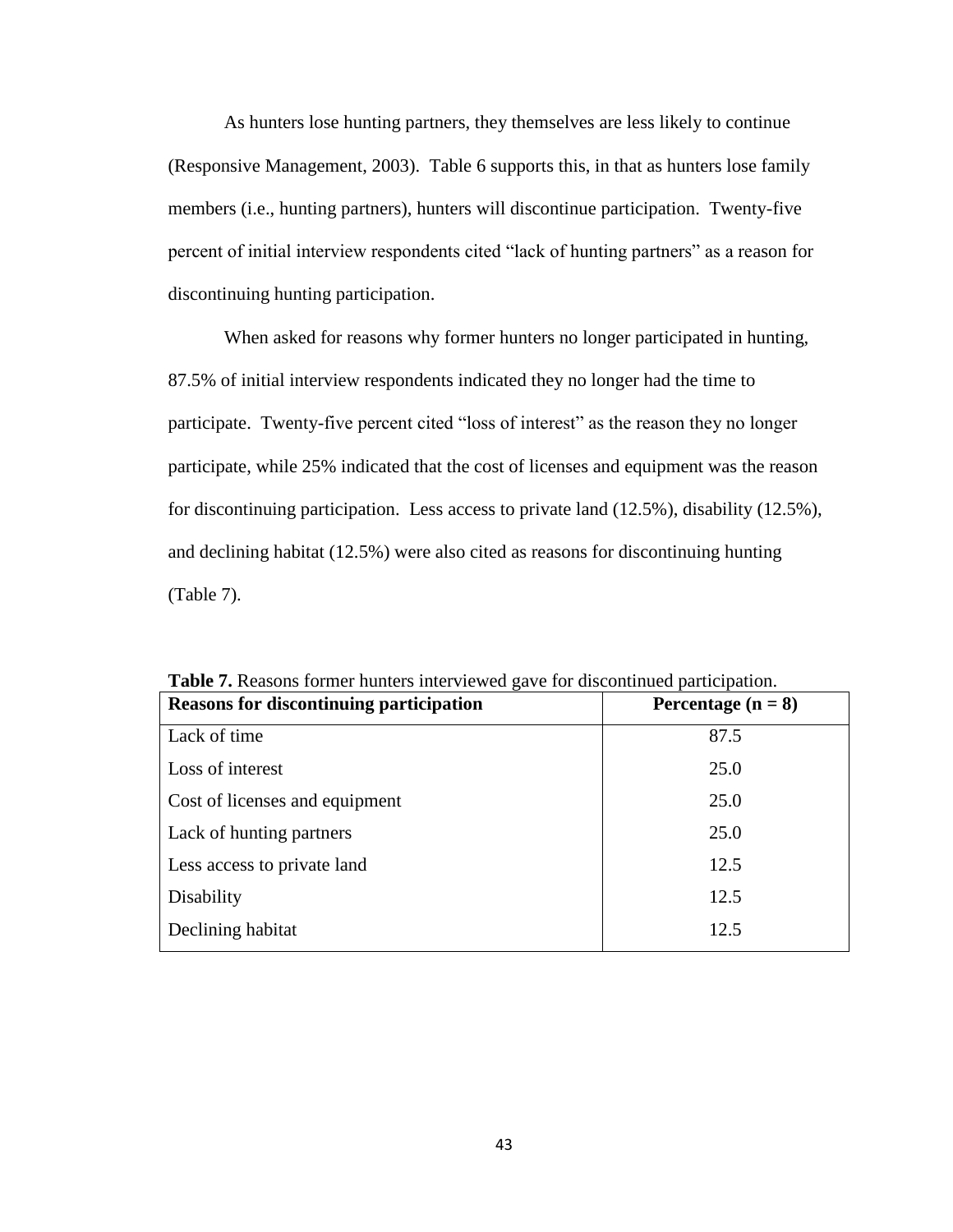Although many studies show that lack of hunting partners is a major reason for discontinuing hunting participation, none of the former hunter respondents to the survey chose lack of hunting partners as a reason for discontinuing hunting participation. When asked for reasons why former hunters no longer participated in hunting, 42.1% of survey respondents indicated they no longer had the time to participate. Over thirty-one percent cited "loss of interest" as the reason they no longer participate, while 15.8% indicated that the cost of licenses and equipment was the reason for discontinuing participation. Less access to private land (15.8%) and declining habitat (10.5%) were also cited as reasons for discontinuing hunting (Table 8). In a similar study, Dietz, Higgins, and Mendelsohn (1996) also found that lack of time and loss of interest were the two reasons given most often for decreased participation.

| <b>Reasons for discontinuing participation</b> | Percentage $(n = 19)$ |
|------------------------------------------------|-----------------------|
| Lack of time                                   | 42.1                  |
| Loss of interest                               | 31.6                  |
| Cost of licenses and equipment                 | 15.8                  |
| Less access to private land                    | 15.8                  |
| Declining habitat                              | 10.5                  |
| Lack of game                                   | 5.3                   |
| Lack of processing locations                   | 5.3                   |

**Table 8.** Reasons former hunter survey respondents discontinued hunting participation.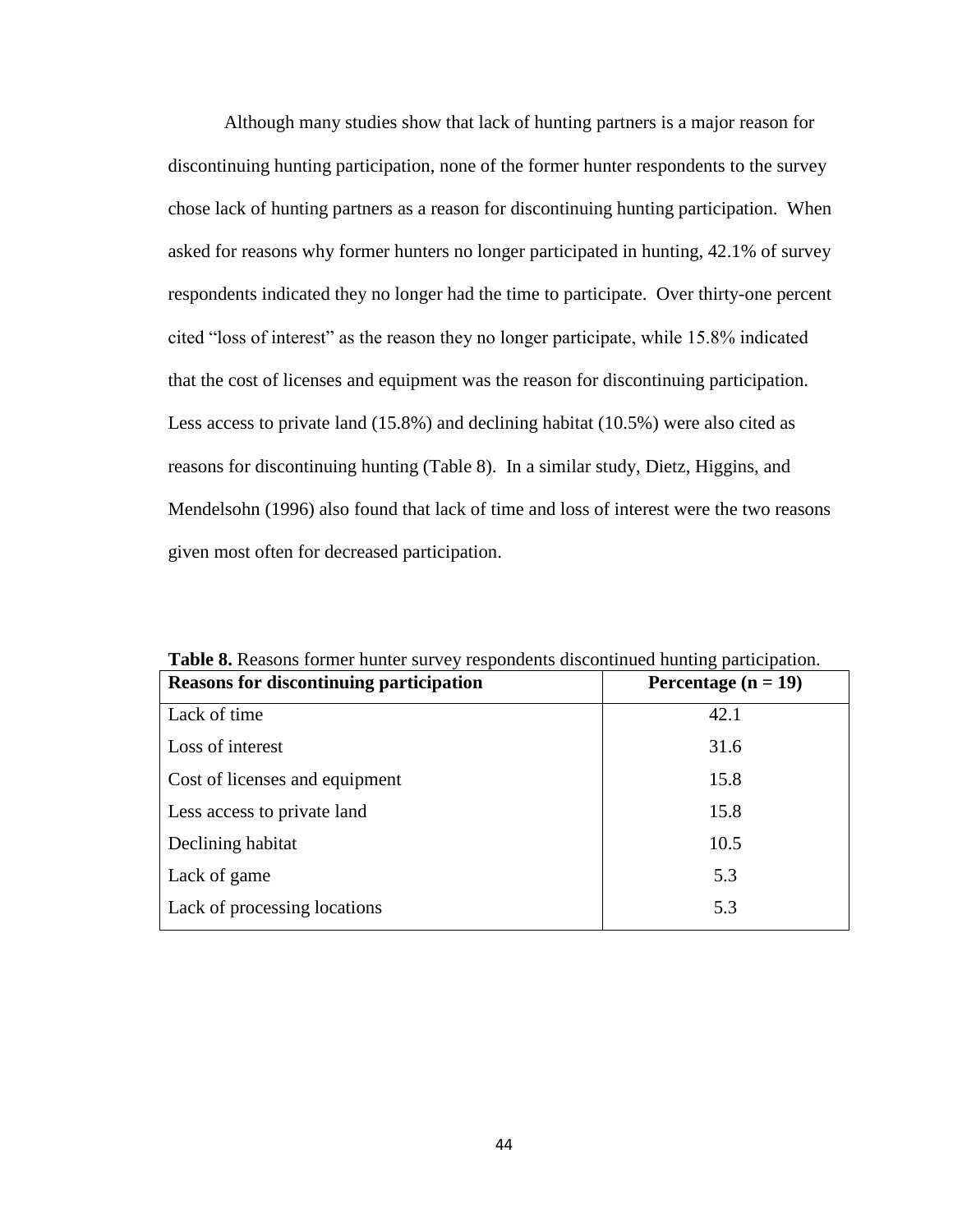# *2.4.4 Supply Factors*

Ninety-nine percent of current and former hunter respondents indicated that they hunted on private land. This result is higher than the Indiana results (88%) from the 2006 National Survey of Fishing, Hunting, and Wildlife-Associated Recreation (U.S. Department of Interior, 2008). It is more expensive to hunt on private land, and perhaps some of the former hunters who used to hunt on private land stopped because the additional cost of hunting on private land proved to be too expensive for them. Nonhunters, on the other hand, prefer public lands that provide ample opportunities for inexpensive recreation (Wright *et al.*, 2001). Fifty-four percent of current and former hunter respondents indicated that they hunted on public land.

#### *2.4.5 Socio-economic vs. Ecological Factors*

When asked what has caused the change in hunting participation in Indiana, the most salient response indicated by initial interview respondents was less access to private land (Table 9). Table 9 shows the initial interview respondents' most salient reasons for the change in hunting participation in Indiana. Other responses of note were an aging population (6%), no longer a necessity (6%), and increased deer-vehicle-collisions (6%).

Less access to private land was also the most salient response indicated by the survey respondents (Table 10). Table 10 shows the survey respondents' most salient reasons for the change in hunting participation in Indiana. Other responses of note were lack of outdoor interaction (3.8%), an aging hunting class (2.8%), single parent households (1.9%), and decreased initiation at an early age (1.9%).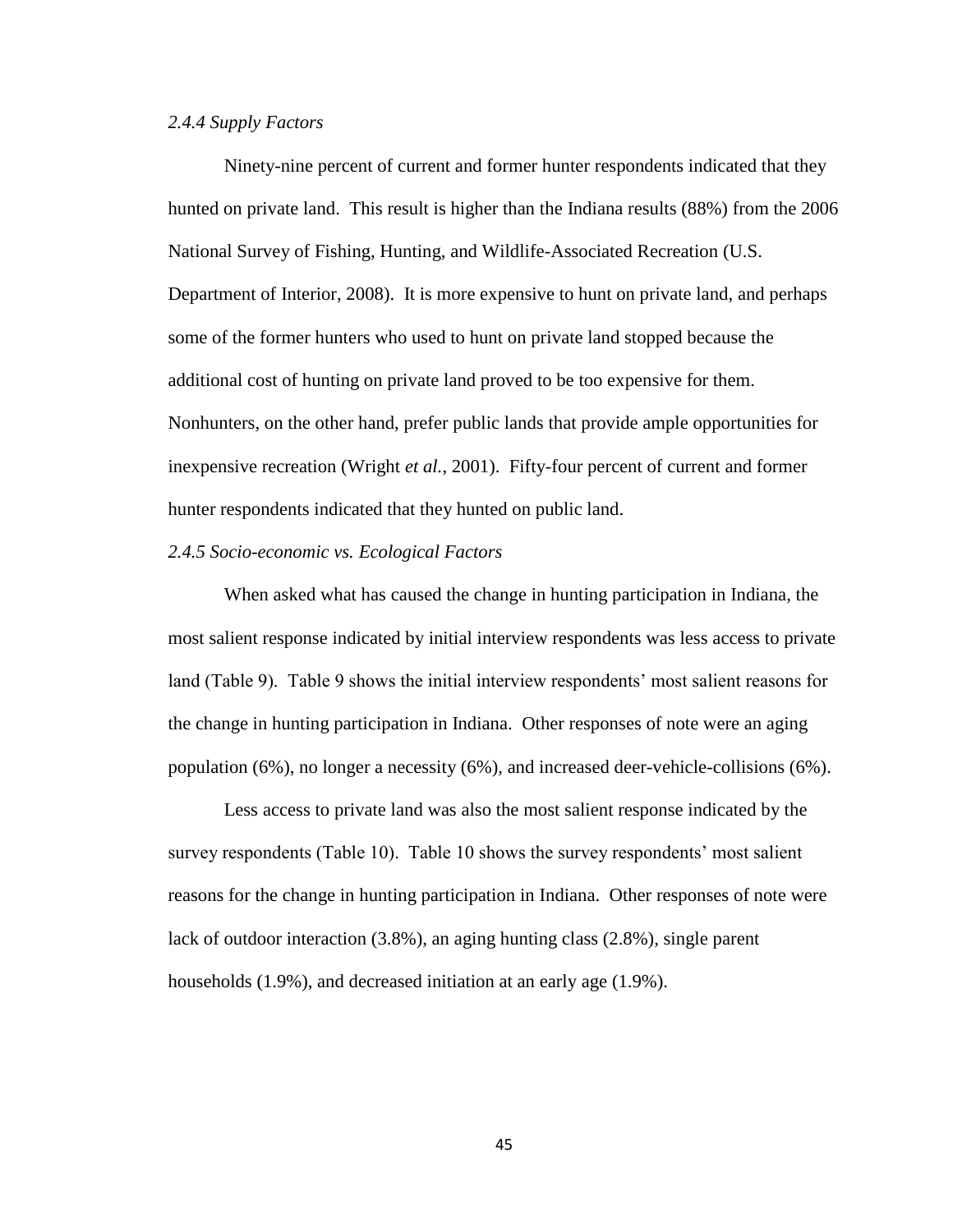| <b>Reasons for change</b>                              | Salience <sup>1</sup> | Percentage of |
|--------------------------------------------------------|-----------------------|---------------|
|                                                        |                       | respondents   |
|                                                        |                       | $(n = 36)$    |
| Less access to private land                            | 5.11                  | 25.0          |
| Urbanization                                           | 3.96                  | 19.0          |
| Lack of time                                           | 3.86                  | 19.0          |
| Cost of licenses and equipment; economical constraints | 3.43                  | 17.0          |
| Increased rules and regulations                        | 2.8                   | 14.0          |
| Changing values in younger generation; more technology |                       |               |
| based society                                          | 2.63                  | 14.0          |
| Lack of game                                           | 2.26                  | 11.0          |
| No longer passing down tradition                       | 2.2                   | 11.0          |

Table 9. Initial interview respondents' most salient reasons for the changes in hunting participation in Indiana.

 $1 S_x = f x (n - r_x)$ 

This study, as well as other studies (Gilbert, 1977; Mehmood *et al.*, 2003; Miller and Vaske, 2003), found that socio-economic factors were the primary cause for the decrease in hunting participation. These results support the hypothesis that declining participation in hunting is the result of changing socio-economic factors in American society and not of any adverse ecological factors in America's natural environment.

However, a small percentage of initial interview respondents (Table 9) and survey respondents (Table 10) cited "lack of game" and "declining habitat" as reasons for the changes in hunting participation in Indiana. This is partial evidence supporting the hypothesis that hunting participation is decreasing due to ecological factors, including reduced wildlife populations and habitat.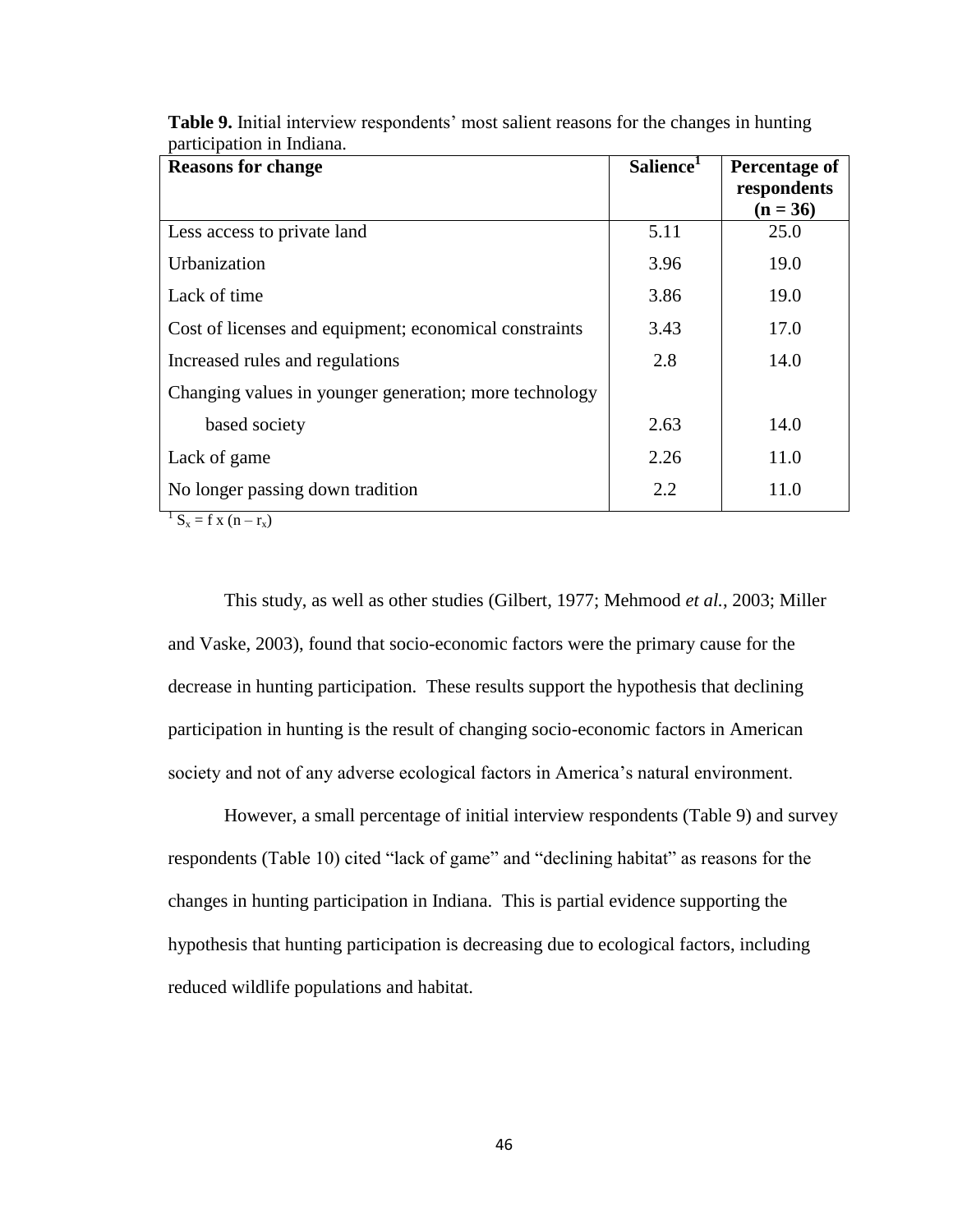| <b>Reasons for change</b>                              | Salience <sup>1</sup> | Percentage of<br>respondents |
|--------------------------------------------------------|-----------------------|------------------------------|
|                                                        |                       | $(n = 106)$                  |
| Less access to private land                            | 9.56                  | 37.7                         |
| Changing values in younger generation; more technology |                       |                              |
| based society                                          | 4.31                  | 17.0                         |
| Lack of time                                           | 4.09                  | 16.0                         |
| Urbanization                                           | 4.06                  | 16.0                         |
| Cost of licenses and equipment; economical constraints | 4.04                  | 16.0                         |
| No longer a necessity                                  | 3.14                  | 12.3                         |
| Decreasing popularity; media portraying bad image      | 2.17                  | 8.5                          |
| Lack of game                                           | 1.9                   | 7.5                          |
| Less interest                                          | 1.67                  | 6.6                          |
| Declining habitat                                      | 1.42                  | 5.7                          |

**Table 10.** Survey respondents' most salient reasons for hunting participation changes.

 $S_x = f x (n - r_x)$ 

One of the socio-economic factors associated with the change in hunting participation is the increase in urbanization. When asked what has caused the change in hunting participation in Indiana, the second most salient response from the initial interview respondents was urbanization (Table 9). Urbanization was also among the most salient responses from survey respondents (Table 10). This evidence supports the hypothesis that hunting participation is decreasing because society is becoming more urbanized; therefore, people have less interest in hunting.

Over six percent of survey respondents indicated they lost interest in hunting participation (Table 10). Twenty-five percent of former hunter respondents to the initial interviews discontinued hunting because they lost interest (Table 7). Similarly, 31.6% of former hunter survey respondents no longer participate due to loss of interest (Table 8).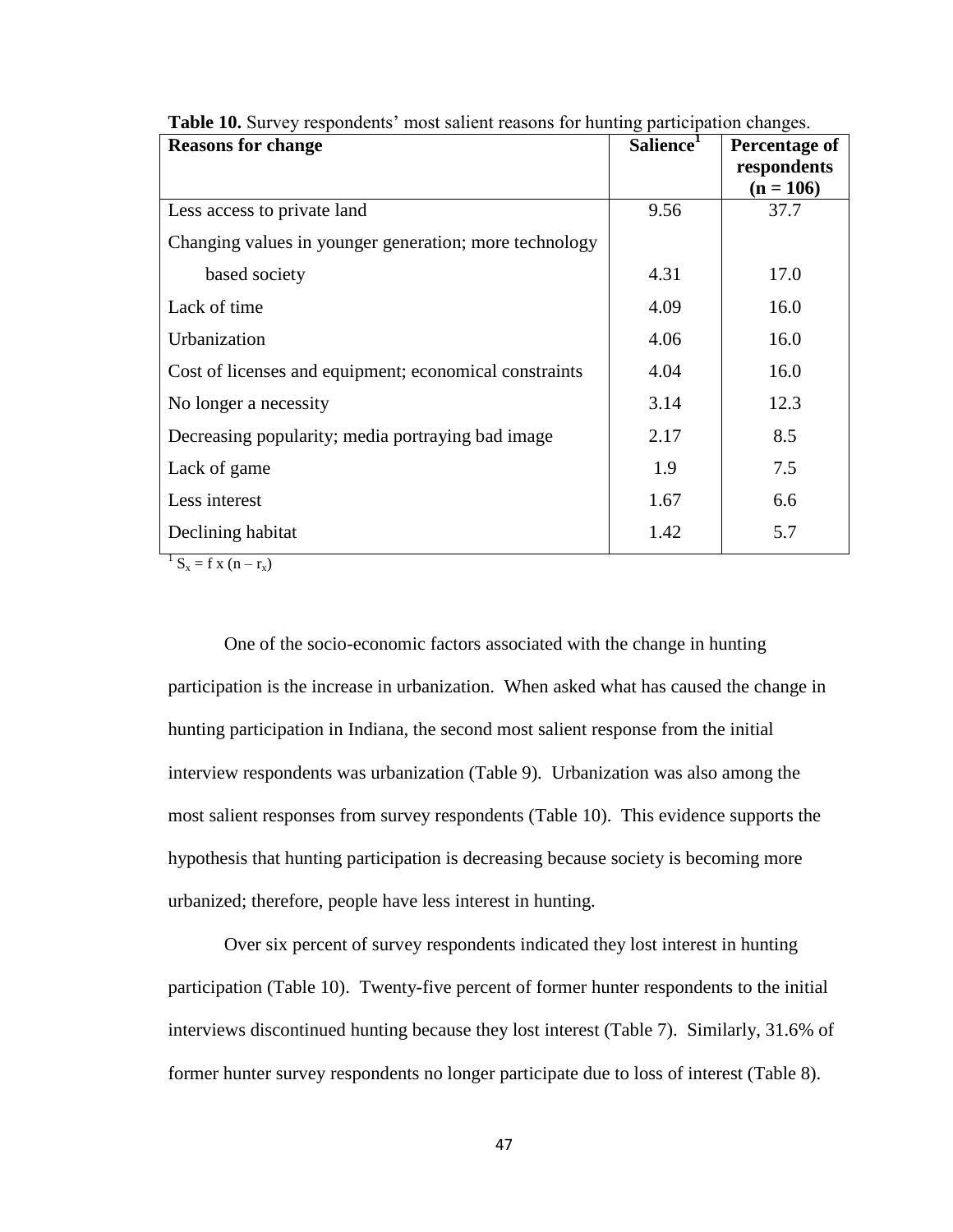This further supports the hypothesis that hunting participation is decreasing because society is becoming more urbanized; therefore, people have less interest in hunting.

# *2.4.6 Leisure Activities*

As mentioned previously, hunters may hunt less or even quit hunting to participate in other sports or leisure activities. The hypothesis that hunting participation is decreasing because participants are moving to other types of leisure activities was not supported statistically. Only 12.5% of respondents stated that their leisure activities took the place of or substituted for hunting. Table 11 shows the respondents most salient leisure activities during the hunting season. The leisure activities elicited in this study are similar to the findings of a study done by Dietz, Higgins, and Mendelsohn (1996).

| <b>Table 11.</b> But vey respondents most sanche reisure activities during the numing season.<br>Leisure activity | Salience <sup>1</sup> | Percentage of<br>respondents |
|-------------------------------------------------------------------------------------------------------------------|-----------------------|------------------------------|
| Spending time with family and friends                                                                             | 8.42                  | $(n = 120)$<br>20            |
| Play sports                                                                                                       | 7.78                  | 18.3                         |
| None                                                                                                              | 7.18                  | 16.7                         |
| Fishing                                                                                                           | 6.74                  | 15.8                         |
| Watching television                                                                                               | 6.66                  | 15.8                         |
| Reading                                                                                                           | 6.33                  | 15.0                         |
| Exercise                                                                                                          | 3.14                  | 7.5                          |
| Hiking                                                                                                            | 3.11                  | 7.5                          |
| Camping                                                                                                           | 2.84                  | 6.7                          |
| Target shooting                                                                                                   | 2.13                  | 5.0                          |

**Table 11.** Survey respondents most salient leisure activities during the hunting season.

 $1 S_x = f x (n - r_x)$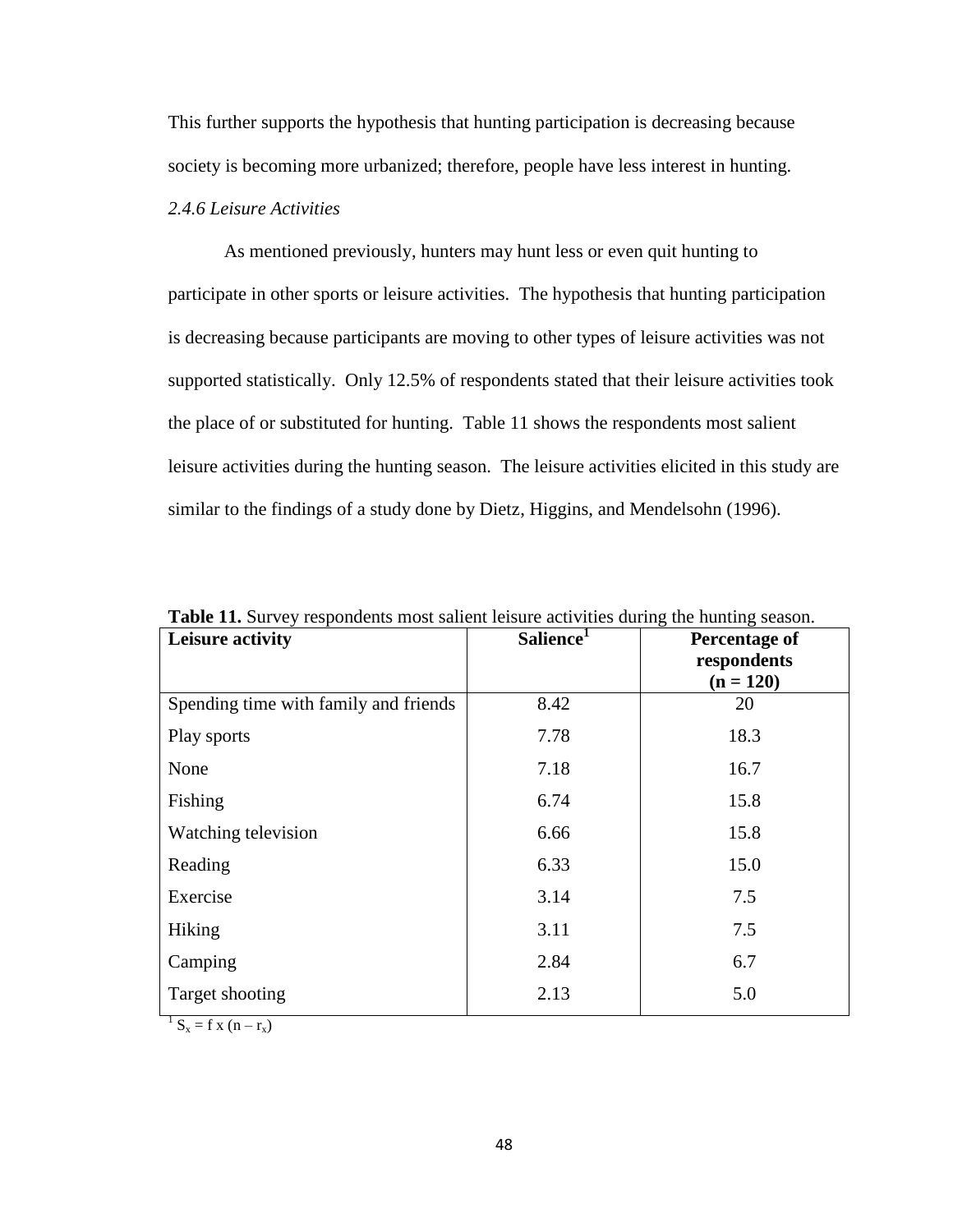# *2.4.7 Anti-hunters*

Ninety percent of anti-hunter respondents were females, which is consistent with Einwohner (1999). Nationally representative data also show that women are more likely to support animal rights issues than are men (Peek, Bell, and Dunham, 1996). This could be one possible explanation for a minimal amount of women hunters.

When asked for reasons why respondents don't participate in hunting, 100% of anti-hunter survey respondents indicated they had ethical problems with hunting (Table 12). Table 12 shows the reasons nonhunter and anti-hunter survey respondents don"t participate in hunting. For anti-hunter respondents, views and perceptions of hunting seem to be the primary reason for lack of hunting participation. Thirty percent of antihunter respondents indicated they were not brought up into hunting (Table 12).

| <b>Reasons for non-participation</b>        | Percentage of         | Percentage of anti- |
|---------------------------------------------|-----------------------|---------------------|
|                                             | nonhunters $(n = 43)$ | hunters $(n = 10)$  |
| Not brought up into hunting                 | 58.1                  | 30.0                |
| Other leisure activities during hunting     |                       |                     |
| season                                      | 34.9                  | 0.0                 |
| Not willing to kill animals                 | 23.3                  | 90.0                |
| Lack of interest                            | 16.3                  | 0.0                 |
| Don't like guns                             | 16.3                  | 10.0                |
| Costs of licenses and equipment             | 9.3                   | 0.0                 |
| Ethical problems with hunting               | 7.0                   | 100.0               |
| Don't eat meat                              | 4.7                   | 30.0                |
| Not willing to take hunter education course | 2.3                   | 0.0                 |
| Disability                                  | 2.3                   | 0.0                 |

**Table 12.** Reasons nonhunter and anti-hunter respondents don"t participate in hunting.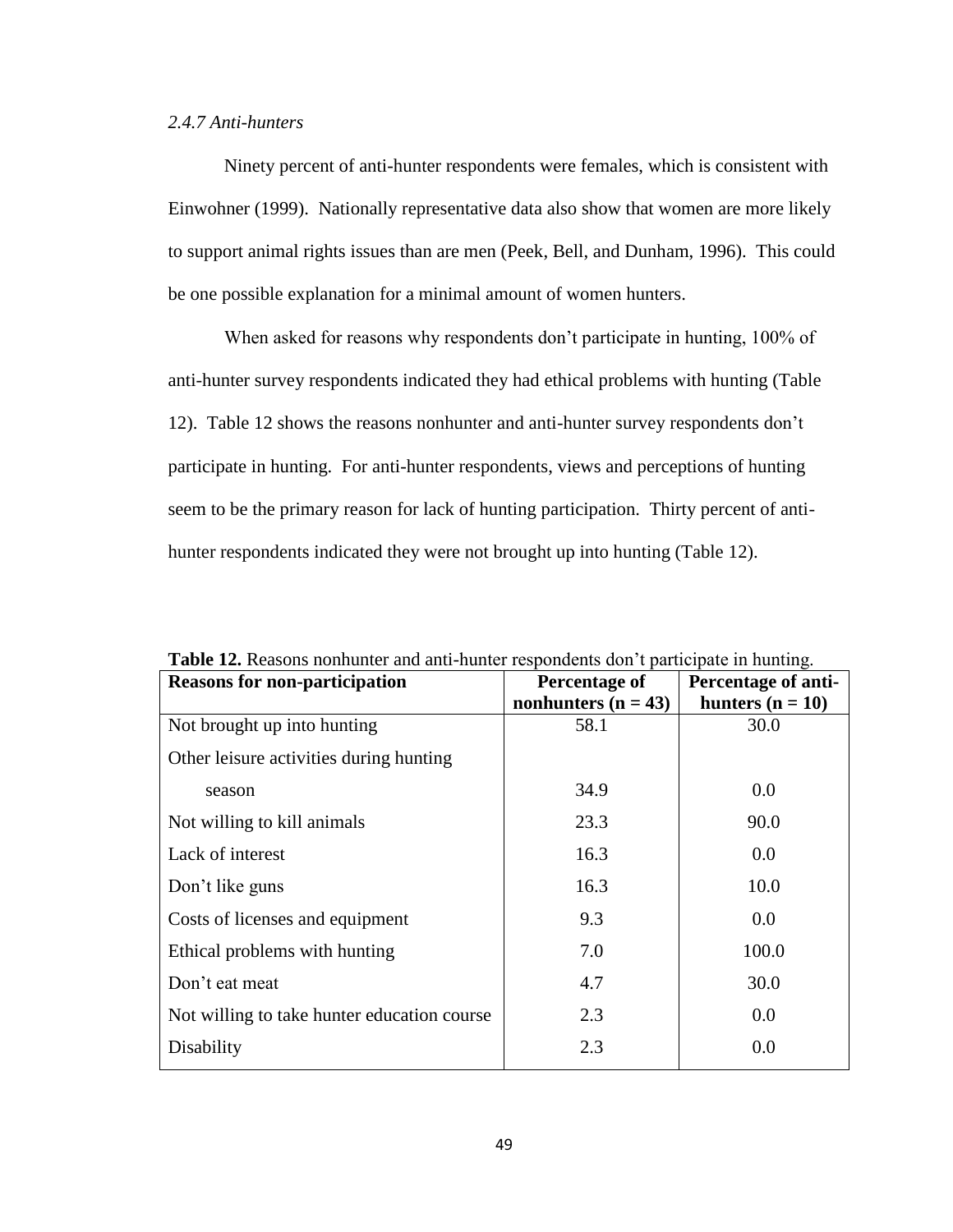#### **2.5 Summary and Conclusions**

#### *2.5.1 Data Analysis*

This study, as well as other studies (Dietz *et al.*, 1996; Gilbert, 1977; Mehmood *et al.*, 2003; Miller and Vaske, 2003), found that socio-economic factors were the primary cause for the decrease in hunting participation. The results of this study support the hypothesis that declining participation in hunting is the result of changing socioeconomic factors in American society and not of any adverse ecological factors in America"s natural environment.

While the decline in hunting participation in Indiana is likely found to be the result of changing socio-economic factors, there is minimal evidence supporting the hypothesis that hunting participation is decreasing due to ecological factors, including reduced wildlife populations and habitat. However, the results of this study found that the majority of the evidence rejects this hypothesis.

While most respondents were initiated into the sport of hunting at an early age, there was no statistical difference found in age introduced into hunting between current and former hunters. The hypothesis that hunting participation is decreasing because individuals are not socialized into hunting at an early age as in past generations was not supported statistically. The hypothesis was tested with a correlation between the age current and former hunter respondents were introduced into hunting and respondents" current age. It was found not significant ( $p > 0.05$ ). The hypothesis did not address the number of youth introduced into hunting, only that current and former hunters had similar ages of introduction. Therefore, this study did not address the total number of youth being introduced and how that has changed over time.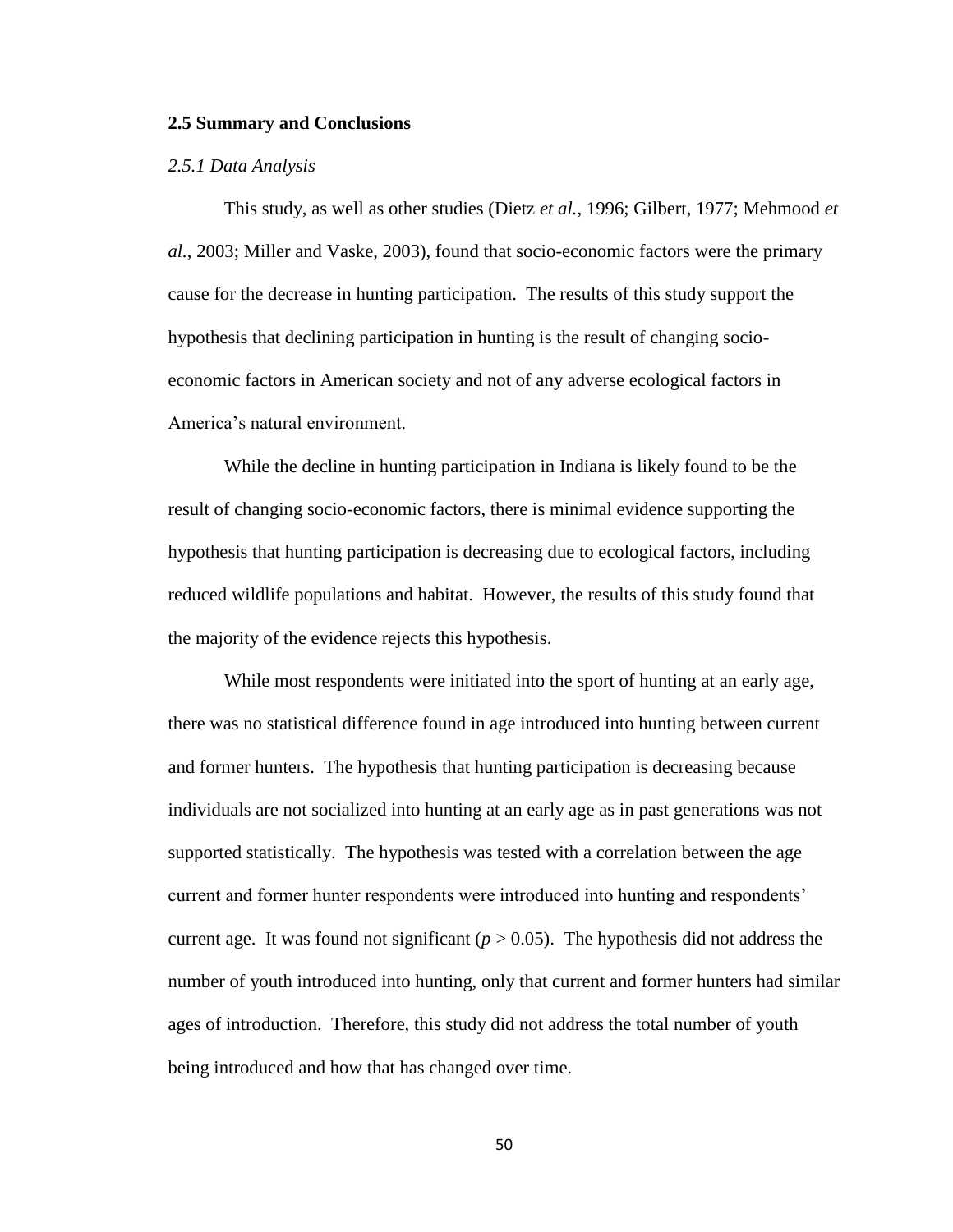One of the socio-economic factors associated with the change in hunting participation is the increase in urbanization. Urbanization was perceived to be one of the primary reasons for the decline in hunting participation in Indiana. This evidence supports the hypothesis that hunting participation is decreasing because society is becoming more urbanized; therefore, people have less interest in hunting. Further supporting the hypothesis, many respondents discontinued hunting participation due to a loss of interest.

Another proposed factor associated with the decline in hunting participation in Indiana is that hunters may hunt less or even quit hunting to participate in other leisure activities. The hypothesis that hunting participation is decreasing because participants are moving to other types of leisure activities was not supported statistically. Most respondents" leisure activities did not affect their decision on whether or not to participate in hunting.

#### *2.5.2 Management Recommendations*

This study surveyed several factors that may affect an individual"s decision to participate in hunting. One problem with surveying public opinion is that wildlife management agencies will modify their programs to what the majority of the public wants and not what is best for wildlife, i.e., increasing game bag limits. These agencies should use public opinion as a tool rather than a means of wildlife management (Dietz *et al.*, 1996). While Indiana agencies need to be aware of public attitudes, they must also view attitudes within the context of their mission, goals, and objectives.

The level of anti-hunting sentiment in the U.S. is minimal and is having little impact on hunter recruitment, satisfaction, retention or desertion. Furthermore, the public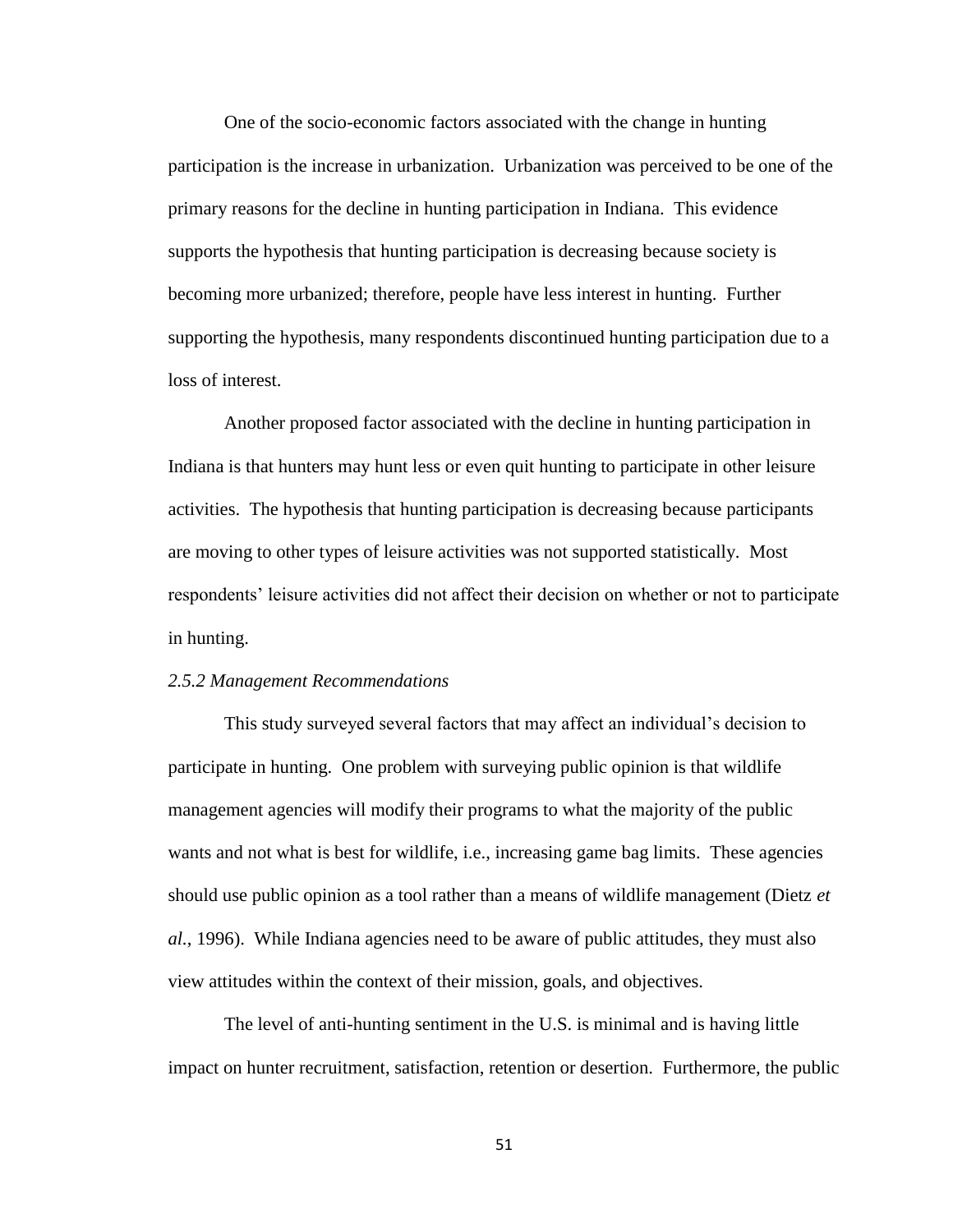supports legal hunting and feels that hunting should remain legal (Duda *et al.*, 1995). Efforts toward improving hunter behavior will go far in increasing positive public attitudes toward hunting.

Land access for hunting is a growing concern among wildlife agencies, particularly in the Midwest, where the proportion of private to public land makes access to private land a very important component of hunting. Providing access to private land and having such lands within reasonable proximity to hunters throughout Indiana may contribute to hunter retention and recruitment efforts. If hunting is to increase in popularity, public support is critical.

A major reason for desertion by hunters is the breakdown in the social support (Duda *et al.*, 1995). Providing and enhancing social support for hunters is the key to future hunting participation. Efforts to increase participation should focus on "becoming a hunter" and not on "going hunting." How someone develops a personal/cultural identity as a hunter is a long-term process involving numerous activities and always occurring in a particular social context. Any individual can go hunting once or even multiple times, but development of a personal/cultural identity is necessary for long-term commitment and participation. Agencies are limited in their ability to directly influence many aspects of social support issues, but they can and should be catalysts in this regard.

The issue of social support for hunters and hunting is complex. It is far beyond the scope of any single program, agency, or organization to solve by itself. However, there are many actions that individual programs, agencies, and organizations can take to move in the right direction to help introduce more people to hunting activities and to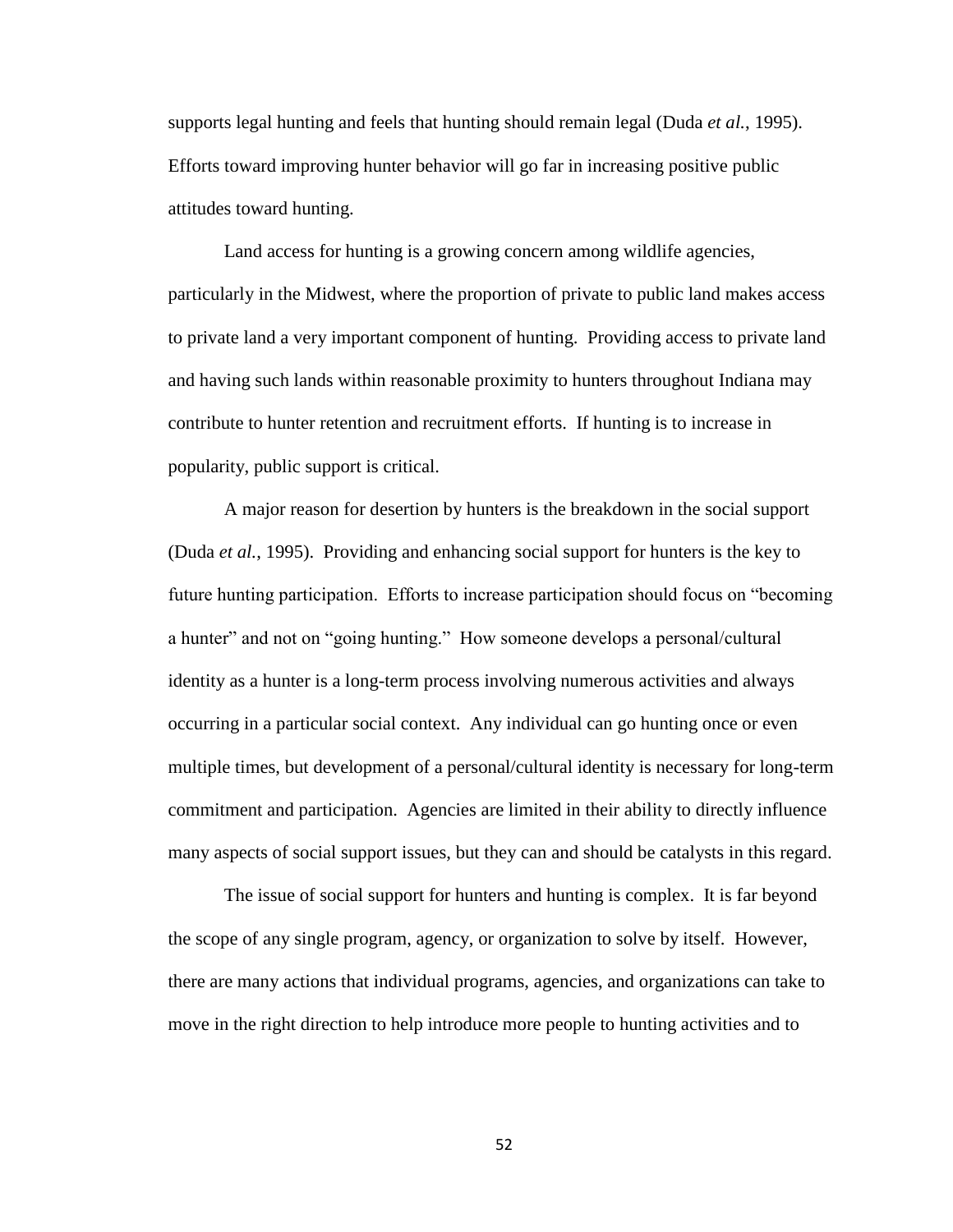increase their participation at every stage in their hunting careers. How we reach adults, youth, females, former hunters, etc., can vary greatly and our actions need to reflect that.

The development of social competence is critical to the development of a longterm hunter. Education programs can be used to create a more loyal hunter by instilling knowledge on opportunities, skills, biology, ethics, and much more. Hunter education programs have largely focused on technical competence with little or no consideration for influencing social competence. Wildlife management agencies should conduct outreach programs to educate the youth about the ecological benefits hunting provides. Apprenticeship experiences provide opportunities for interested people to become socialized into hunting. Special adult-youth hunts could be established to encourage participation. Through these experiences, the individual develops technical competence in a set of skills and techniques, as well as a social competence through recognition and adoption of qualities and beliefs that are associated with being a hunter.

While the youth remain a constant focus for wildlife management agencies, there are other groups that need to be addressed as well. There are many adults who have not been brought up into hunting. Some of these adults may want to pick up hunting later in life, but have no family members or friends who hunt. Without family members or friends to introduce them into hunting, these adults are likely to remain nonhunters. In order to address this group of people, wildlife management agencies could partner with local hunting clubs to provide a program where people of any age can be introduced into hunting. Wildlife management professionals could give presentations on the ecological benefits of hunting, harvest techniques, rules and regulations, etc. Local hunting club members could be present to share their unique club attributes, previous hunting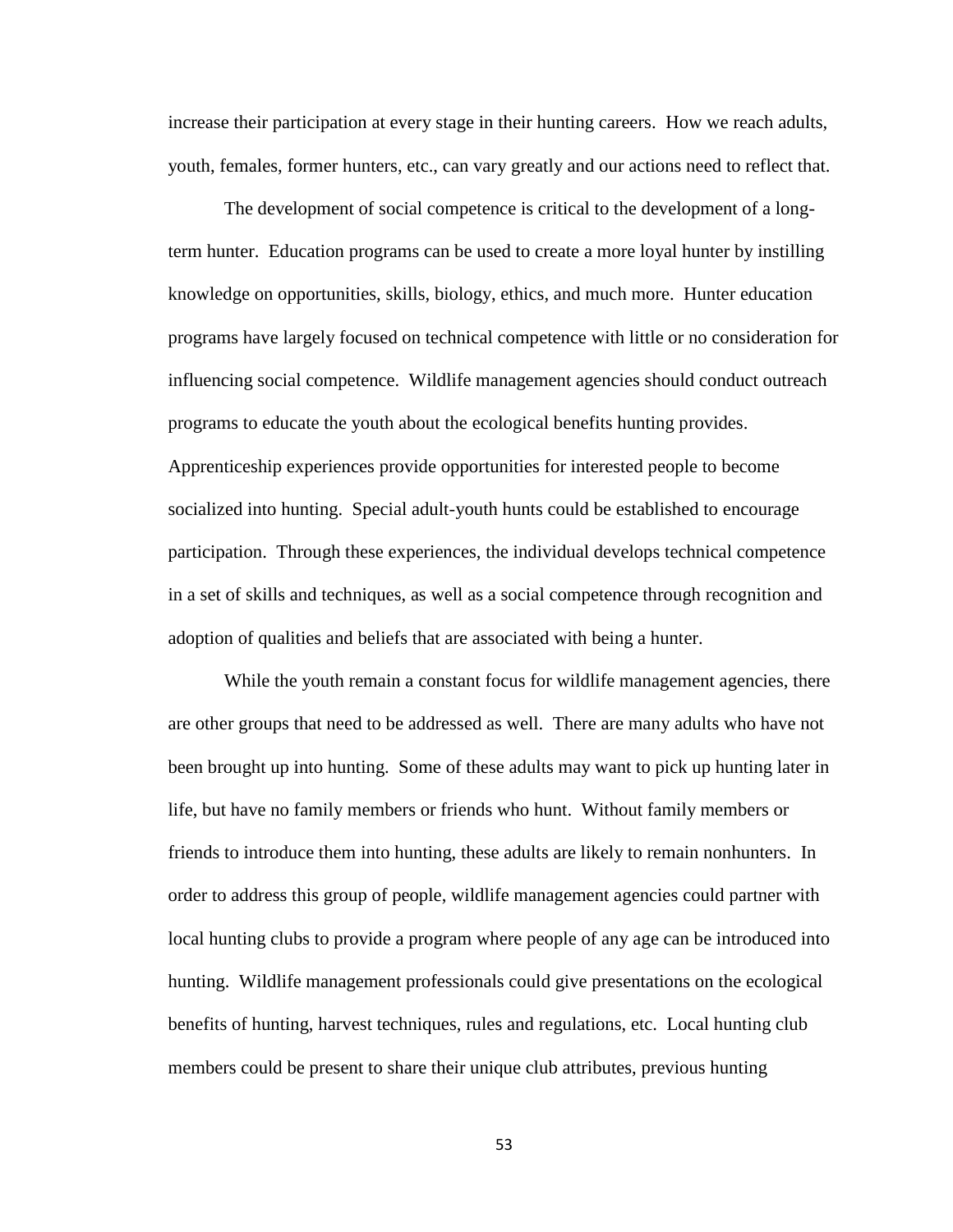experiences, etc. Interested individuals will be able to learn the basic technical aspect of hunting, as well as the social aspect. They will be able to meet and talk with others who have similar interests and potentially find hunting partners for future hunts.

Shaw and Gilbert (1974) found that 100% of male and 44% of female college students hunted if both their parents participated, while only 75% of males and 14% of females participated if only the father hunted. Therefore, more family participation could be encouraged by making available a combination family hunting license with little or no additional cost over a single license. The standard license could be for 2 adults and 2 children (up to age 18). Additional children could be added for an additional fee.

The results of this study suggest that agencies would gain the most from efforts to retain current hunters, while recruiting young adult males. Many youth educational programs or hunting camps to introduce the basics of hunting are available in many other states, but very few are found in Indiana. This type of basic introduction is needed, especially for young adults who do not have family members or friends that can initiate them into the sport. Providing opportunities for these young adults to become socialized into the sport of hunting can create more loyal and avid hunters, thereby increasing hunting participation rates for future generations.

Many respondents have expressed their dissatisfaction with the current price of hunting licenses. A decrease in licenses could potentially increase hunting participation rates. Current hunting season lengths were also a cause for concern among many respondents. Many respondents, especially former hunters hunting during the deer firearms season, felt they were only able to hunt a few days out of the year due to the current season lengths. An increase in season length could also stabilize or increase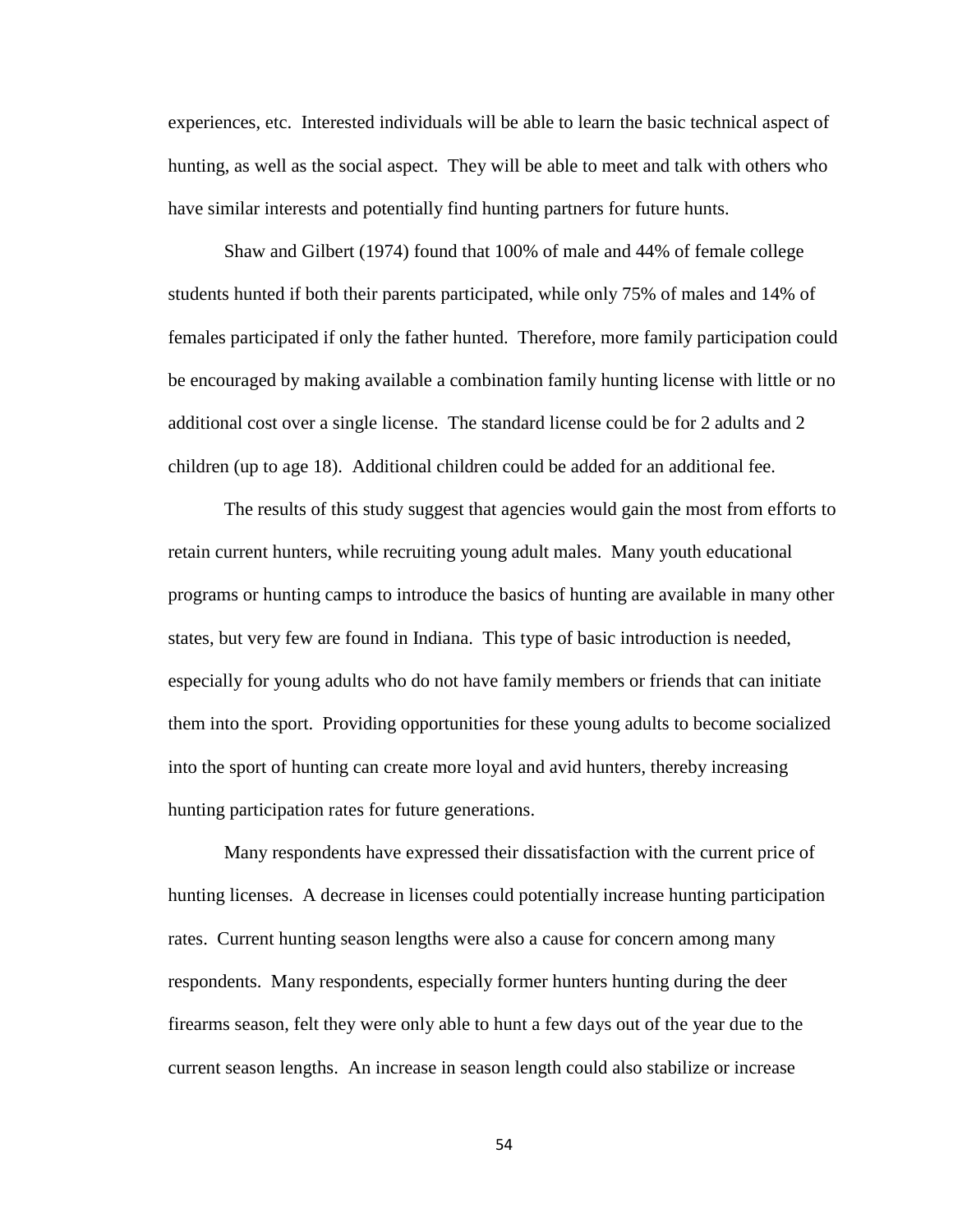hunting participation rates in Indiana. Finally, efforts to keep hunting woven into the social structure of the community would ensure that hunting maintains the critical support and acceptance of the nonhunting community.

As agencies are dependent on hunters for operating funds and support for wildlife programs, we must broaden our understanding of the diverse nature of hunter involvement if hunters are to continue to provide this support. If we can stabilize or increase hunting participation in the United States, we could take a giant step towards improving the health of our ecosystem and maintaining wildlife conservation.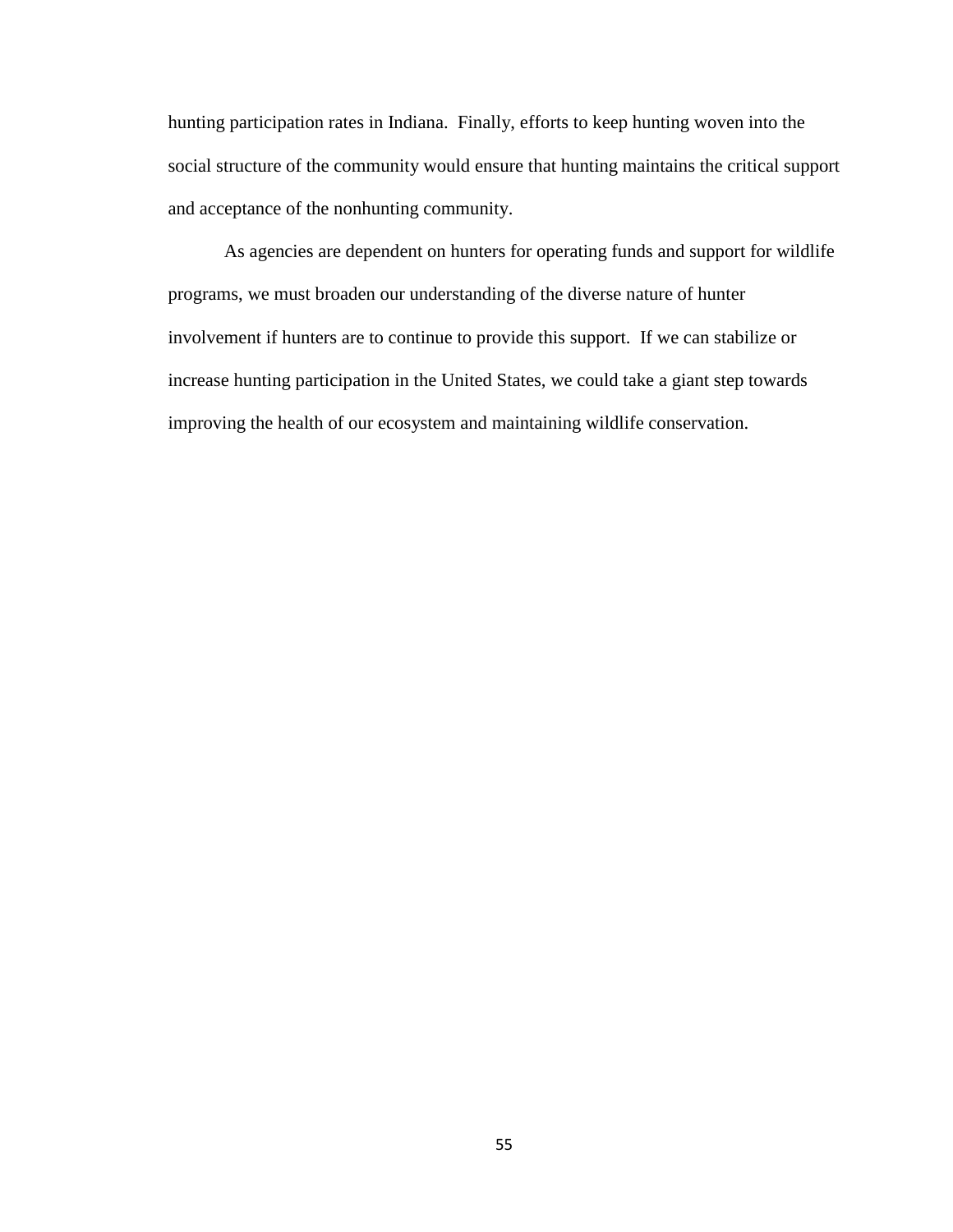#### **2.6 References**

- Applegate, J. E. (1989). Patterns of early desertion among New Jersey hunters. *Wildlife Society Bulletin, 17*, 476-481.
- Applegate, J. E., Lyons, J. R., and Page, P. J. (1984). *Dynamic aspects of the American sport hunting population: an analysis based on the 1980 national survey of fishing, hunting, and wildlife-associated recreation: a research report.* Washington, D.C.: U.S. Fish and Wildlife Service, Department of Interior.
- Backman, S. J., and Wright, B. A. (1993, Summer). An exploratory study of the relationship of attitude and the perception of constraints to hunting. *Journal of Park and Recreation Administration, 11*(2), 1-16.
- Brown, T. L., Decker, D. J., Purdy, K. G., and Mattfield, G. R. (1987). The future of hunting in New York. *Transactions of the North American Wildlife and Natural Resource Conference, 52*, 553-567.
- Chandler, P. (2006). *Bound to the hearth by the shortest tether. Village life in China, Brazil, and points in between.* Lanham Maryland: University Press of America.
- Dietz, N. J., Higgins, K. F., and Mendelsohn, R. D. (1996). Factors associated with declining proportion of citizens hunting in South Dakota. *The Prairie Naturalist, 27*(4), 223-236.
- Duda, M. D., Bissell, S. J., and Young, K. C. (1995). *Factors related to hunting and fishing participation in the United States; phase V: final report*. Responsive Management: Western Association of Fish and Wildlife Agencies. Federal Aid in Sport Fish and Wildlife Restoration Grant Agreement 14-48-0009-92-1252.
- Einwohner, R. L. (1999, February). Gender, class, and social movement outcomes. Identity and effectiveness in two animal rights campaigns. *Gender & Society, 13*(1), 56-76.
- Fedler, A. J., Ditton, R. B., and Duda, M. D. (1998). *Factors influencing recreational fishing and boating participation*. Final report for the Sport Fishing and Boating Partnership Council, Alexandria, Virginia.
- Floyd, M. F., and Lee, I. (2002). Who buys fishing and hunting licenses in Texas? Results from a statewide household survey. *Human Dimensions of Wildlife, 7*, 91- 106.
- Gilbert, A. H. (1977). Influence of hunter attitudes and characteristics on wildlife management. *Transatlantic North American Wildlife & Natural Resource Conference, 42*, 226-236.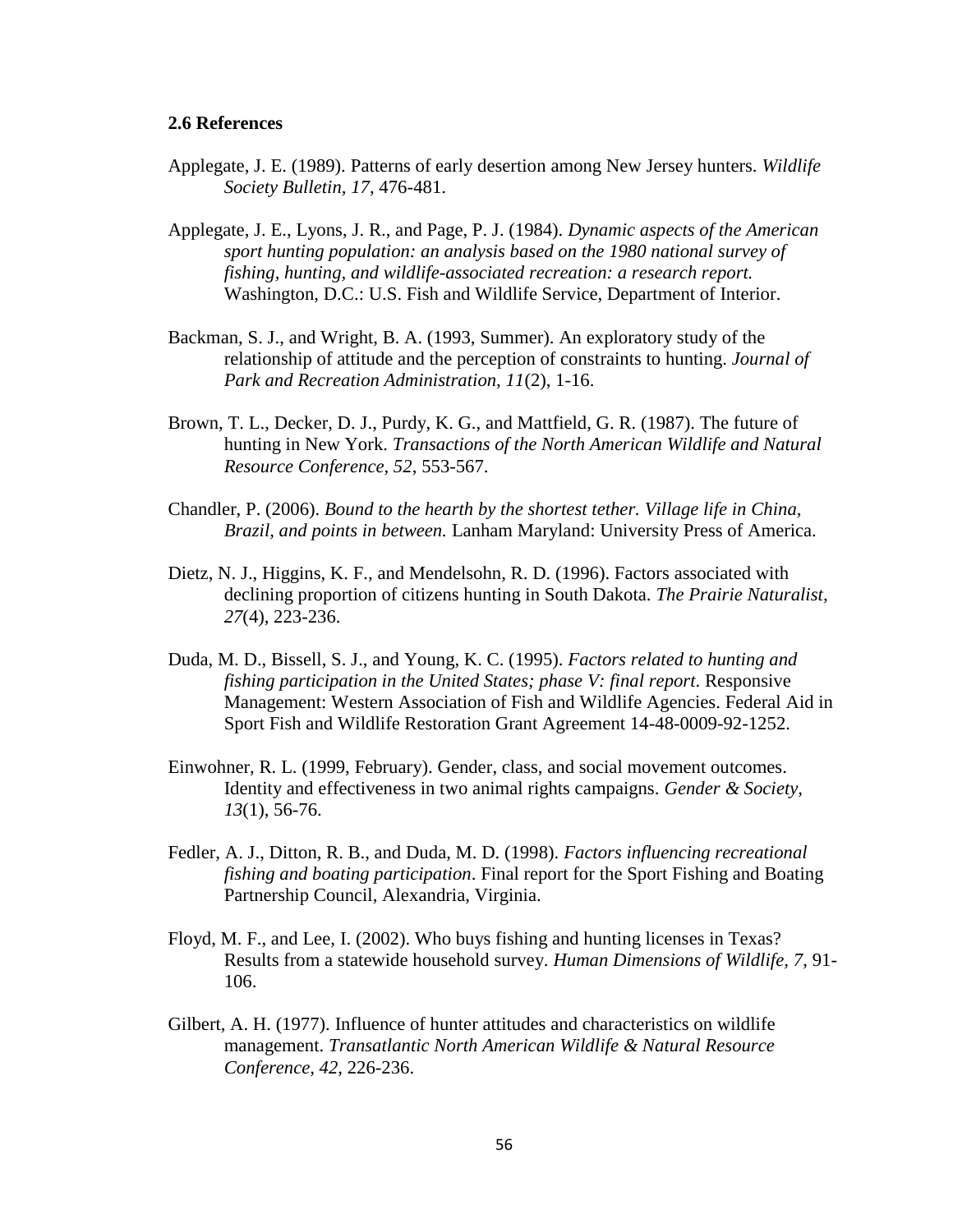- Heberlein, T. A., and Thomson, E. (1996). Changes in U.S. hunting participation, 1980- 1990. *Human Dimensions of Wildlife, 1*, 85-86.
- Manfredo, M. J., Sneegas, J. J., Driver, B., and Bright A. (1989). Hunters with disabilities: A survey of wildlife agencies and a case study of Illinois deer hunters. *Wildlife Society Bulletin, 17*, 487-493.
- Mehmood, S., Zhang, D., and Armstrong, J. (2003). Factors associated with declining hunting license sales in Alabama. *Human Dimensions of Wildlife, 8*, 243-262.
- Meyerson, H. (2008, February 22). Running from the woods: Study shows alarming rate avoiding outdoor activity. *The Grand Rapids Press*, p. D10.
- Miller, C. A., and Vaske, J. J. (2003). Individual and situational influences on declining hunter effort in Illinois. *Human Dimensions of Wildlife, 8*, 263-276.
- Moyer, B. (2007, July 1). Hunting: Number of hunters is dropping, but not public support for those who hunt. *Post-gazette Now.* Retrieved February 20, 2008, from http://www.post-gazette.com/pg/07182/798452-358.stm
- Mueller, E., and Gurin, G. (1962). Participation in outdoor recreation: Factors affecting demand among American adults. *Outdoor Recreation Resources Review Commission Study Report 20.* Washington, DC: U.S. Government Printing Office.
- Mueller, G. (2006, September 24). Recreational hunting is far from dead. *The Washington Times,* p. C13.
- National Shooting Sports Foundation. (1986). *Hunting frequency and participation study.* Riverside, Connecticut.
- Ott, R. L., and Longnecker, M. T. (2001). *An introduction to statistical methods and data analysis* (5<sup>th</sup> ed.). Boston, Massachusetts: Duxbury Press.
- Peek, C. W., Bell, N. J., and Dunham, C. C. (1996). Gender, gender ideology, and animal rights advocacy. *Gender & Society, 10*, 464-478.
- Purdy, K. G., Decker, D. J., and Brown, T. L. (1989). *New York's new hunters: influences on hunting involvement from beginning to end.* Human Dimensions Research Unit Publication 89-2, Department of Natural Resources, Cornell University, Ithaca, New York.
- Responsive Management. (2003). *Factors related to hunting and fishing participation among the nation's youth; phase V: final report*. Report prepared under a grant from the U.S. Fish and Wildlife Service, Division of Federal Aid, Sport Fish Restoration Program. Harrisonburg, Virginia.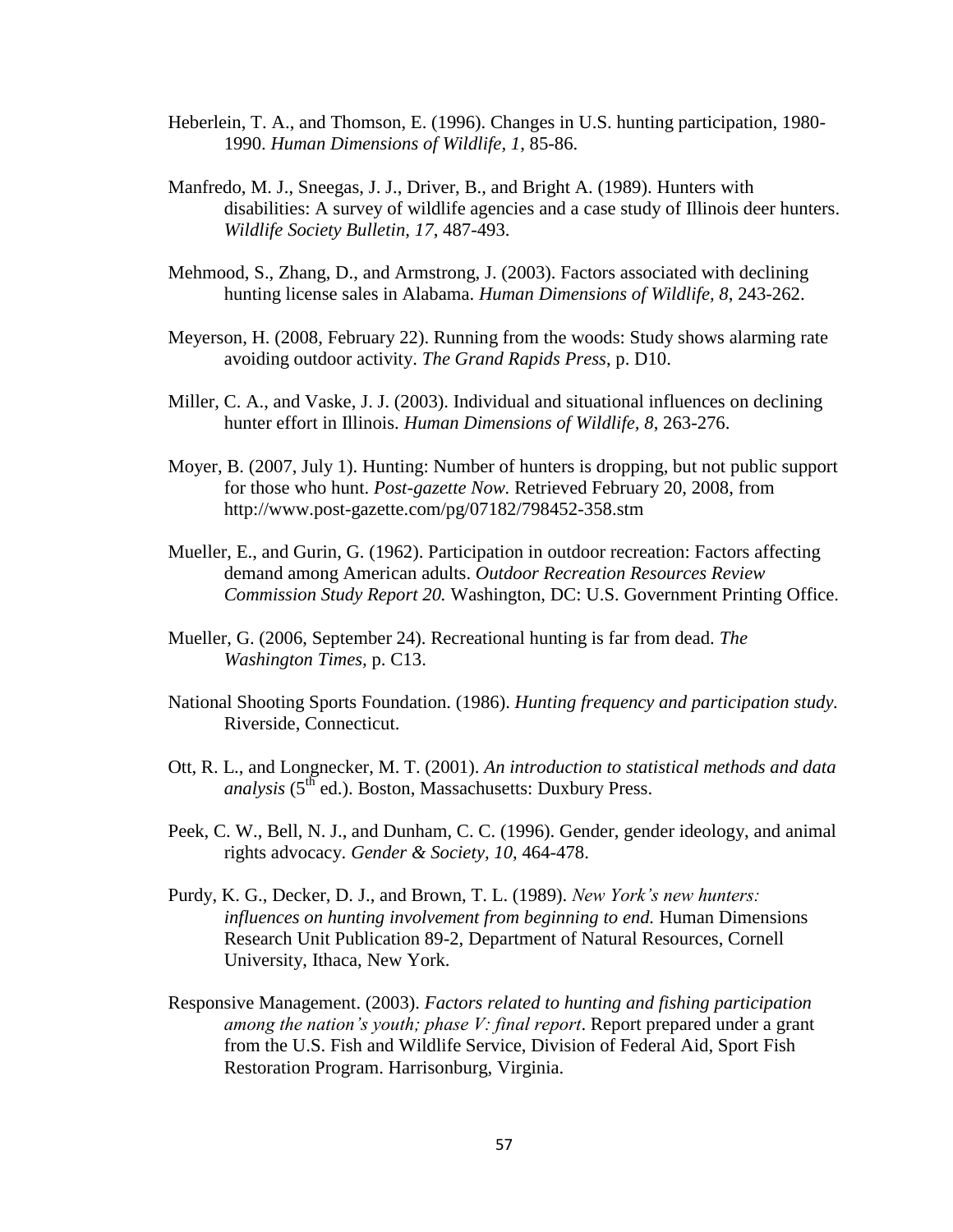- Riley, S. J., Decker, D. J., Enck, J. W., Curtis, P. D., Lauber, T. B., and Brown, T. L. (2003). Deer populations up, hunter populations down: Implications of interdependence of deer and hunter population dynamics on management. *EcoScience, 10*(4), 455-461.
- Shaw, D. L., and Gilbert, D. L. (1974). Attitudes of college students toward hunting. *Transatlantic North American Wildlife & Natural Resource Conference, 39*, 157- 162.
- Stedman, R. C., and Heberlein, T. A. (2001). Hunting and rural socialization: contingent effects of the rural setting on hunting participation. *Rural Sociology, 66*(4), 599- 617.
- U.S. Department of the Interior, U.S. Fish and Wildlife Service, and U.S. Department of Commerce, U.S. Census Bureau. (1988). *1985 National Survey of Fishing, Hunting, and Wildlife-Associated Recreation*.
- U.S. Department of the Interior, U.S. Fish and Wildlife Service, and U.S. Department of Commerce, U.S. Census Bureau. (2008). *2006 National Survey of Fishing, Hunting, and Wildlife-Associated Recreation*.
- Ward, D. (2007, February 26). Roundup: Hunting, fishing catch on in new mediums. *PR Week (US)*, p. 13.
- Wright, B. A., Rodgers, E. B., and Backman, K. F. (2001). Assessing the temporal stability of hunting participation and the structure and intensity of constraints: A panel study. *Journal of Leisure Research, 33*(4), 450-469.
- Yoesting, D. R., and Burkhead, D. L. (1973). Significance of childhood recreation experience and adult leisure behavior: an exploratory analysis. *Journal of Leisure Research, 5*, 25-36.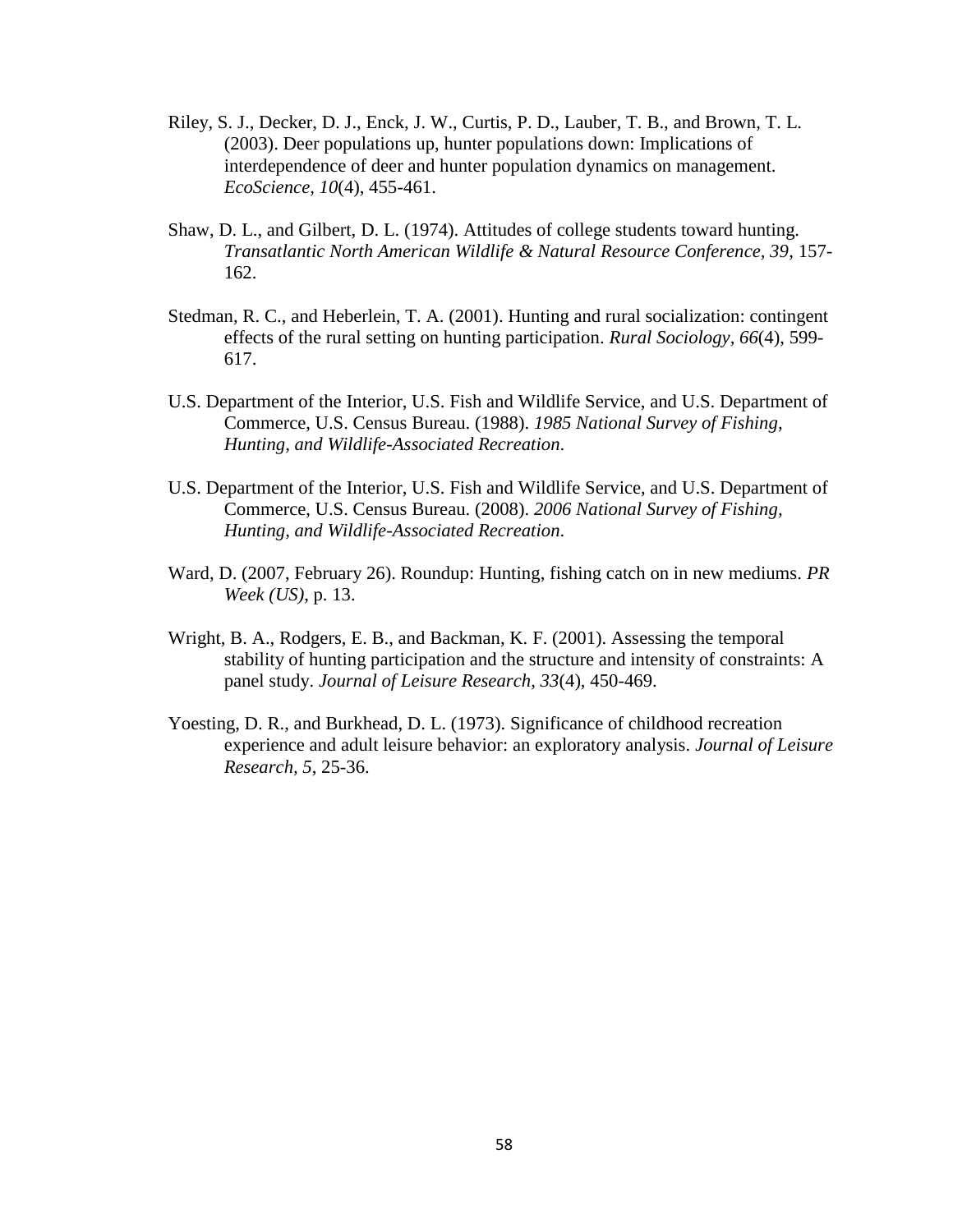### **Chapter 3: General Summary**

Trends in hunter recruitment and retention reflect the demand for hunting participation. These trends also may indicate changes in the number of people supportive of some conservation programs and number of people available to help achieve wildlife management goals. For example, declining hunting participation may make it more difficult to reduce populations of nuisance or overabundant wildlife species.

Several factors have been found to be associated with the decline in hunting participation in Indiana. In this study, these factors have been separated into three categories: demographic (age, race, gender, residence, etc.), social (family or friends to participate with, introduction to hunting, etc.), and supply (land availability, game availability, etc.). Results from this study show that socio-economic factors were the primary cause for the decrease in hunting participation. These results support the hypothesis that declining participation in hunting is the result of changing socioeconomic factors in American society and not of any adverse ecological factors in America"s natural environment.

However, a small percentage of respondents indicated ecological reasons for the changes in hunting participation in Indiana. This is minimal evidence supporting the hypothesis that hunting participation is decreasing due to ecological factors, including reduced wildlife populations and habitat.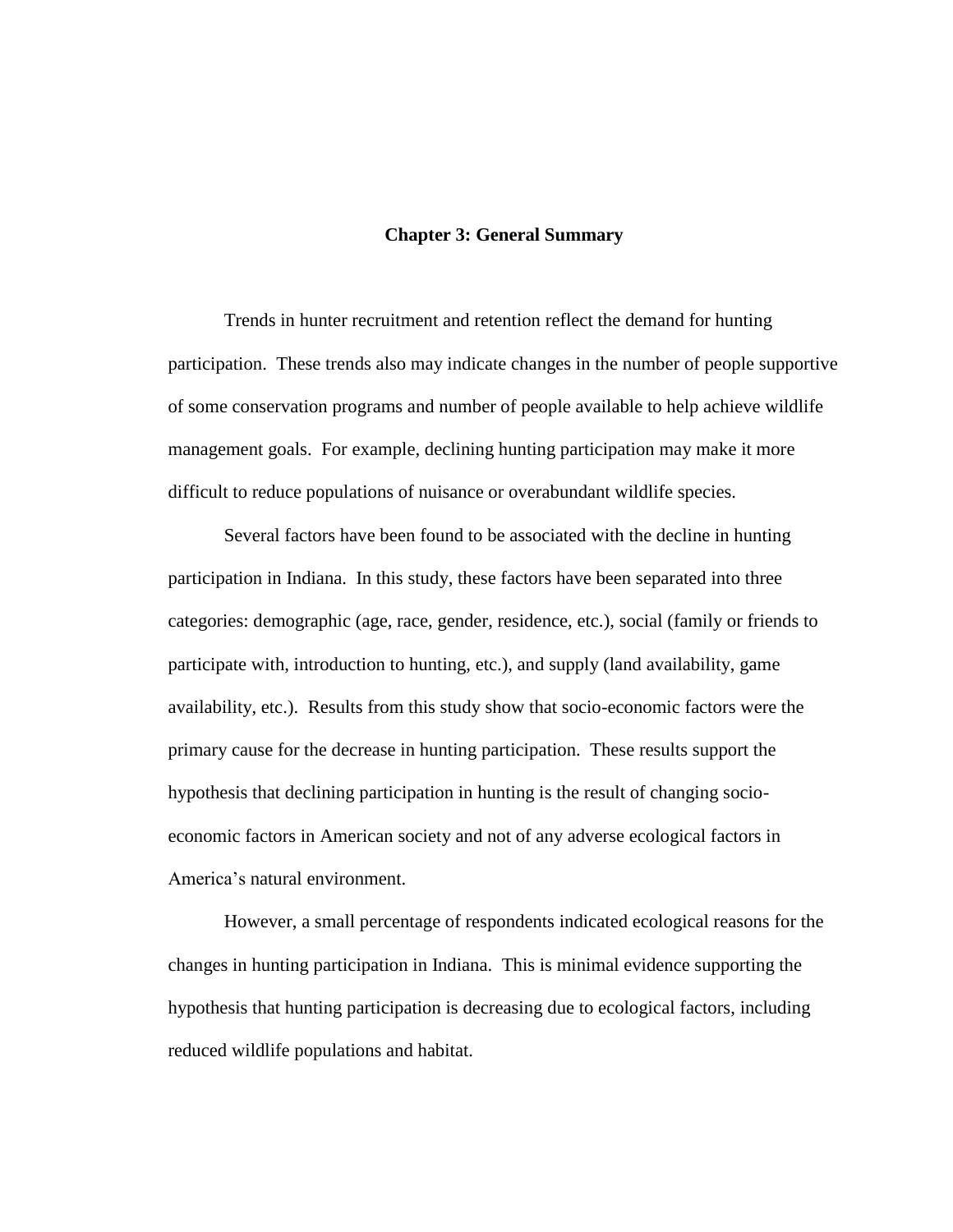### **3.1 Study Results**

#### *3.1.1 Demographic Factors*

The results of this study show that the demographics of current hunters, former hunters, nonhunters, and anti-hunters were somewhat different. The Chi square test indicated that gender, children living at home, and educational background are different among these groups, while the distribution of age, ethnicity, marital status, number of people living in household, and annual household income are not. In particular, current hunters were predominantly white males. They were young, with 44% of the current hunters being under 40 years old and only 13% over 60 years old. In contrast, 58% of former hunters were over 50 years old. Former hunters were also predominantly white males. The demographic characteristics of the current hunter sample were consistent with those reported by the U.S. Department of Interior (2008).

### *3.1.2 Social Factors*

When asked what has caused the change in hunting participation in Indiana, the most salient response indicated by initial interview respondents was less access to private land. Other responses of note from the initial interviews were an aging population (6%), no longer a necessity (6%), increased deer-vehicle-collisions (6%). Access to private land was also the most salient response indicated by the survey respondents. Survey respondents indicated that lack of outdoor interaction (3.8%), an aging hunting class (2.8%), single parent households (1.9%), and decreased initiation at an early age (1.9%) were also reasons for the change in hunting participation in Indiana.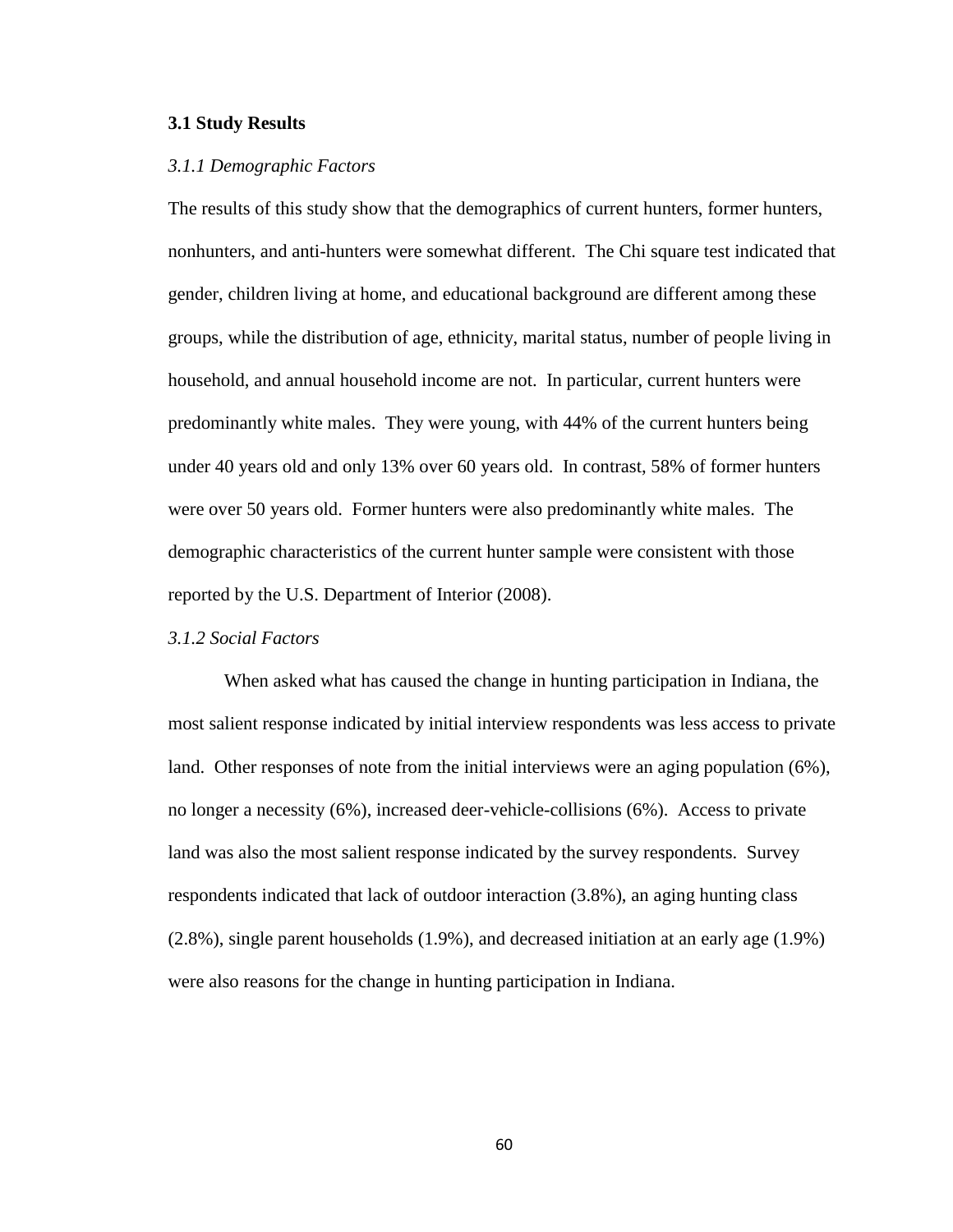# *3.1.3 Supply Factors*

While socio-economic factors were the primary reasons for the decline in hunting participation in Indiana, a small percentage of initial interview respondents and survey respondents cited "lack of game" and "declining habitat" as reasons for the changes in hunting participation in Indiana. Surprisingly, over 50% of respondents citing "lack of game" and "declining habitat" were nonhunters.

# *3.1.4 Respondents View of Participation*

The Chi square test indicated that survey respondents view of the change in hunting participation over time were different among current hunters, former hunters, nonhunters, and anti-hunters. Current hunters, former hunters, and nonhunters seem to realize that hunting participation is decreasing (Table 13). On the other hand, antihunters seem to perceive that the percentage of people participating in hunting has stayed the same over time (Table 13). Interestingly, a smaller percentage of nonhunters and

| <b>Change over time</b>                                                                | <b>Current</b><br>hunters<br>$(\%)$ | <b>Former</b><br>hunters<br>$(\%)$ | Non-<br><b>hunters</b><br>$\left( \frac{0}{0} \right)$ | Anti-<br>hunters<br>$(\%)$ | Chi-<br>square <sup>1</sup> |
|----------------------------------------------------------------------------------------|-------------------------------------|------------------------------------|--------------------------------------------------------|----------------------------|-----------------------------|
| More people hunt now than in<br>previous generations.                                  | 32.4                                | 21.1                               | 4.9                                                    | 0.0                        |                             |
| Less people hunt now than in<br>previous generations.                                  | 56.8                                | 57.9                               | 73.2                                                   | 22.2                       | $33.69***$                  |
| The percentage of people<br>participating in hunting has<br>stayed the same over time. | 10.8                                | 21.1                               | 22.0                                                   | 77.8                       |                             |

**Table 13.** Survey respondents view of the change in hunting participation over time.  $(n = 143)$ 

 $1$ Test of homogeneity, conducted by using the number of respondents in each category.

 $**p* < .05.$   $**p* < .01.$   $**p* < .001.$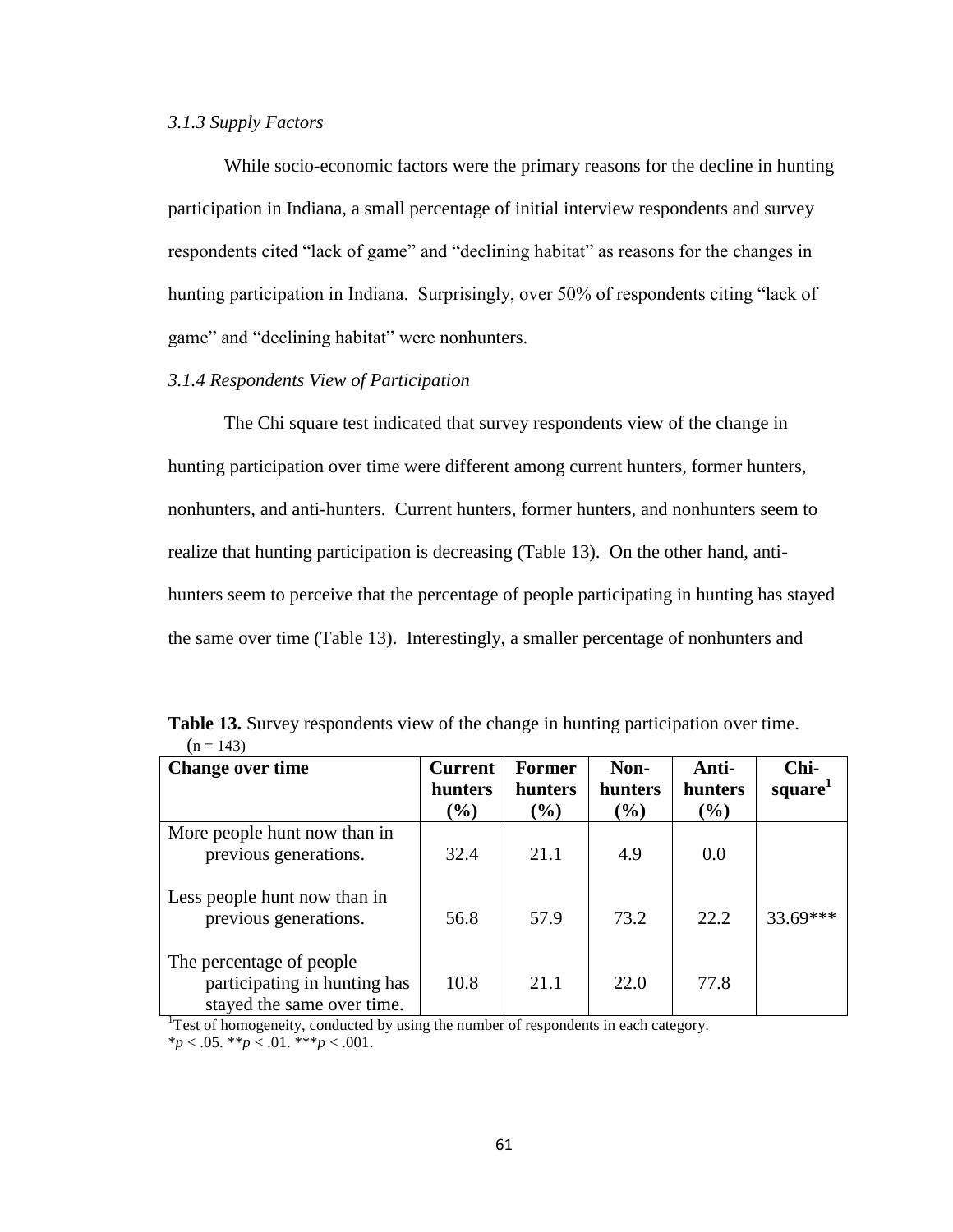anti-hunters believed that more people hunt now than in previous generations than current and former hunters (Table 13).

# *3.1.5 Game Type*

Small game was found to be hunted most by most respondents (Table 14). The percentage of current hunter respondents indicating big game hunting activity was consistent with the Indiana results from the 2006 National Survey of Fishing, Hunting, and Wildlife-Associated Recreation (U.S. Department of Interior, 2008). On average, respondents hunting small game and migratory birds were the youngest hunters, while respondents hunting big game and other animals were the oldest.

| $= 40.042$ $= 10.47$ $= 10.04$ $= 10.04$<br><b>Game type</b> | Chi-square <sup>1</sup><br>Percentage of<br>Percentage of |                |         |  |  |
|--------------------------------------------------------------|-----------------------------------------------------------|----------------|---------|--|--|
|                                                              | current hunters                                           | former hunters |         |  |  |
|                                                              | $(n = 75)$                                                | $(n = 19)$     |         |  |  |
| Big game                                                     | 84.0                                                      | 52.6           | $8.6**$ |  |  |
| Small game                                                   | 98.7                                                      | 89.5           | $4.15*$ |  |  |
| Migratory bird                                               | 58.7                                                      | 36.8           | 2.91    |  |  |
| Other animals                                                | 41.3                                                      | 36.8           | 0.13    |  |  |

**Table 14.** Type of game current and former hunter survey respondents hunt.

 $1$ <sup>1</sup>Test of homogeneity, conducted by using the number of respondents in each category.  $**p* < .05.$   $**p* < .01.$   $**p* < .001.$ 

### **3.2 Hypotheses**

This study, as well as other studies (Gilbert, 1977; Mehmood *et al.*, 2003; Miller and Vaske, 2003), found that socio-economic factors were the primary cause for the decrease in hunting participation. As stated previously, the results of this study support the hypothesis that declining participation in hunting is the result of changing socio-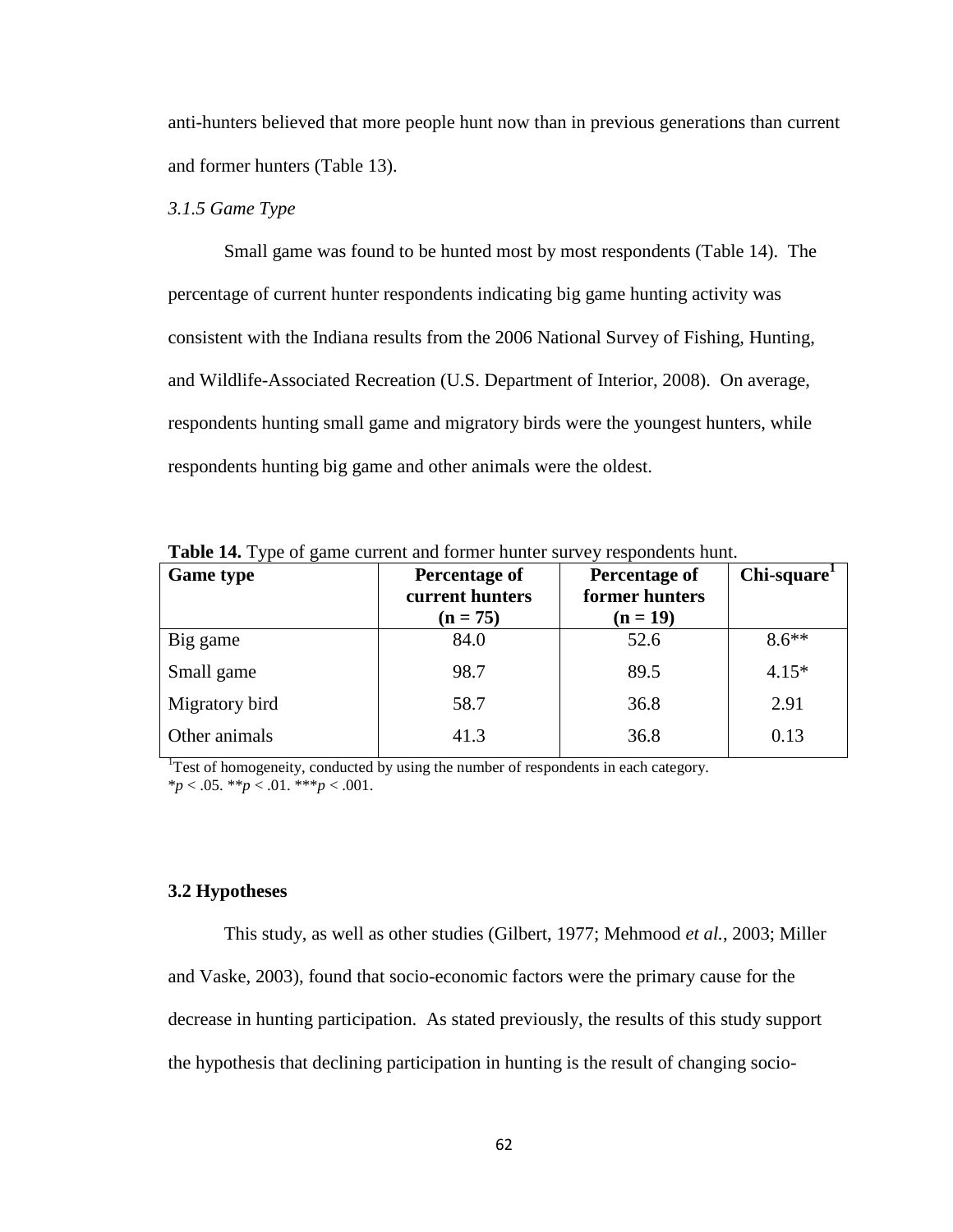economic factors in American society and not of any adverse ecological factors in America"s natural environment.

While the decline in hunting participation in Indiana has been found to be the result of changing socio-economic factors, there is minimal evidence supporting the hypothesis that hunting participation is decreasing due to ecological factors, including reduced wildlife populations and habitat. However, the results of this study found that the majority of the evidence rejects this hypothesis.

While most respondents were initiated into the sport of hunting at an early age, there was no statistical difference found in age introduced into hunting between current and former hunters. The hypothesis that hunting participation is decreasing because individuals are not socialized into hunting at an early age as in past generations was not supported statistically. The hypothesis was tested with a correlation between the age current and former hunter respondents were introduced into hunting and respondents" current age. It was found not significant  $(p > 0.05)$ .

One of the socio-economic factors associated with the change in hunting participation is the increase in urbanization. Urbanization was found to be one of the primary reasons for the decline in hunting participation in Indiana. This evidence supports the hypothesis that hunting participation is decreasing because society is becoming more urbanized; therefore, people have less interest in hunting. Further supporting the hypothesis, many respondents discontinued hunting participation due to a loss of interest.

Another proposed factor associated with the decline in hunting participation in Indiana is that hunters may hunt less or even quit hunting to participate in other leisure

63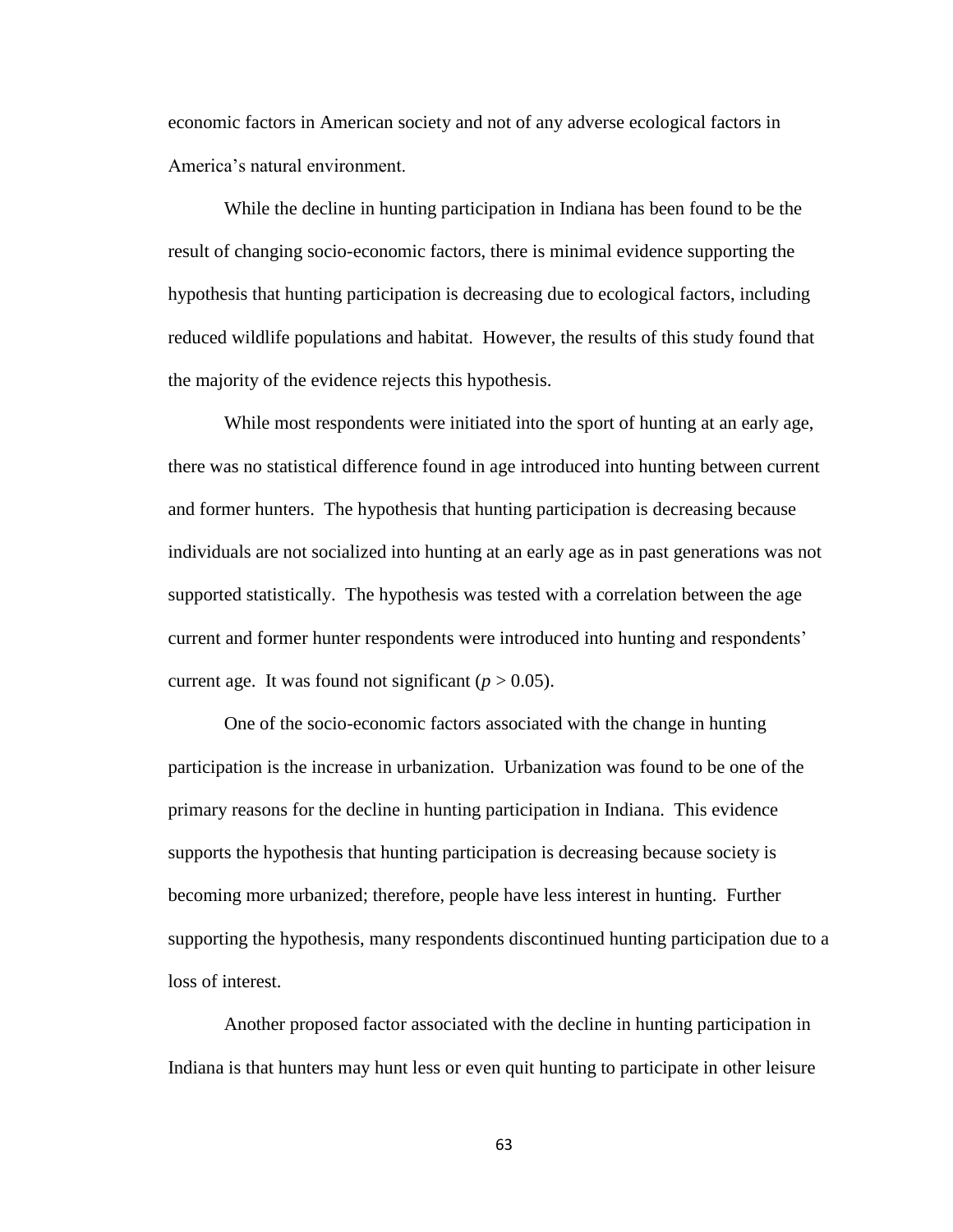activities. The hypothesis that hunting participation is decreasing because participants are moving to other types of leisure activities was not supported statistically. Most respondents" leisure activities did not affect their decision on whether or not to participate in hunting.

### **3.3 Management and Future Research**

#### *3.3.1 Management Recommendations*

This study surveyed several factors that may affect an individual"s decision to participate in hunting. One problem with surveying public opinion is that wildlife management agencies will modify their programs to what the majority of the public wants and not what is best for wildlife. These agencies should use public opinion as a tool rather than a means of wildlife management (Dietz *et al.*, 1996). While Indiana agencies need to be aware of public attitudes, they must also view attitudes within the context of their mission, goals, and objectives.

The results of this study suggest that agencies would gain the most from efforts to retain current hunters, while recruiting young adult males. Many youth educational programs or hunting camps to introduce the basics of hunting are available in many other states, but very few are found in Indiana. This type of basic introduction is needed, especially for young adults who do not have family members or friends that can initiate them into the sport. Providing opportunities for these young adults to become socialized into the sport of hunting can create loyal and avid hunters, thereby increasing hunting participation rates for future generations.

64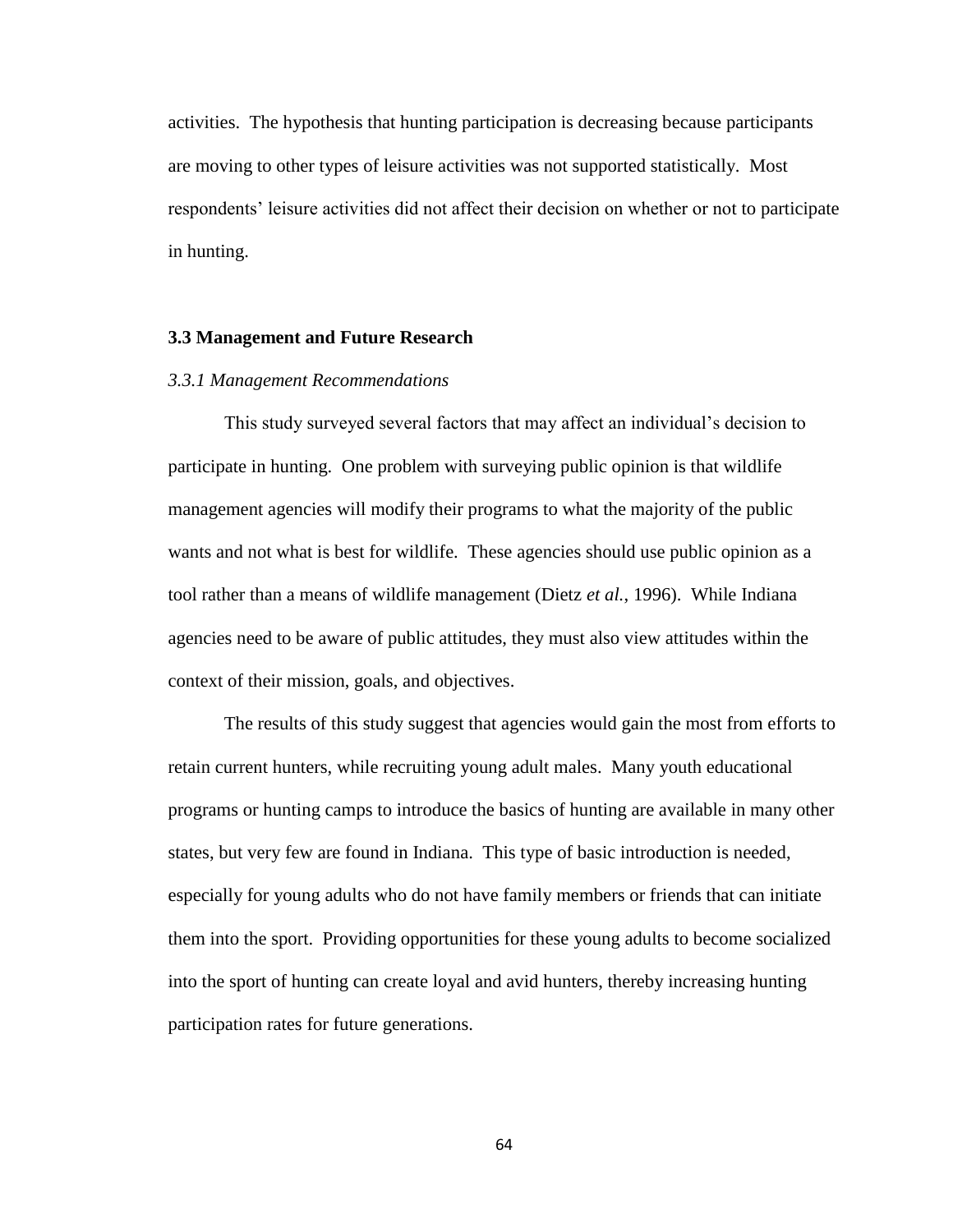Many respondents have expressed their dissatisfaction with the current price of hunting licenses. A decrease in licenses could potentially increase hunting participation rates. Current hunting season lengths were also a cause for concern among many respondents. Many respondents, especially former hunters hunting during the deer firearms season, felt they were only able to hunt a few days out of the year due to the current season lengths. An increase in season length could also stabilize or increase hunting participation rates in Indiana. Finally, efforts to keep hunting woven into the social structure of the community would ensure that hunting maintains the critical support and acceptance of the nonhunting community.

## *3.3.2 Future Research*

This study used a state wide survey of Indiana residents age 18 and over. Due to budget constraints the sample size of the mailing survey was limited to 500. While the demographics of respondents were consistent with previous studies on hunting participation (U.S. Department of Interior, 2008), a larger sample size could give a better representation of Indiana current and former hunters.

Lifetime license holders and private landowners were limitations to this study. An individual holding a lifetime license was not included in the mailing survey sample population  $(n = 500)$ . Certain private landowners were also not included in the mailing survey sample population, as owners of farmland and their families that hunt on the property where they live can hunt without a license. Although the mailing survey did not reach these two groups, the face-to-face surveys could have. Future research should focus on including these two groups into the sample population.

65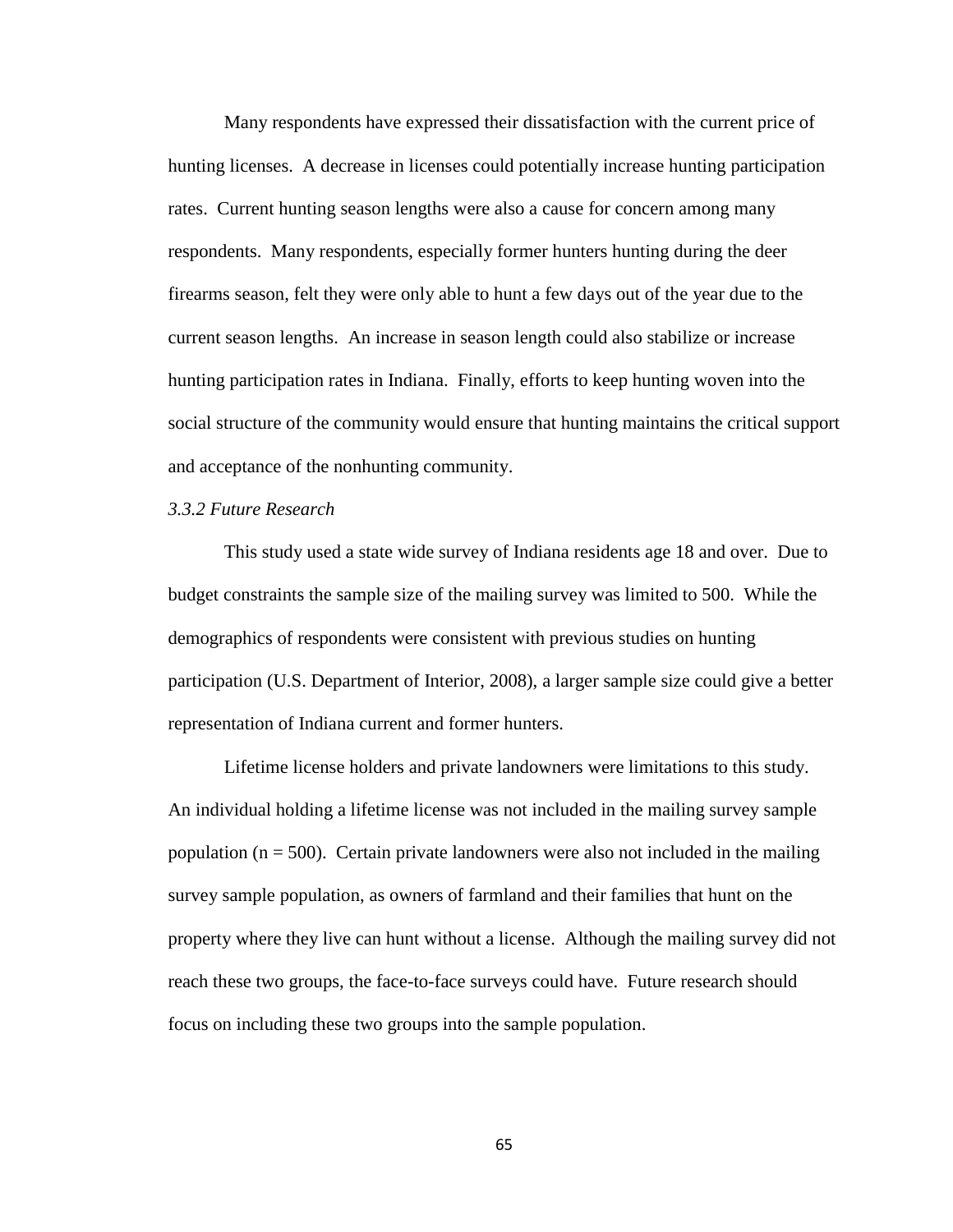### **3.4 References**

- Dietz, N. J., Higgins, K. F., and Mendelsohn, R. D. (1996). Factors associated with declining proportion of citizens hunting in South Dakota. *The Prairie Naturalist, 27*(4), 223-236.
- Gilbert, A. H. (1977). Influence of hunter attitudes and characteristics on wildlife management. *Transatlantic North American Wildlife & Natural Resource Conference, 42*, 226-236.
- Mehmood, S., Zhang, D., and Armstrong, J. (2003). Factors associated with declining hunting license sales in Alabama. *Human Dimensions of Wildlife, 8*, 243-262.
- Miller, C. A., and Vaske, J. J. (2003). Individual and situational influences on declining hunter effort in Illinois. *Human Dimensions of Wildlife, 8*, 263-276.
- U.S. Fish and Wildlife Service, U.S. Department of the Interior, and U.S. Department of Commerce, U.S. Census Bureau. (2008). *2006 National Survey of Fishing, Hunting, and Wildlife-Associated Recreation*.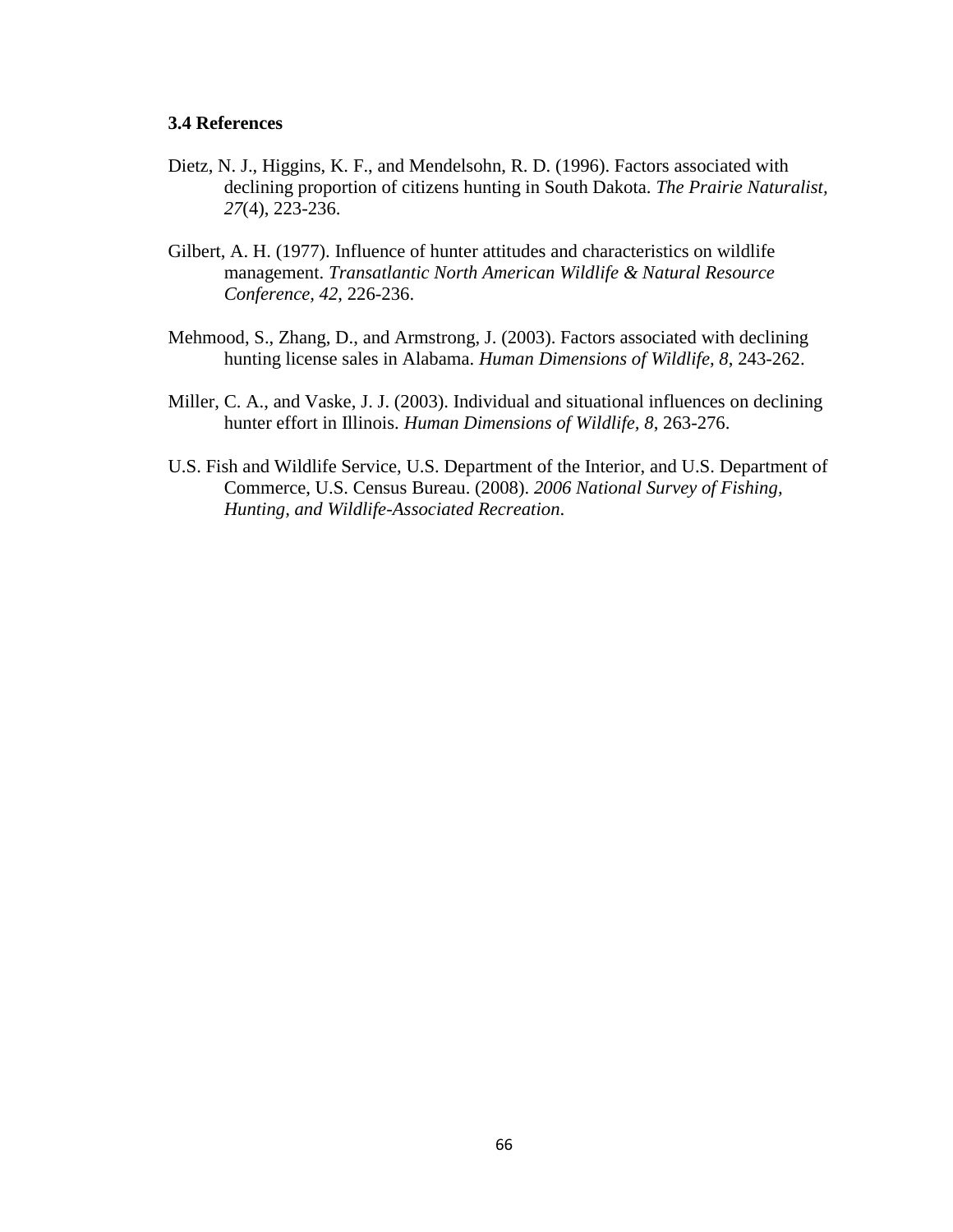**APPENDIX A**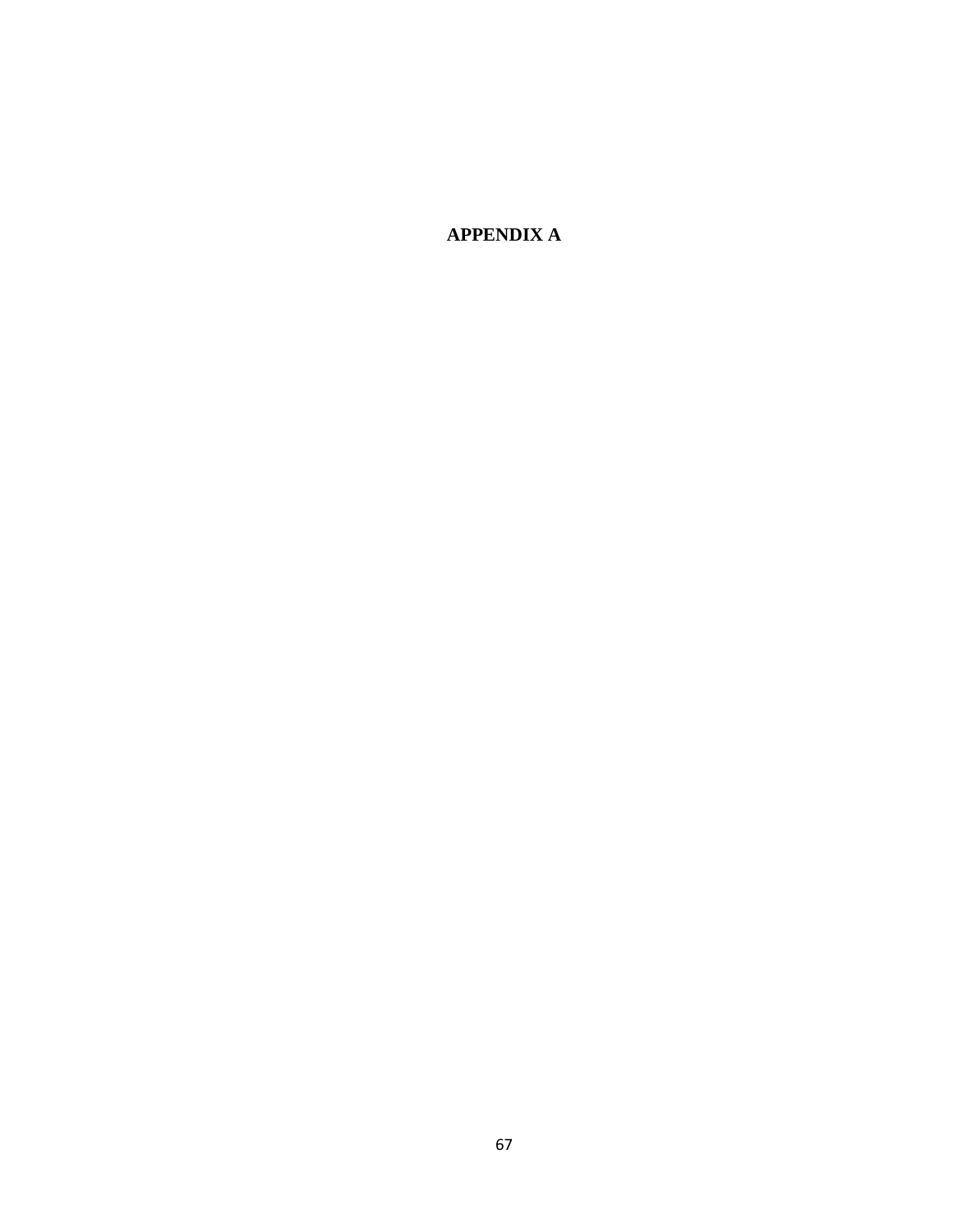

Figure 1. Number of people who hunted in Indiana: 1996-2006.

U.S. Department of the Interior, U.S. Fish and Wildlife Service, and U.S. Department of Commerce, U.S. Census Bureau. (2008). *2006 National Survey of Fishing, Hunting, and Wildlife-Associated Recreation*.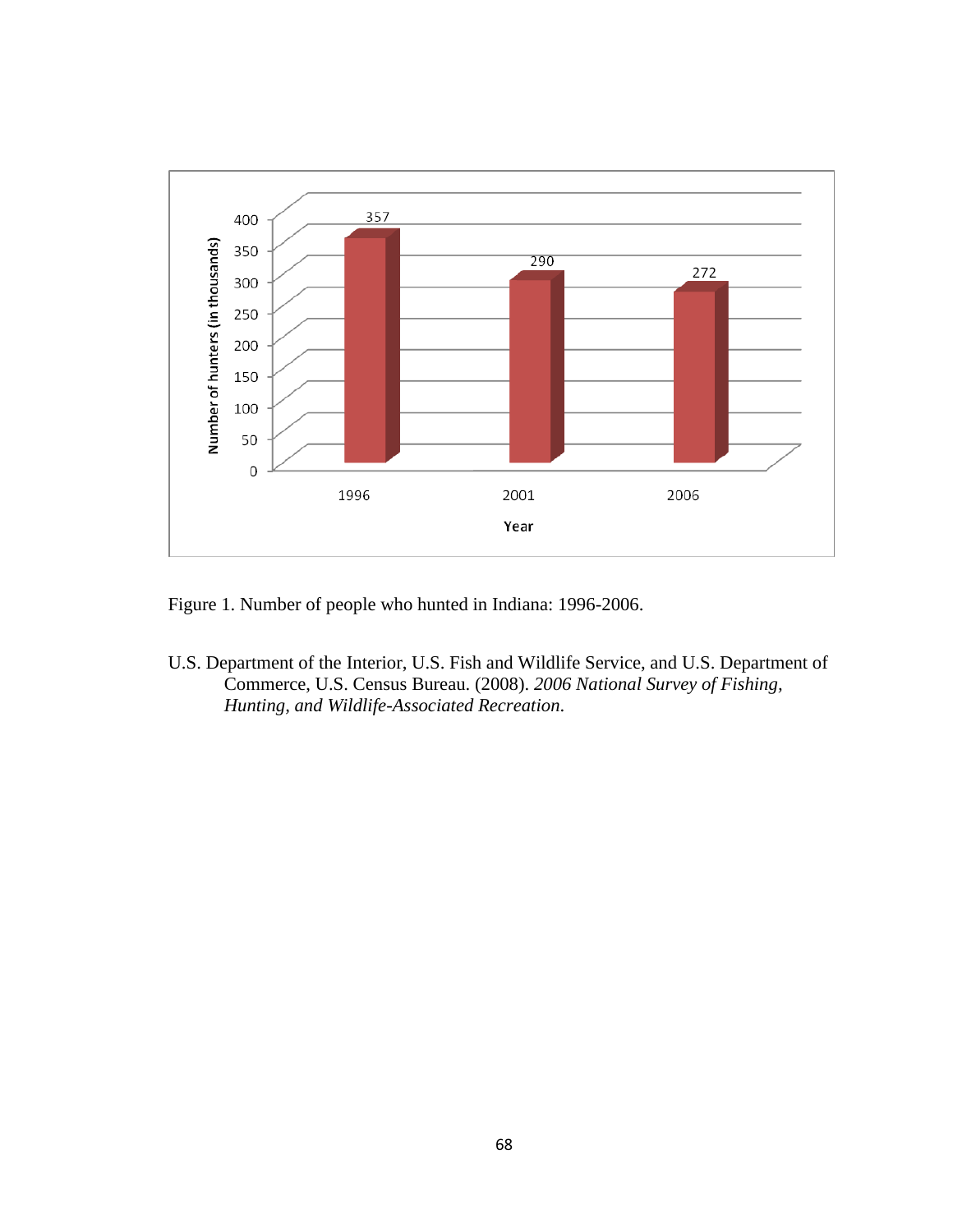**APPENDIX B**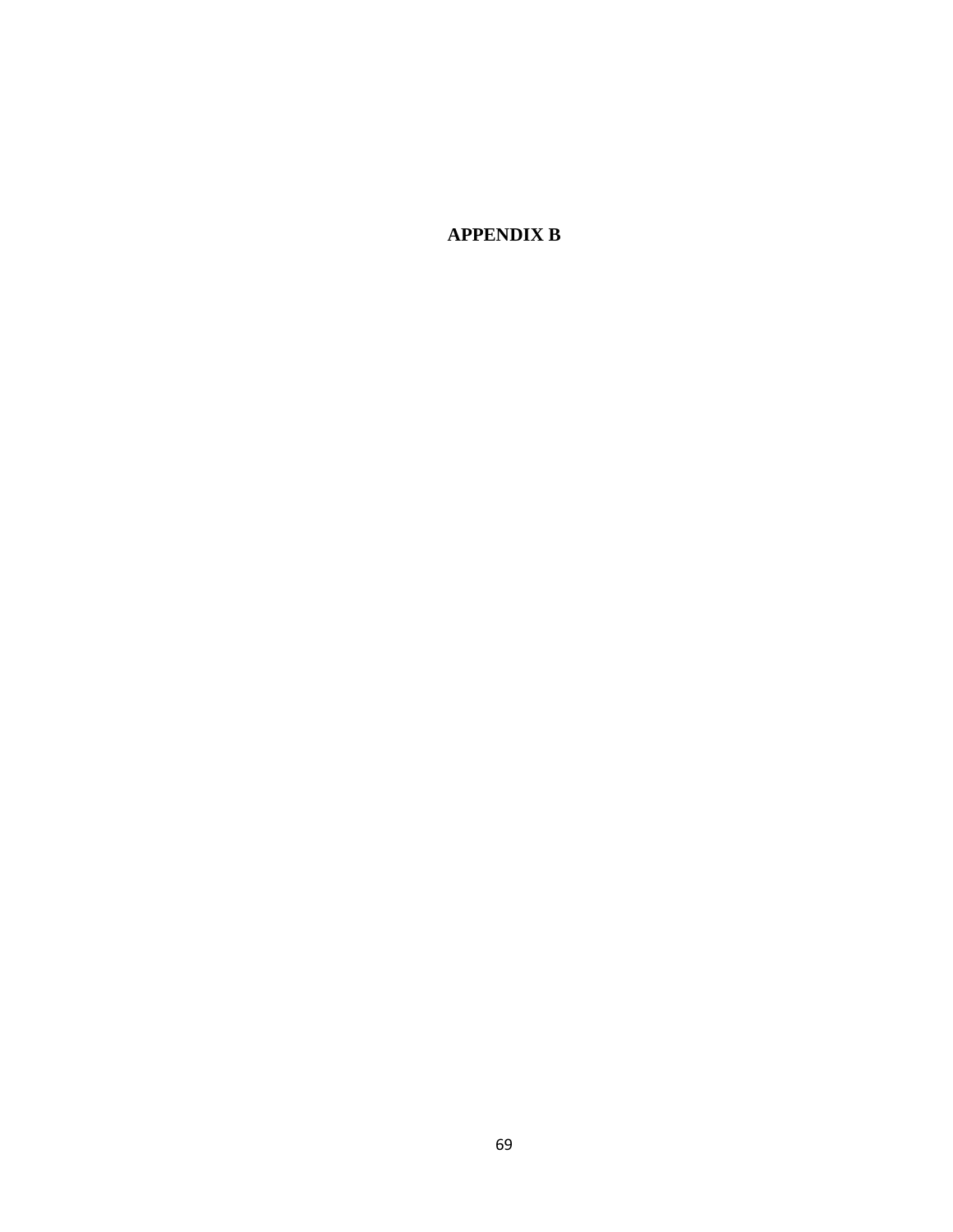**September, 2008**

### **Indiana Department of Natural Resources Division of Fish and Wildlife 402 W. Washington, Rm W273 Indianapolis, IN 46204**

#### Dear Sir or Madam:

Much research has been conducted on hunting participation in the United States, but there is a gap in the research on hunting participation in Indiana. For this reason I am conducting research as a graduate student in Natural Resources and Environmental Management at Ball State University to identify the factors most important to understanding hunting participation in Indiana. The main goal of this research is to identify the most salient factors associated with the changes in hunting participation in Indiana.

I am interested in obtaining mailing addresses and phone numbers of a sample of Indiana resident current and former hunters. These identified subjects will be asked to complete a short, voluntary questionnaire that will assess people"s opinions and behaviors related to hunting in Indiana. In no way will the results be identifiable to individual names but rather generalized to the whole state. We would be willing to share the results of the statewide survey upon request.

Your signature below, under "confirmed by," will indicate that you will agree to permit the researcher to utilize mailing addresses and phone numbers of a sample of Indiana resident current and former hunters. Please let us know if you have any questions concerning this survey.

Thank you for your help with this matter and we look forward to hearing from you.

Sincerely,

#### **Joseph R. Holzinger II**

\_\_\_\_\_\_\_\_\_\_\_\_\_\_\_\_\_\_\_\_\_\_\_\_\_

Confirmed by:

For more information, feel free to contact researcher or Ball State advisor:

| Principal Investigator:                  | <b>Faculty Supervisor:</b>        |  |  |
|------------------------------------------|-----------------------------------|--|--|
| Joseph R. Holzinger II, Graduate Student | Dr. Amy Gregg                     |  |  |
| Natural Res. & Environmental Man.        | Natural Res. & Environmental Man. |  |  |
| WQ 111                                   | WO 114                            |  |  |
| <b>Ball State University</b>             | <b>Ball State University</b>      |  |  |
| Muncie, IN 47306                         | Muncie, IN 47306                  |  |  |
| $(765)$ 524-7011                         | $(765)$ 285-5781                  |  |  |
| jrholzinger@bsu.edu                      | algreg2@bsu.edu                   |  |  |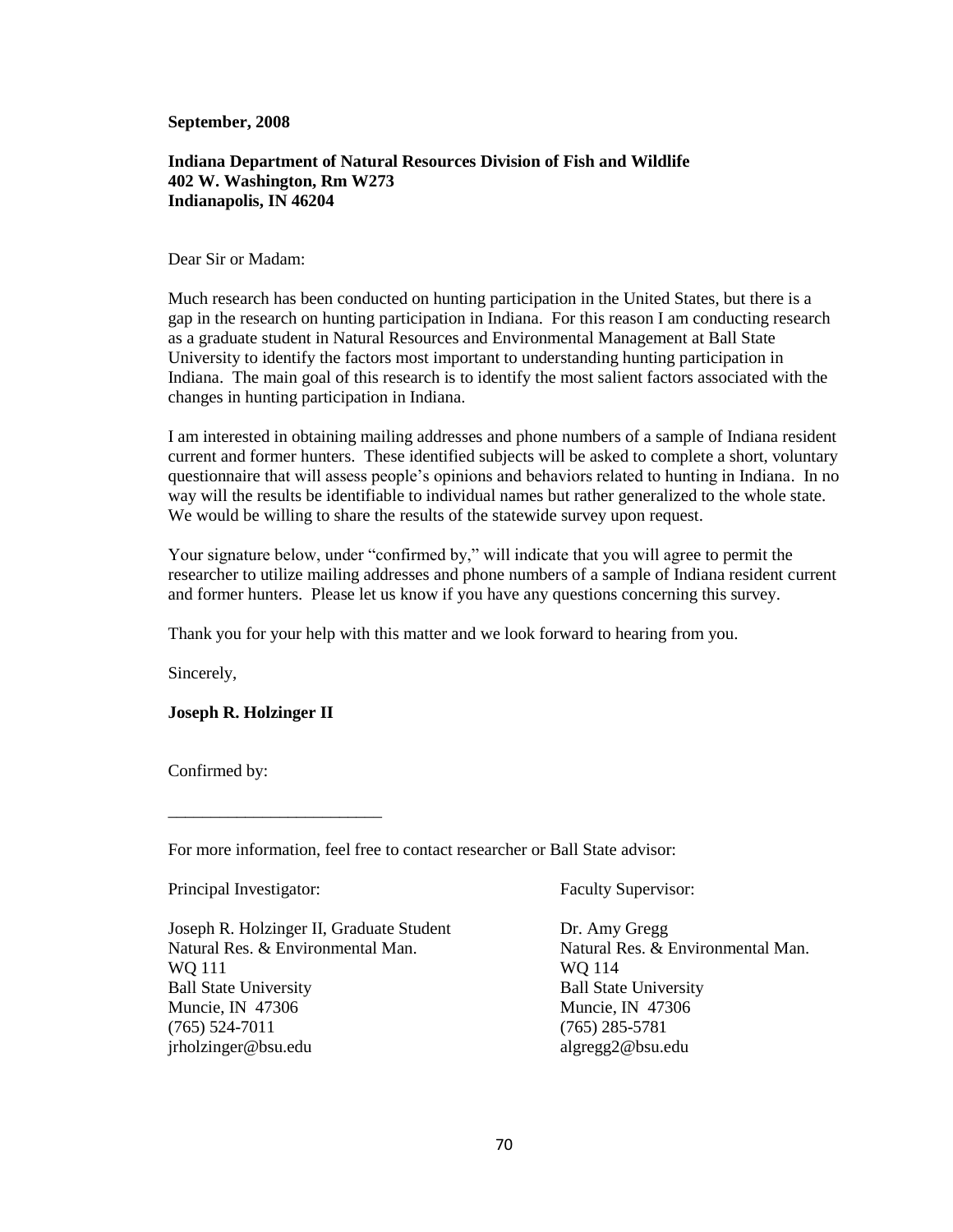**September, 2008**

**Muncie Bureau of Motor Vehicles 2904 E. McGalliard Road Muncie, IN 47303**

Dear Sir or Madam:

Much research has been conducted on hunting participation in the United States, but there is a gap in the research on hunting participation in Indiana. For this reason I am conducting research as a graduate student in Natural Resources and Environmental Management at Ball State University to identify the factors most important to understanding hunting participation in Indiana. This study is supported by Ball State University and the Indiana Department of Natural Resources.

I am interested in setting up outside the entrance to your building during the week of October 5, 2008 to administer a voluntary survey entitled "Identifying the Factors with Changing Hunting Participation in Indiana Survey." The survey is voluntary and will take approximately 10 minutes of the respondents' time.

Your signature below, under "confirmed by," will indicate that you will agree to permit the survey to be administered. Please let us know if you have any questions concerning this survey.

Thank you for your help with this matter and we look forward to hearing from you.

Sincerely,

#### **Joseph R. Holzinger II**

\_\_\_\_\_\_\_\_\_\_\_\_\_\_\_\_\_\_\_\_\_\_\_\_\_

Confirmed by:

For more information, feel free to contact researcher or Ball State advisor:

| Principal Investigator:                  | <b>Faculty Supervisor:</b>        |  |  |
|------------------------------------------|-----------------------------------|--|--|
| Joseph R. Holzinger II, Graduate Student | Dr. Amy Gregg                     |  |  |
| Natural Res. & Environmental Man.        | Natural Res. & Environmental Man. |  |  |
| WQ 111                                   | WO 114                            |  |  |
| <b>Ball State University</b>             | <b>Ball State University</b>      |  |  |
| Muncie, IN 47306                         | Muncie, IN 47306                  |  |  |
| $(765)$ 524-7011                         | $(765)$ 285-5781                  |  |  |
| jrholzinger@bsu.edu                      | algreg2@bsu.edu                   |  |  |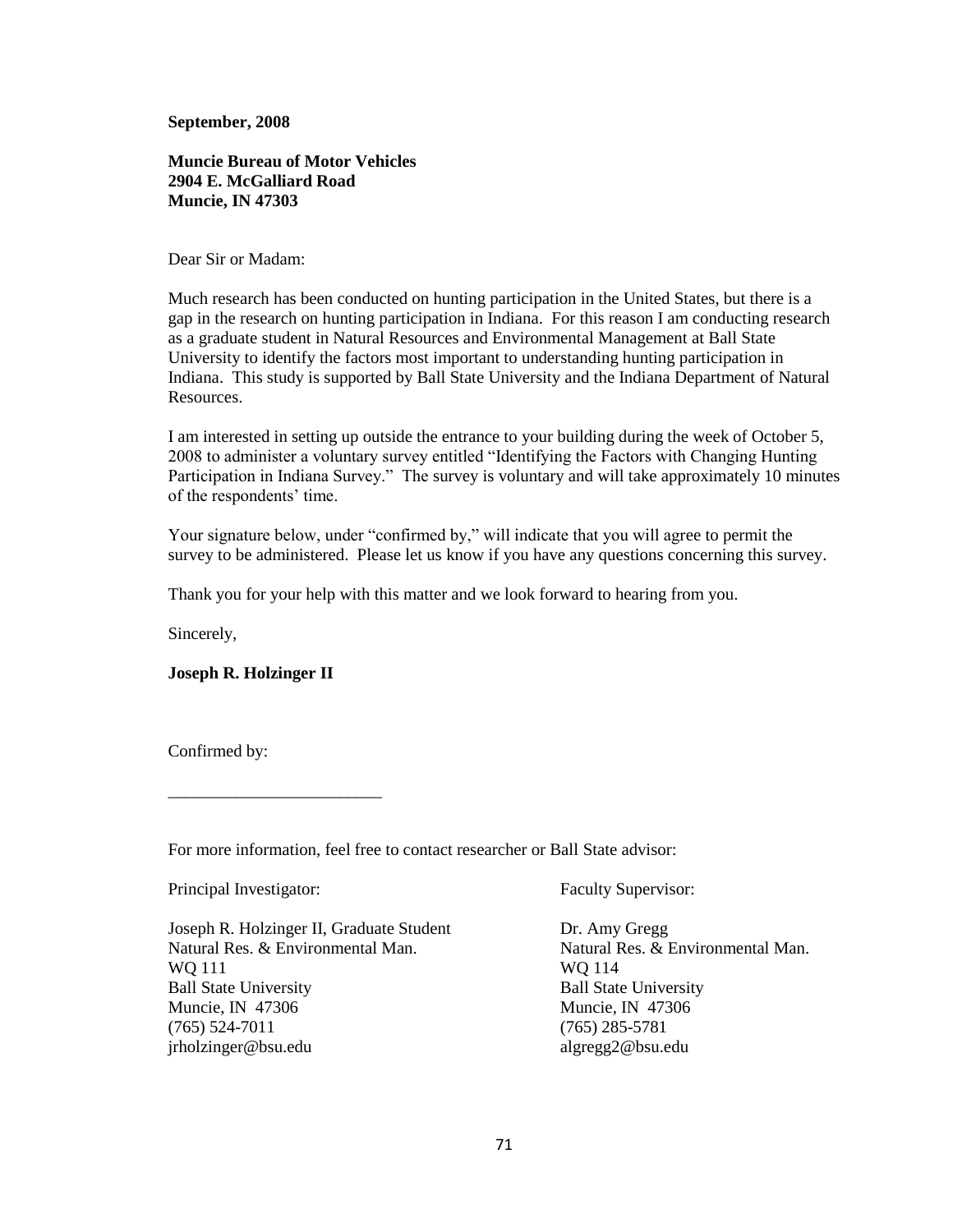**November, 2008**

**Ball State University Department of Natural Resources and Environmental Management West Quad 111 Muncie, IN 47306**

#### **Identifying the Factors with Changing Hunting Participation in Indiana Survey**

#### **Dear Indiana Resident:**

Much research has been conducted on hunting participation in the United States, but there is a gap in the research on hunting participation in Indiana. For this reason I am conducting research as a graduate student in Natural Resources and Environmental Management at Ball State University to identify the factors most important to understanding hunting participation in Indiana. This study is supported by Ball State University and the Indiana Department of Natural Resources. We are very interested in your opinions and behaviors. Your responses to the following survey are very important and will be kept confidential. In no way will the results be identifiable to individual names but rather generalized to the whole state. Thank you in advance for your help. We would be willing to share the results of the statewide survey upon request.

To be eligible to participate in this study, you must be an Indiana resident age 18 or older. For this project, you will be asked to complete a questionnaire about hunting participation in Indiana. It will take approximately 10 minutes of your time to complete. Then you will be asked to return it to Ball State University in the envelope provided. The mailing survey will be returned in a postage paid sealed envelope directly to the researcher and remain confidential. Names will not be collected on any of the questionnaires and subjects will remain confidential. Individual data will not be linked to names of participants and data reporting will be for the whole sample, not individual participants. The questionnaires will be kept in a lock box until the research is completed. The researcher will be the only one who will have access to the data. Upon completion of the research, the questionnaires will be shredded. Thank you for your participation in this very important survey. Sincerely,

Joseph R. Holzinger II

For more information, feel free to contact researcher or Ball State advisor:

| Principal Investigator:                  | <b>Faculty Supervisor:</b>        |  |  |
|------------------------------------------|-----------------------------------|--|--|
| Joseph R. Holzinger II, Graduate Student | Dr. Amy Gregg                     |  |  |
| Natural Res. & Environmental Man.        | Natural Res. & Environmental Man. |  |  |
| WQ 111                                   | WQ 114                            |  |  |
| <b>Ball State University</b>             | <b>Ball State University</b>      |  |  |
| Muncie, IN 47306                         | Muncie, IN 47306                  |  |  |
| $(765)$ 524-7011                         | $(765)$ 285-5781                  |  |  |
| jrholzinger@bsu.edu                      | algreg2@bsu.edu                   |  |  |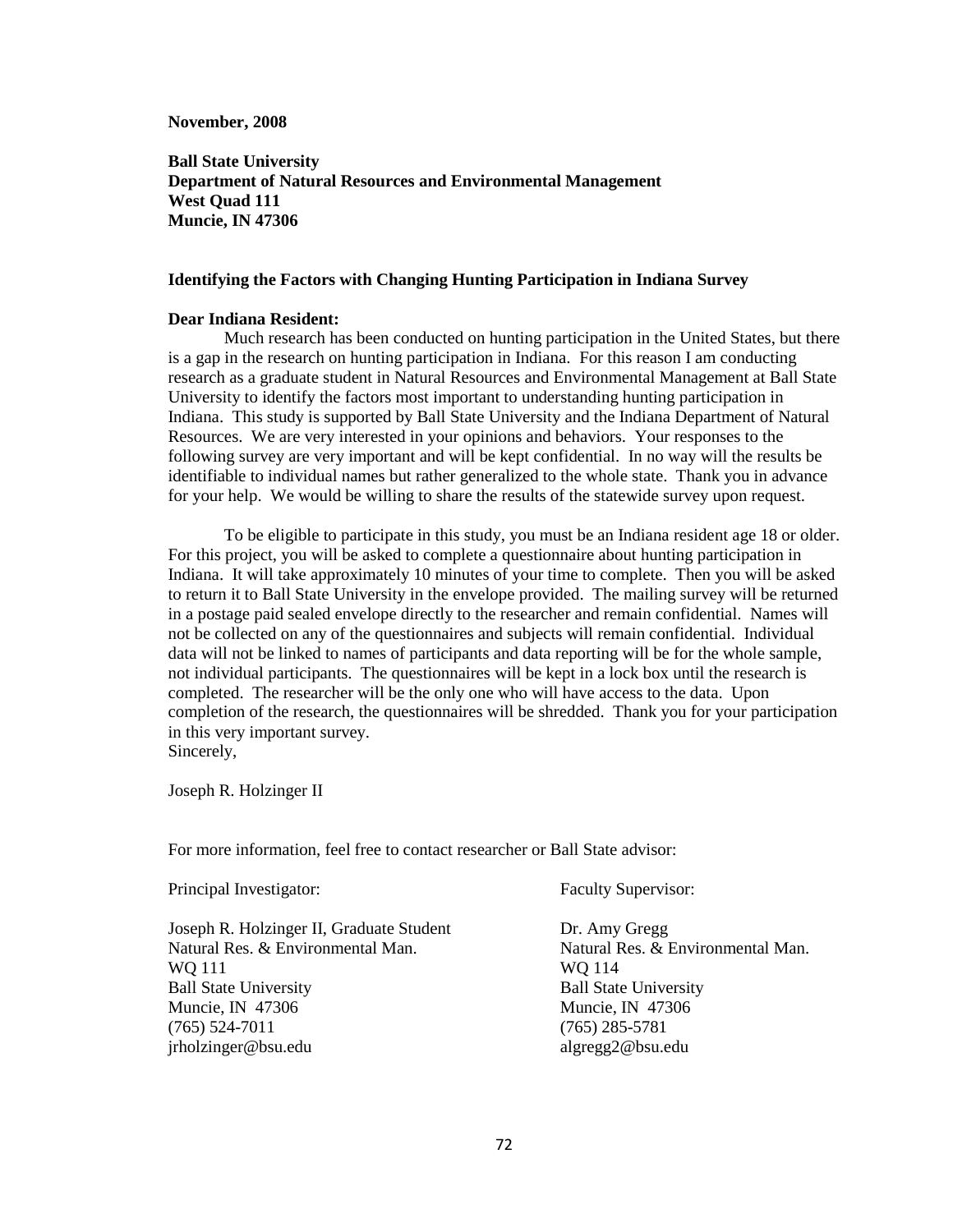**APPENDIX C**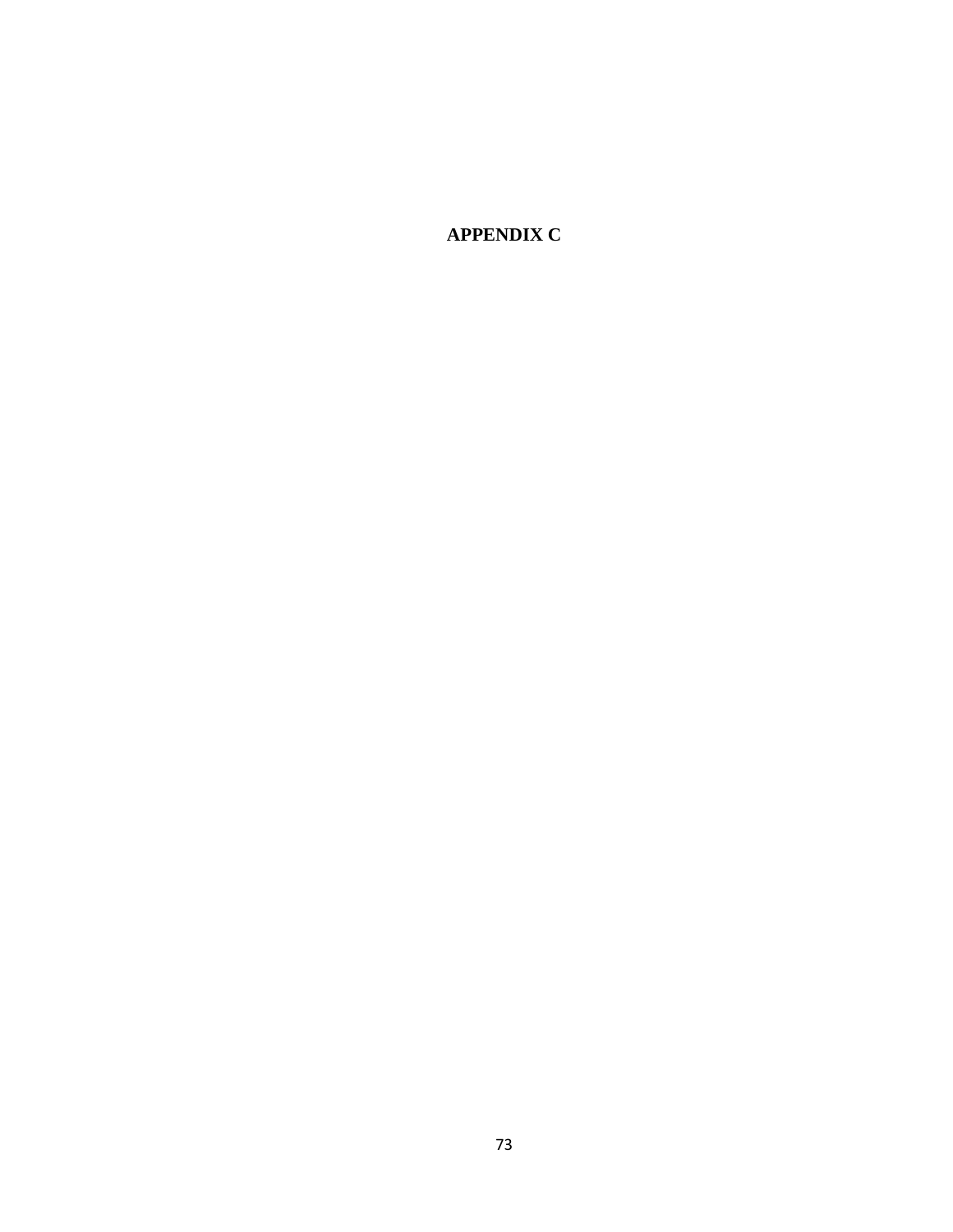## **Interview Questions**

Introduction: We are interested in learning about your opinions and behaviors as they relate to hunting or not hunting in Indiana.

- 1. Which of these best describes you, the respondent? Check one:
	- a. \_\_\_ Current hunter: purchased any type of hunting license within the last 3 years.
	- b. Former hunter: have hunted more than 3 years ago, but have not hunted since that time.
	- c. Nonhunter: have never hunted.
	- d. \_\_\_ Anti-hunter: against hunting.

If they answered 1a or 1b, go to Question 2. If they answered 1c or 1d, go to Question 6. Current Hunters and Former Hunters:

|  | 2. At what age were you introduced into hunting? |  |
|--|--------------------------------------------------|--|
|--|--------------------------------------------------|--|

- 3. Who introduced you into hunting? • I will then ask that persons relation.
- 4. Do any of your family members hunt?  $\qquad \qquad \qquad \qquad$  Yes  $\qquad \qquad$  No
- 5. Have you ever introduced a child to hunting? \_\_\_\_ Yes \_\_\_ No
	- If yes, please specify your relation to the child:

If yes, please specify:

If they answered 1c or 1d, please answer Question 6, then skip to Question 9. Nonhunters and Anti-hunters:

- 6. What is the reason you don"t participate in hunting?
	- I will continue to ask the subject "What else" until the respondent no longer has any answers.

If they answered 1b, please answer Question 7, otherwise go to Question 9. Former Hunters:

- 7. What is the reason you no longer participate in hunting?
	- I will continue to ask the subject "What else" until the respondent no longer has any answers.
- 8. Have you moved to another type of leisure activity? \_\_\_\_ Yes No

All subjects will be asked the following questions regardless of their answer to Question 1. Demographic questions: Please tell us a little bit about yourself. This allows us to compare our respondents to the general population of Indiana.

| 9. What is your gender? | male | female |
|-------------------------|------|--------|
|-------------------------|------|--------|

10. What was your age on your last birthday? \_\_\_ years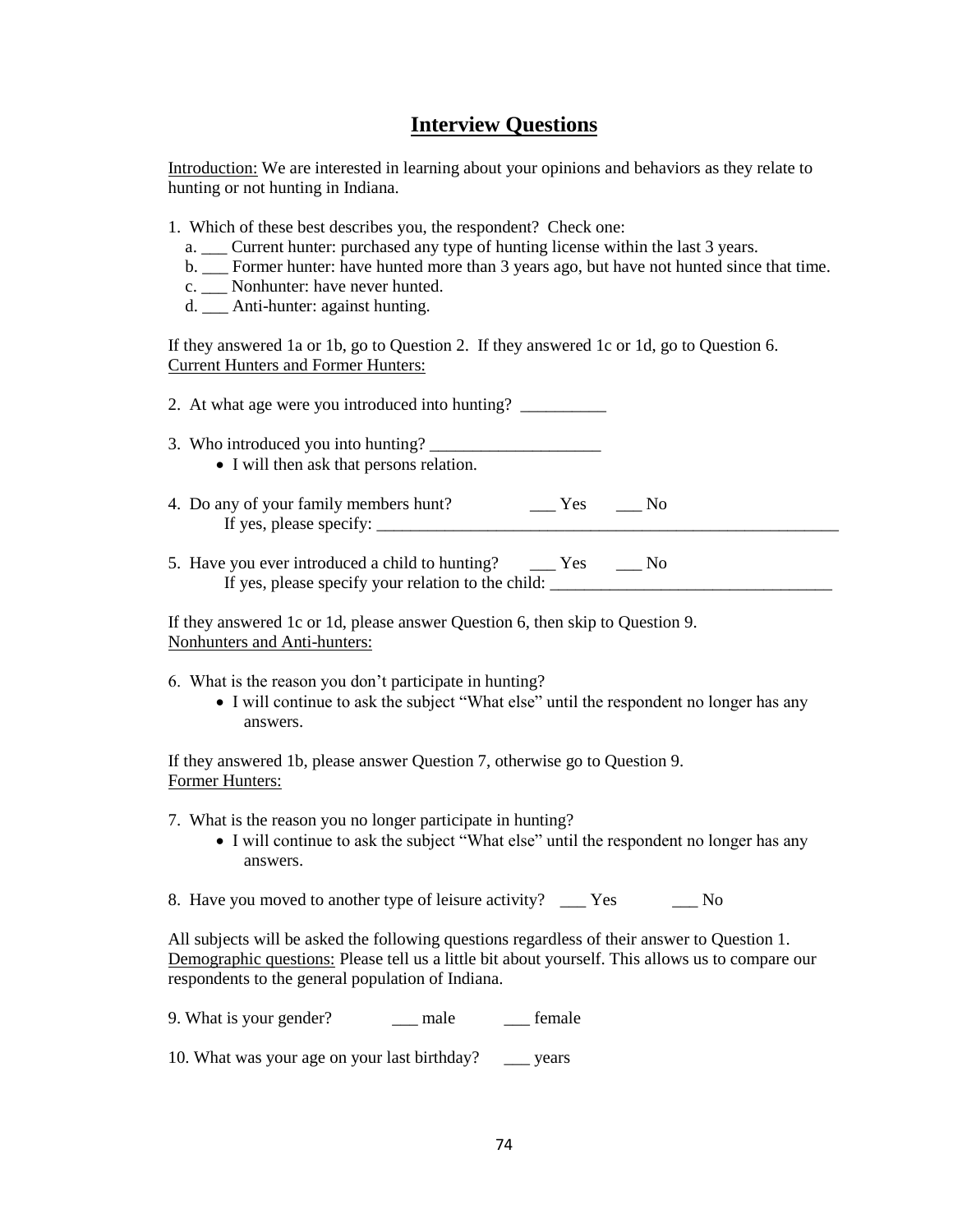| 12. Which of these best describes you?<br>___ single ____ ___ ___ ___ Married ____ __ Divorced<br>Widowed                                                                                                                                                  |
|------------------------------------------------------------------------------------------------------------------------------------------------------------------------------------------------------------------------------------------------------------|
| 13. Do you have children living at home?<br><u>Sexety</u> Peseral Mo                                                                                                                                                                                       |
| 14. How many people live in your household? __ Under 18 __ 18 and older                                                                                                                                                                                    |
|                                                                                                                                                                                                                                                            |
| 16. What is your highest level of education completed?<br>___ Some high school ____ Completed high school ____ Completed associates degree _____ Some college<br>__ Completed college degree _______ Some graduate school<br>___ Completed graduate degree |
| 17. What is your annual household income?<br>Less than \$10,000<br>\$20,000 to \$29,999<br>\$30,000 to \$39,999<br>$\frac{\text{I}}{\text{I}}$ \$40,000 to \$49,999 $\frac{\text{I}}{\text{I}}$ \$50,000 to \$74,999<br>$\frac{\$75,000}{\$}$ or more      |
|                                                                                                                                                                                                                                                            |
| 19. Please classify your residence. Check one:<br>___ Rural ______ Urban _____ Suburb                                                                                                                                                                      |

All subjects will be asked the following questions regardless of their answer to Question 1. Respondent feedback: We would like to hear more about your opinions, thoughts, observations, etc.

20. What do you believe is the reason why the number of people hunting in Indiana has changed? I will continue to ask the subject "What else" until the respondent no longer has any answers.

21. What other leisure activities do you do during the hunting season?

I will continue to ask the subject "What else" until the respondent no longer has any answers.

 \_\_\_\_\_\_\_\_\_\_\_\_\_\_\_\_\_\_\_\_\_\_\_\_\_\_\_\_\_\_\_\_\_\_\_\_\_\_\_\_\_\_\_\_\_\_\_\_\_\_\_\_\_\_\_\_\_\_\_\_\_\_\_\_\_\_\_\_\_\_\_\_\_\_\_ \_\_\_\_\_\_\_\_\_\_\_\_\_\_\_\_\_\_\_\_\_\_\_\_\_\_\_\_\_\_\_\_\_\_\_\_\_\_\_\_\_\_\_\_\_\_\_\_\_\_\_\_\_\_\_\_\_\_\_\_\_\_\_\_\_\_\_\_\_\_\_\_\_\_\_

22. Is there anything I have not asked that you feel is relevant? \_\_\_\_\_\_\_\_\_\_\_\_\_\_\_\_\_\_\_\_\_\_\_\_\_\_\_

**Thank you very much for your responses.**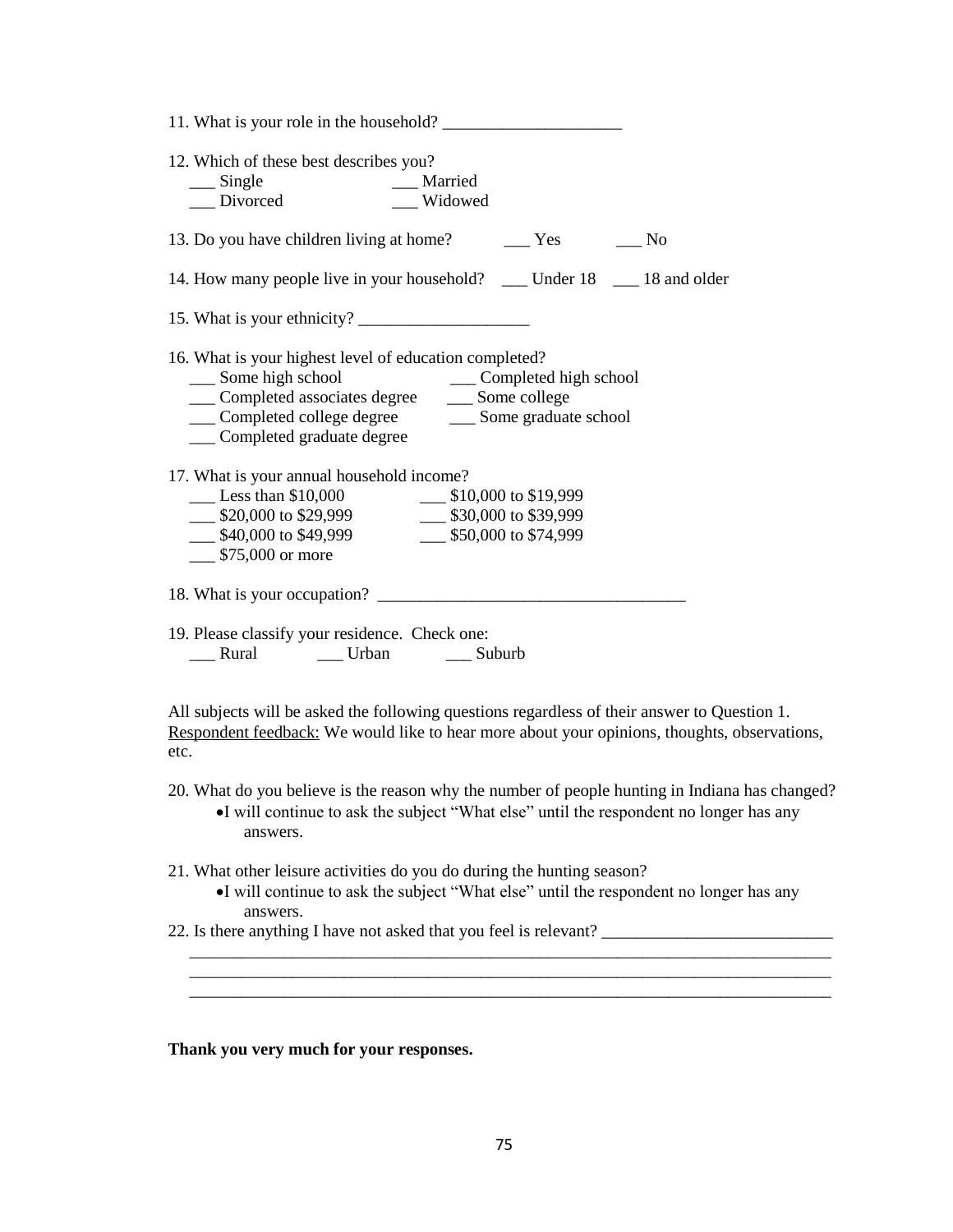## **Survey on Hunting Participation in Indiana**

## **Introduction: We are interested in learning about your opinions and behaviors as they relate to hunting or not hunting in Indiana.**

- 1. Which of these best describes you, the respondent? Check one:
	- a. \_\_\_ Current hunter: You have purchased any type of hunting license within the last 3 years.
	- b. Former hunter: You have hunted more than 3 years ago, but have not hunted since then.
	- c. Nonhunter: You have never hunted.
	- d. \_\_\_ Anti-hunter: You are against hunting.

## **If you answered 1a or 1b, go to Question 2. If you answered 1c or 1d, please answer Question 8 and 9, then skip to Question 11.**

## **Current Hunters and Former Hunters:**

2. At what age were you introduced into hunting? 3. Who introduced you into hunting? \_\_\_ Family member \_\_\_ Nonfamily member Please explain who: 4. Do any of your family members hunt? \_\_\_\_\_ Yes \_\_\_\_ No If yes, please specify which family members hunt: \_\_\_\_\_\_\_\_\_\_\_\_\_\_\_\_\_\_\_\_\_\_\_\_\_\_\_\_\_\_\_ 5. Have you ever introduced a child to hunting? \_\_\_\_ Yes \_\_\_ No If yes, please specify your relation to the child: 6. Have you ever hunted for any of the following? Check all that apply: \_\_\_ Big game \_\_\_ Small game \_\_\_ Migratory bird \_\_\_ Other animals 7. What type of land do/did you hunt? Check all that apply: \_\_\_ Public land (e.g., national forest) \_\_\_ Private land (e.g., personal family farm) **Nonhunters and Anti-hunters:** 8. What is the reason you don"t participate in hunting? Check all that apply:

| Don't eat meat                | Not willing to kill animals                         |
|-------------------------------|-----------------------------------------------------|
| Don't like guns               | Not brought up hunting                              |
| _ Lack of hunting partners    | Ethical problems with hunting                       |
| Declining habitat             | Costs of licenses and equipment                     |
| Lack of game                  | Have other leisure activities during hunting season |
| $\Box$ Other, please explain: |                                                     |
|                               |                                                     |

9. What other reasons, if any, help explain why you don't participate in hunting?

 \_\_\_\_\_\_\_\_\_\_\_\_\_\_\_\_\_\_\_\_\_\_\_\_\_\_\_\_\_\_\_\_\_\_\_\_\_\_\_\_\_\_\_\_\_\_\_\_\_\_\_\_\_\_\_\_\_\_\_\_\_\_\_\_\_\_\_\_\_\_\_\_\_\_\_\_ \_\_\_\_\_\_\_\_\_\_\_\_\_\_\_\_\_\_\_\_\_\_\_\_\_\_\_\_\_\_\_\_\_\_\_\_\_\_\_\_\_\_\_\_\_\_\_\_\_\_\_\_\_\_\_\_\_\_\_\_\_\_\_\_\_\_\_\_\_\_\_\_\_\_\_\_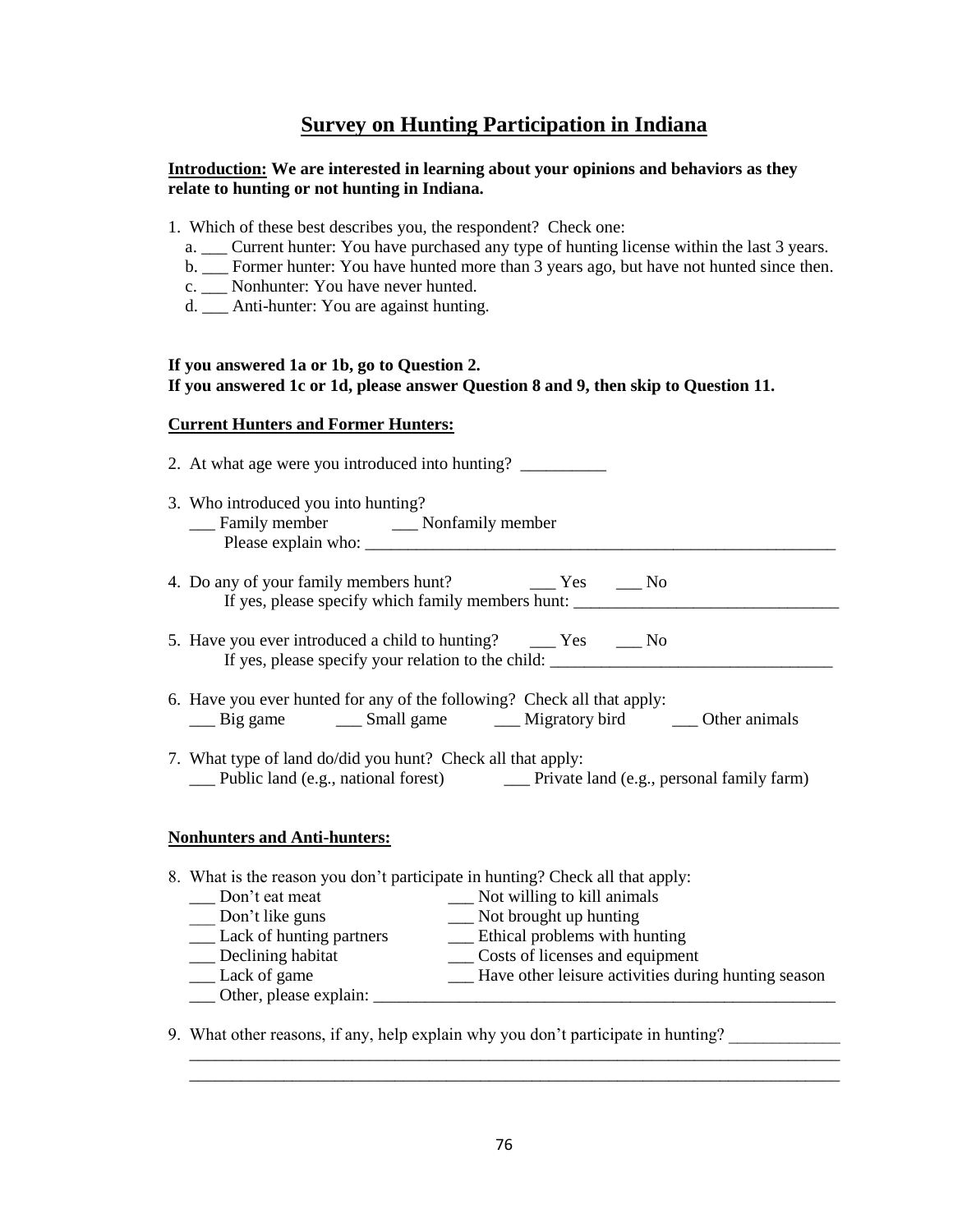## **If you answered 1b, please answer Question 10, otherwise please go to Question 11. Former Hunters:**

| 10. What is the reason you no longer participate in hunting? Check all that apply: |  |  |  |
|------------------------------------------------------------------------------------|--|--|--|
|                                                                                    |  |  |  |

| Lack of interest  | Poor health/disability         |
|-------------------|--------------------------------|
| Lack of time      | Lack of game                   |
| Declining habitat | Lack of hunting partners       |
| Land availability | Cost of licenses and equipment |

|  |  | Other, please explain: |  |
|--|--|------------------------|--|
|--|--|------------------------|--|

| ___ Other, please explain: |  |  |  |
|----------------------------|--|--|--|
|                            |  |  |  |
|                            |  |  |  |

# **Please answer the following questions regardless of your answer to Question 1. Demographic questions: Please tell us a little bit about yourself. This allows us to compare survey respondents to the general population of Indiana.**

| 11. What is your gender? _______ male __________ female                                                                     |         |                                         |  |
|-----------------------------------------------------------------------------------------------------------------------------|---------|-----------------------------------------|--|
| 12. What was your age on your last birthday? ______ years                                                                   |         |                                         |  |
| 13. What is your role in the household? Check all that apply:<br>__ Head of household ____ Parent<br>Dependent<br>__ Spouse |         |                                         |  |
| 14. Which of these best describes you?                                                                                      |         |                                         |  |
|                                                                                                                             |         |                                         |  |
|                                                                                                                             | Widowed |                                         |  |
|                                                                                                                             |         |                                         |  |
| 16. How many people live in your household? __ Under 18 __ 18 and older                                                     |         |                                         |  |
| 17. What is your race/ethnicity? Check all that apply:                                                                      |         |                                         |  |
| __ White (Caucasian)                                                                                                        |         | __ Black (African American)             |  |
| __ Asian/Asian American ________ Hispanic/Hispanic American                                                                 |         |                                         |  |
| __ Native American                                                                                                          |         |                                         |  |
| 18. What is your highest level of education completed?                                                                      |         |                                         |  |
| __ Some high school _____ Completed associates degree                                                                       |         |                                         |  |
| <b>GED</b>                                                                                                                  |         | __ Completed college degree             |  |
| Completed high school                                                                                                       |         | __ Some graduate school                 |  |
| __ Some college                                                                                                             |         | ___ Completed graduate degree           |  |
| 19. What is your annual household income before taxes?                                                                      |         |                                         |  |
| \$9,999 or less                                                                                                             |         | $\frac{\$10,000 \text{ to } $19,999}{}$ |  |
| \$20,000 to \$29,999 \$30,000 to \$39,999                                                                                   |         |                                         |  |
| $\frac{$40,000}{75,000}$ to \$49,999                                                                                        |         | $\frac{1}{2}$ \$50,000 to \$74,999      |  |
| \$75,000 to \$99,999                                                                                                        |         | \$100,000 or above                      |  |